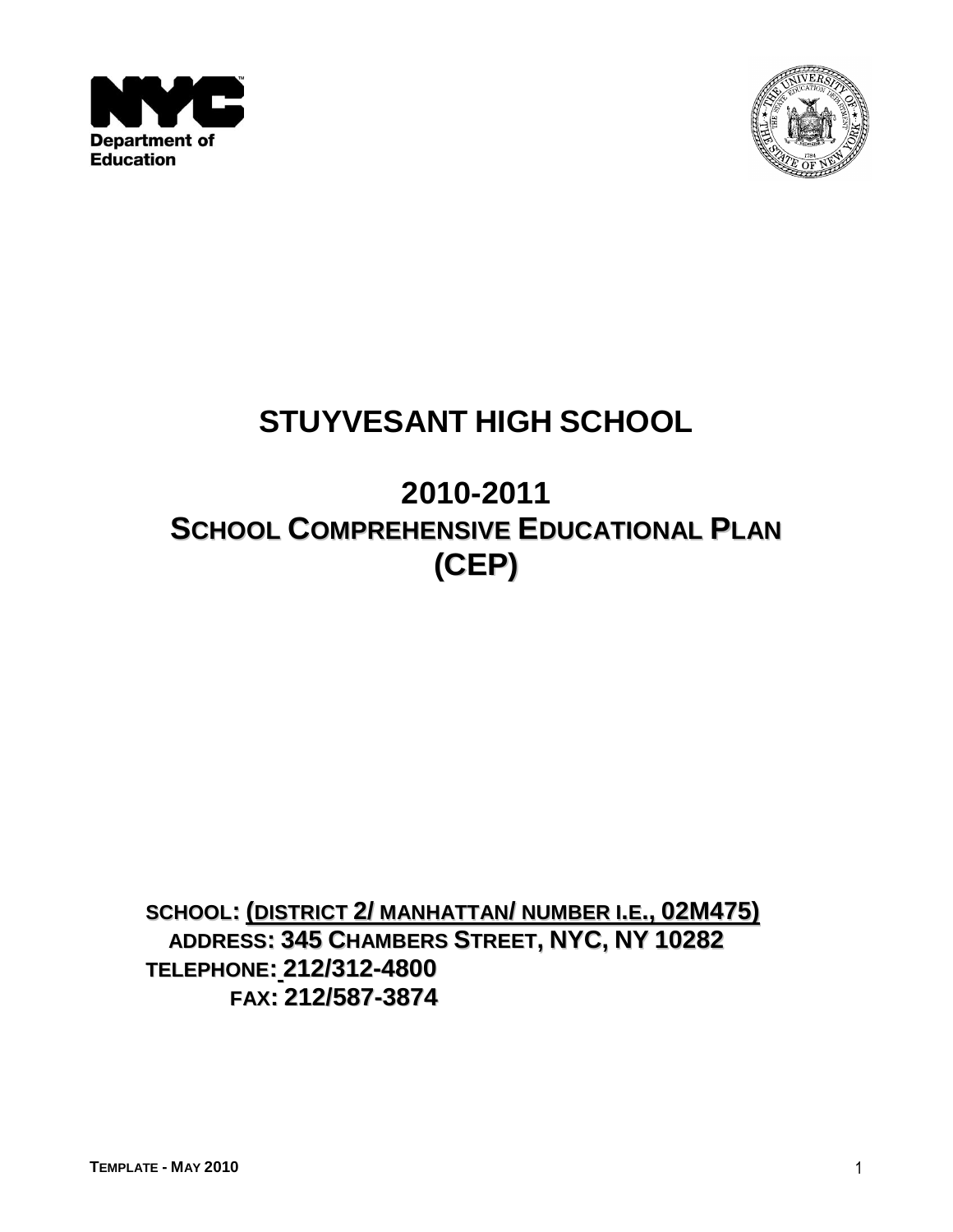#### **TABLE OF CONTENTS**

| PART B: CEP SCHOOL DEMOGRAPHICS AND ACCOUNTABILITY SNAPSHOT (SDAS)6                |  |
|------------------------------------------------------------------------------------|--|
|                                                                                    |  |
|                                                                                    |  |
|                                                                                    |  |
|                                                                                    |  |
| APPENDIX 1: ACADEMIC INTERVENTION SERVICES (AIS) SUMMARY FORM14                    |  |
| APPENDIX 2: PROGRAM DELIVERY FOR ENGLISH LANGUAGE LEARNERS (ELLS)16                |  |
|                                                                                    |  |
|                                                                                    |  |
| <b>APPENDIX 5: NCLB/SED REQUIREMENTS FOR SCHOOLS IDENTIFIED FOR IMPROVEMENT,</b>   |  |
|                                                                                    |  |
| <b>APPENDIX 6: SED REQUIREMENTS FOR SCHOOLS UNDER REGISTRATION REVIEW (SURR)26</b> |  |
| APPENDIX 7: TITLE I, PART A - SUPPORT FOR STUDENTS IN TEMPORARY HOUSING (STH)27    |  |
| APPENDIX 8: CONTRACTS FOR EXCELLENCE (C4E) SCHOOL-BASED EXPENDITURES28             |  |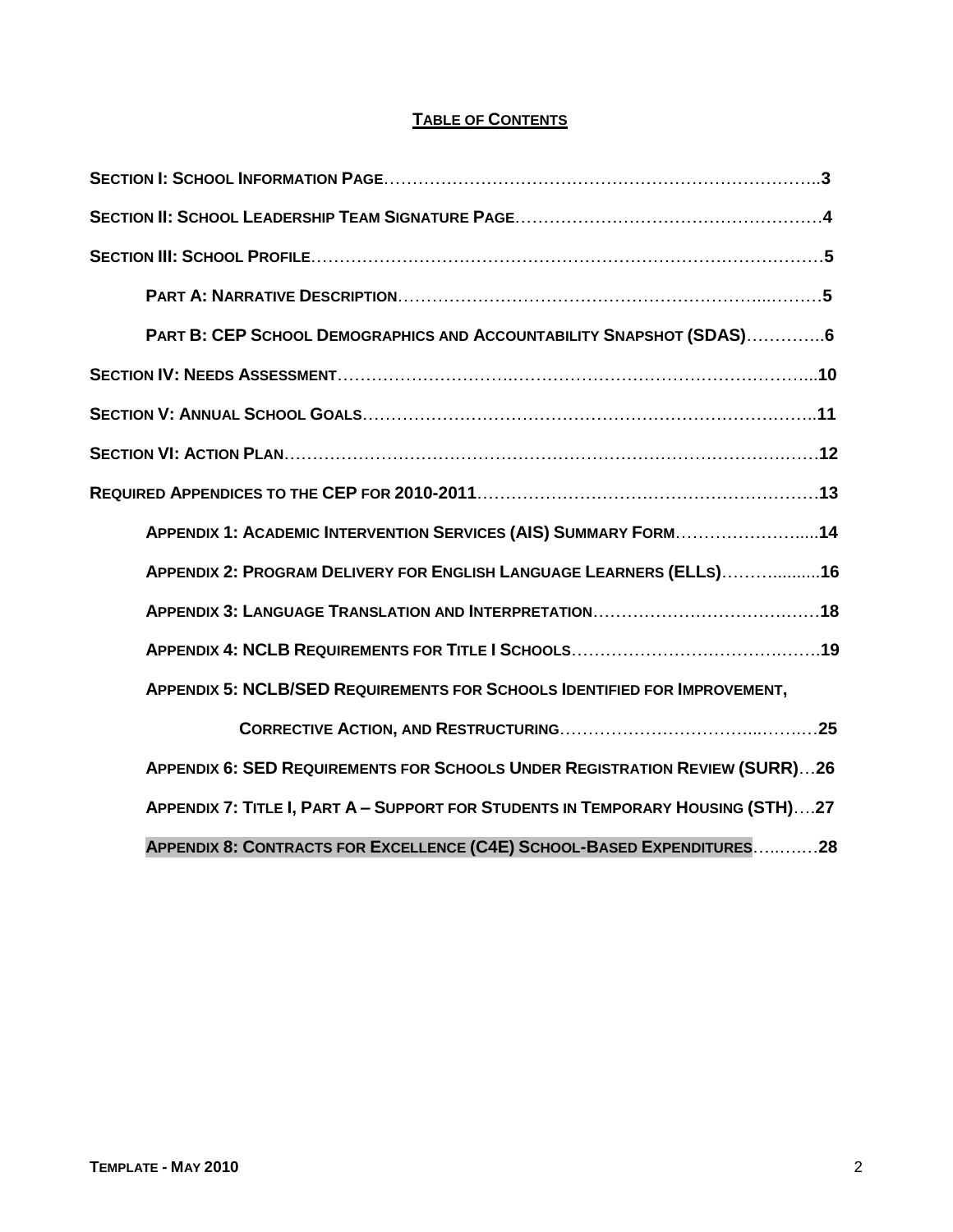#### **SECTION I: SCHOOL INFORMATION PAGE**

| <b>SCHOOL NUMBER: 02M475</b>                                  |                                         |                        | <b>SCHOOL NAME:</b> Stuyvesant High School |                             |  |  |
|---------------------------------------------------------------|-----------------------------------------|------------------------|--------------------------------------------|-----------------------------|--|--|
| SCHOOL ADDRESS: 345 Chambers Street, New York, NY 10282       |                                         |                        |                                            |                             |  |  |
| <b>SCHOOL TELEPHONE:</b>                                      | 212/312-4810                            | FAX:                   | 212/587-3874                               |                             |  |  |
| <b>SCHOOL CONTACT PERSON:</b> Stanley Teitel                  |                                         |                        | <b>EMAIL</b><br><b>ADDRESS:</b>            | steitel@schools.ny<br>c.gov |  |  |
| <b>POSITION/TITLE</b>                                         |                                         | <b>PRINT/TYPE NAME</b> |                                            |                             |  |  |
| <b>SCHOOL LEADERSHIP TEAM CHAIRPERSON:</b>                    |                                         | Rotates                |                                            |                             |  |  |
| <b>PRINCIPAL:</b>                                             |                                         | <b>Stanley Teitel</b>  |                                            |                             |  |  |
| <b>UFT CHAPTER LEADER:</b>                                    |                                         | Megan Breslin          |                                            |                             |  |  |
| <b>PARENTS' ASSOCIATION PRESIDENT:</b>                        |                                         | Alex Cai/Wei Wah Chin  |                                            |                             |  |  |
| <b>STUDENT REPRESENTATIVE:</b><br>(Required for high schools) |                                         | Oren Bukspan           |                                            |                             |  |  |
|                                                               | <b>DISTRICT AND NETWORK INFORMATION</b> |                        |                                            |                             |  |  |
| <b>DISTRICT:</b><br>02                                        | <b>CHILDREN FIRST NETWORK (CFN):</b>    |                        | - 201                                      |                             |  |  |
| <b>NETWORK LEADER:</b>                                        | <b>Gerard Beirne</b>                    |                        |                                            |                             |  |  |
| <b>SUPERINTENDENT:</b>                                        | Elaine Gorman                           |                        |                                            |                             |  |  |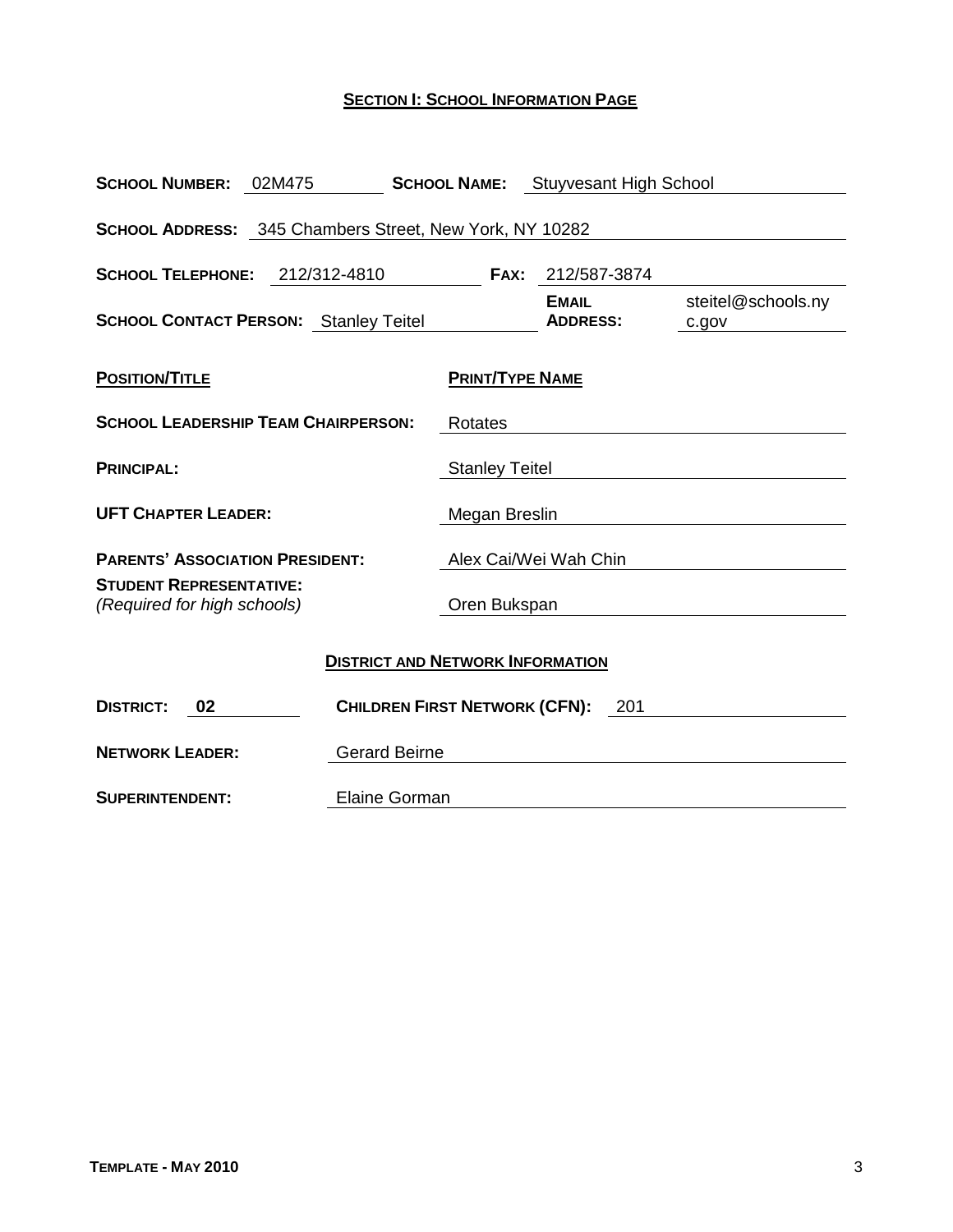#### **SECTION II: SCHOOL LEADERSHIP TEAM SIGNATURE PAGE**

**Directions:** Each school is required to form a School Leadership Team (SLT) as per State Education Law Section 2590. SLT membership must include an equal number of parents and staff (students and CBO members are not counted when assessing this balance requirement), and ensure representation of all school constituencies. Chancellor's Regulation A-655 requires a minimum of ten members on each team. Each SLT member should be listed separately in the left hand column on the chart below. Please specify any position held by a member on the team (e.g., SLT Chairperson, SLT Secretary) and the constituent group represented (e.g., parent, staff, student, or CBO). The signatures of SLT members on this page indicates their participation in the development of the Comprehensive Educational Plan and confirmation that required consultation has occurred in the aligning of funds to support educational programs (Refer to revised Chancellor's Regulations A-655; available on the NYCDOE website at http://schools.nyc.gov/NR/rdonlyres/381F4607-7841-4D28-B7D5-0F30DDB77DFA/82007/A655FINAL1.pdf). *Note: If for any reason an SLT member does not wish to sign this plan, he/she may attach a written explanation in lieu of his/her signature.*

| <b>Name</b>               | <b>Position and Constituent</b><br><b>Group Represented</b>                                                                      | <b>Signature</b> |
|---------------------------|----------------------------------------------------------------------------------------------------------------------------------|------------------|
| <b>Stanley Teitel</b>     | *Principal or Designee                                                                                                           |                  |
| Megan Breslin             | *UFT Chapter Chairperson or<br>Designee                                                                                          |                  |
| Wei Wah Chin/Alex Cai     | *PA/PTA President or<br><b>Designated Co-President</b>                                                                           |                  |
| <b>TBA</b>                | <b>Title I Parent Representative</b><br>(suggested, for Title I schools)                                                         |                  |
| Daniel Frankel - SLT Rep. | Student Representative (optional<br>for elementary and middle schools;<br>a minimum of two members required<br>for high schools) |                  |
| Oren Bukspan /Student.    | <b>SU President</b>                                                                                                              |                  |
| Doris Tang/Student        | <b>SU Vice President</b>                                                                                                         |                  |
| <b>Scott Thomas</b>       | <b>AdminAP Chem/Physcis</b>                                                                                                      |                  |
| Eric Grossman             | Admin/AP English                                                                                                                 |                  |
| Liliya Shamazov           | <b>Teacher/Music &amp; Fine Arts</b>                                                                                             |                  |
| <b>Milton Diaz</b>        | Teacher/World Language                                                                                                           |                  |
| <b>Robert Rosen</b>       | <b>Teacher/Technology Education</b>                                                                                              |                  |
| Megan Breslin             | <b>UFT Chapter Leader</b>                                                                                                        |                  |
| <b>Emily Shapiro</b>      | Parent/Senior Rep                                                                                                                |                  |
| Monica Kaufmann Watt      | Parent/Junior Rep                                                                                                                |                  |
| Pam Lambert               | Parent/Junior Rep                                                                                                                |                  |
| Mary Wong                 | Parent/Sophomore Rep                                                                                                             |                  |
| Michele Herman            | Parent/Sophomore Rep                                                                                                             |                  |
| Loretta Au                | Parent/Student/Freshman Rep                                                                                                      |                  |

(Add rows, as needed, to ensure all SLT members are listed.)

\* Core (mandatory) SLT members.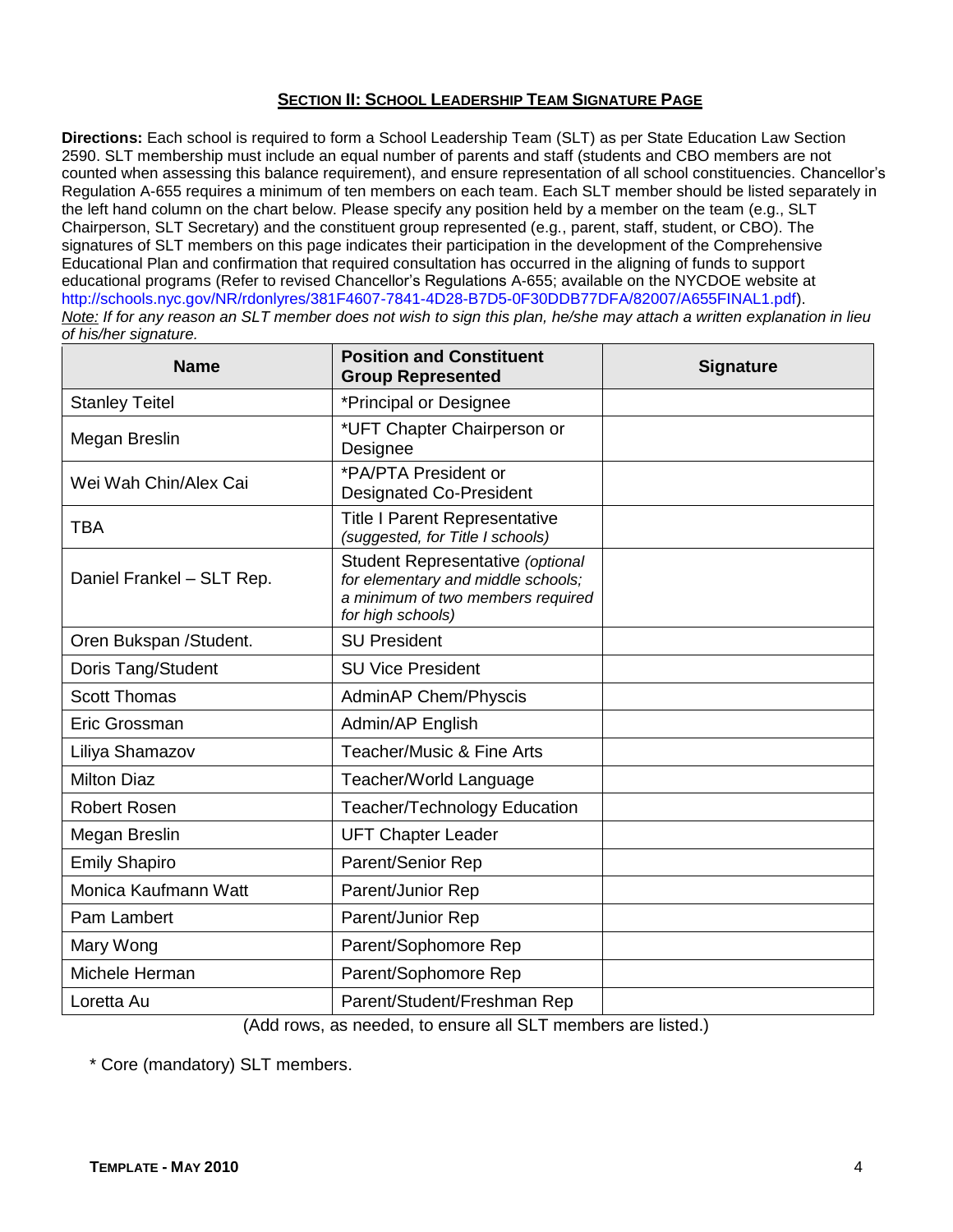#### **SECTION III: SCHOOL PROFILE**

#### **Part A. Narrative Description**

The current student body consists of 3314 youngsters admitted through competitive examination. Stuyvesant High School has been synonymous with excellence in public education since the beginning of the last century. Upwards of sixty percent of the current population is Asian, including non-American Indian. Twenty-five percent is white and the remainder represents underrepresented minorities. Stuyvesant High School students are among the most hardworking and committed in the New York City Public School System. Students come from all five boroughs and they represent every ethnic, racial, economic and cultural group traditionally in the city. Many are first and second generation immigrants. Although this is the case, all students test out in Language Assessment Battery Examinations. In order to ensure that support is given to these students, a writing sample is administered at the August orientation or in early September. With each incoming student submitting an essay, those with particular needs are easily identified. Students who need assistance in terms of writing are monitored.

The high school's curricula are among the most challenging in the United States. While Stuyvesant specializes in Mathematics, the Physical and Biological Sciences and Technology Education, it is also recognized for excellence in the humanities and in the social sciences. Each semester there are 23 advanced placement courses offered in all disciplines. Electives include classes in Astronomy, Medical Ethics, Medical Human Genetics, Physical Chemistry, Multivariate Calculus, Architecture, Robotics, Gothic Literature, Women's Voices in Literature, Forensics, Law Studies/Criminal Justice, Prejudice and Persecution, Wall Street, Italian, Spanish, German, Latin, French, Chinese, Korean and Japanese and a complete sequence in computer science.

Stuyvesant's reputation as a first rate college preparatory school is recognized by the leading universities. Virtually all of its graduates go on college and an extraordinary number is accepted into the most competitive universities and colleges in the nation. Hundreds of Stuyvesant students serve the community as volunteers, helping the sick, the elderly and children. There are numerous extracurricular activities, which add a special quality to the life of the school. There are more than 200 clubs and 30 publications chronicling all aspects of student life and interests. The school fields 35 sports teams including championship soccer, wrestling, fencing, swimming, gymnastics and football. Each year the students mount close to a dozen concerts, musicals and dramatic productions. Our musical groups rival those found in professional music schools and include a one hundred piece symphonic orchestra, symphonic band, stage chorus, Renaissance choir, stage band and a number of chamber music ensembles.

The achievements of the current student body continue the tradition of excellence and accomplishments begun in 1904. Our school almost invariably leads the nation in National Merit Scholars, Intel semifinalists and finalists, in Mathematics competitions (city, state and nationwide), in Debate, in Foreign Language achievements, in poetry and Literature competitions and in musical accomplishments. Our graduates continue to win more academic scholarships then any other school in the city or in the state. Currently over 75 students are involved in research work in all areas of science, mathematics and social science.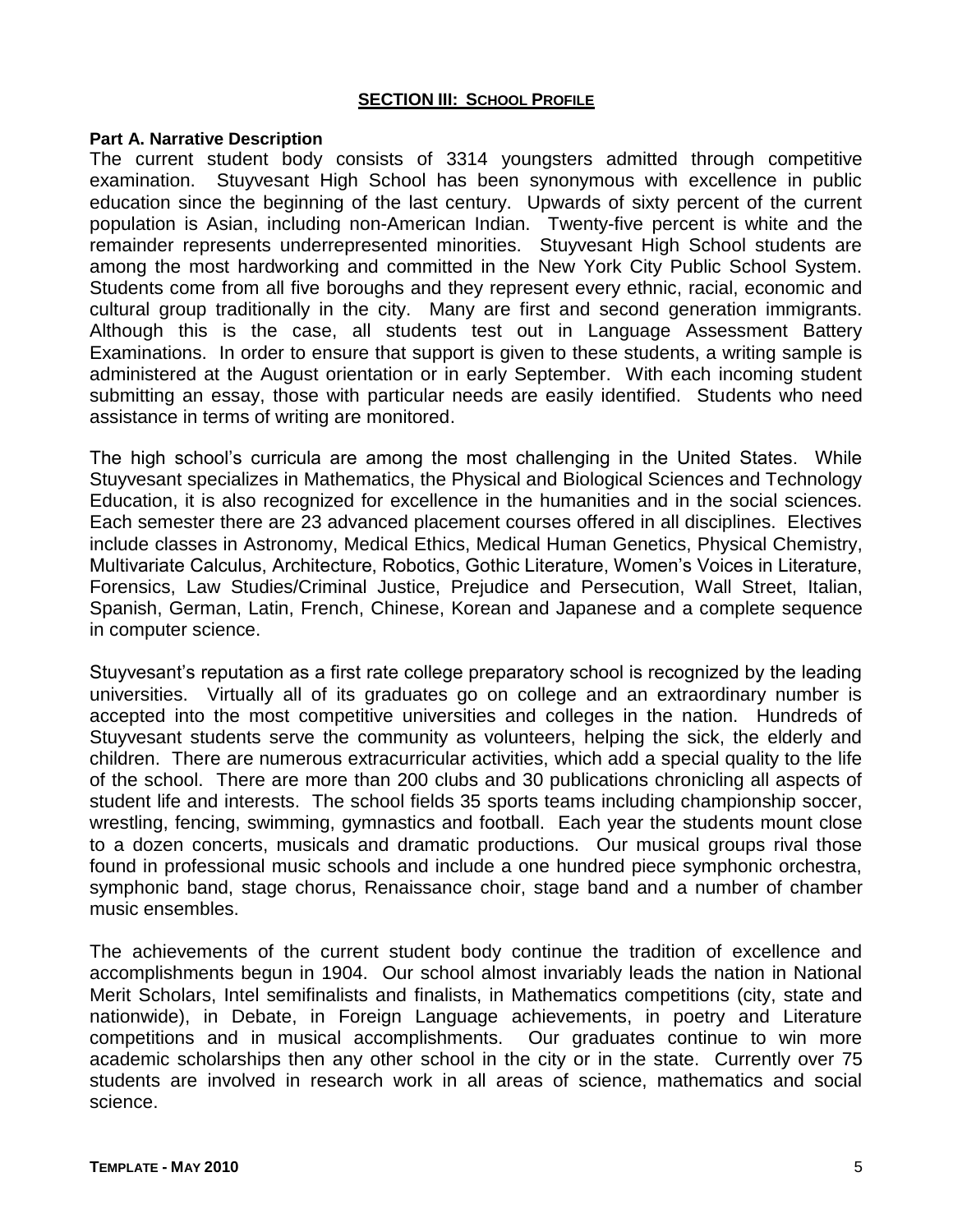### **SECTION III – Cont'd**

#### CEP Section III: School Profile

Part B: School Demographics and Accountability Snapshot (Version 2010-1B - April 2010)

|                                                               |                     |                |                | SCHOOL DEMOGRAPHICS AND ACCOUNTABILITY SNAPSHOT |              |                 |                         |                         |
|---------------------------------------------------------------|---------------------|----------------|----------------|-------------------------------------------------|--------------|-----------------|-------------------------|-------------------------|
| <b>School Name:</b><br>Stuyvesant High School                 |                     |                |                |                                                 |              |                 |                         |                         |
| District:                                                     | $\overline{2}$      | DBN:           | 02M475         | <b>School BEDS Code:</b>                        | 310200011475 |                 |                         |                         |
| <b>DEMOGRAPHICS</b>                                           |                     |                |                |                                                 |              |                 |                         |                         |
| Grades Served:                                                | Pre-K               |                | 3              |                                                 |              | 11              | V                       |                         |
|                                                               |                     |                |                | 7<br>8                                          |              | 12              | V                       |                         |
|                                                               | Κ                   |                | 4<br>5         | 9                                               | V            |                 |                         |                         |
|                                                               | 1<br>$\overline{2}$ |                | 6              | 10                                              | V            | Ungraded        |                         |                         |
|                                                               |                     |                |                |                                                 |              |                 |                         |                         |
| Enrollment                                                    |                     |                |                | Attendance - % of days students attended:       |              |                 |                         |                         |
| (As of October 31)                                            | 2007-08             | 2008-09        | 2009-10        | 2007-08 2008-09                                 |              |                 |                         | 2009-10                 |
| Pre-K                                                         | 0                   | 0              | 0              | (As of June 30)                                 |              | 97.1            | 97.3                    | TBD                     |
| Kindergarten                                                  | $\overline{0}$      | $\overline{0}$ | o              |                                                 |              |                 |                         |                         |
| Grade 1                                                       | 0                   | 0              | 0              | Student Stability - % of Enrollment:            |              |                 |                         |                         |
| Grade 2                                                       | 0                   | 0              | 0              |                                                 |              |                 | 2007-08 2008-09         | 2009-10                 |
| Grade 3                                                       | 0                   | 0              | 0              | (As of June 30)                                 |              | 99.8            | 99.9                    | TBD                     |
| Grade 4                                                       | $\overline{0}$      | $\overline{0}$ | $\overline{0}$ |                                                 |              |                 |                         |                         |
| Grade 5                                                       | 0                   | 0              | 0              | Poverty Rate - % of Enrollment:                 |              |                 |                         |                         |
| Grade 6                                                       | $\overline{0}$      | $\overline{0}$ | $\overline{0}$ |                                                 |              |                 |                         | 2007-08 2008-09 2009-10 |
| Grade 7                                                       | 0                   | 0              | 0              | (As of October 31)                              |              | 16.8            | 22.3                    | 36.7                    |
| Grade 8                                                       | $\overline{0}$      | $\overline{0}$ | $\overline{0}$ |                                                 |              |                 |                         |                         |
| Grade 9                                                       | 816                 | 840            | 868            | Students in Temporary Housing - Total Number:   |              |                 |                         |                         |
| Grade 10                                                      | 826                 | 820            | 844            |                                                 |              | 2007-08 2008-09 | 2009-10                 |                         |
| Grade 11                                                      | 789                 | 802            | 783            | (As of June 30)                                 |              | $\overline{0}$  | 2                       | <b>TBD</b>              |
| Grade 12                                                      | 694                 | 782            | 782            |                                                 |              |                 |                         |                         |
| Ungraded                                                      | 0                   | 1              | 0              | Recent Immigrants - Total Number:               |              |                 |                         |                         |
| Total                                                         | 3125                | 3245           | 3277           |                                                 |              |                 | 2007-08 2008-09         | 2009-10                 |
|                                                               |                     |                |                | (As of October 31)                              |              | $\Omega$        | 1                       | 0                       |
|                                                               |                     |                |                |                                                 |              |                 |                         |                         |
| <b>Special Education Enrollment:</b>                          |                     |                |                | Suspensions (OSYD Reporting) - Total Number:    |              |                 |                         |                         |
| (As of October 31)                                            | 2007-08             | 2008-09        | 2009-10        | (As of June 30)                                 |              |                 | 2007-08 2008-09 2009-10 |                         |
| # in Self-Contained                                           |                     |                |                |                                                 |              |                 |                         |                         |
| Classes                                                       | 0                   | 0              | 0              | Principal Suspensions                           |              | 18              | 36                      | TBD                     |
| # in Collaborative Team                                       | 0                   | 0              | 0              | Superintendent Suspensions                      |              | 3               | 11                      | TBD                     |
| Teaching (CTT) Classes                                        |                     |                |                |                                                 |              |                 |                         |                         |
| Number all others                                             | 5                   | 7              | Q              |                                                 |              |                 |                         |                         |
| These students are included in the enrollment information     |                     |                |                | Special High School Programs - Total Number:    |              |                 |                         |                         |
| above.                                                        |                     |                |                | (As of October 31)                              |              |                 | 2007-08 2008-09         | 2009-10                 |
|                                                               |                     |                |                | CTE Program Participants                        |              | N/A             | 0                       | 0                       |
| English Language Learners (ELL) Enrollment:<br>(BESIS Survey) |                     |                |                | Early College HS Program<br>Participants        |              | 0               | 0                       | $\Omega$                |
| (As of October 31)                                            | 2007-08             | 2008-09        | 2009-10        |                                                 |              |                 |                         |                         |
| # in Transitional Bilingual                                   |                     |                |                |                                                 |              |                 |                         |                         |
| Classes                                                       | 0                   | 0              | 0              | Number of Staff - Includes all full-time staff: |              |                 |                         |                         |
| # in Dual Lang. Programs                                      | 0                   | 0              | 0              | (As of October 31)                              |              |                 | 2007-08 2008-09         | 2009-10                 |
| # receiving ESL services<br>only                              | 0                   | 0              | 0              | Number of Teachers                              |              | 150             | 154                     | TBD                     |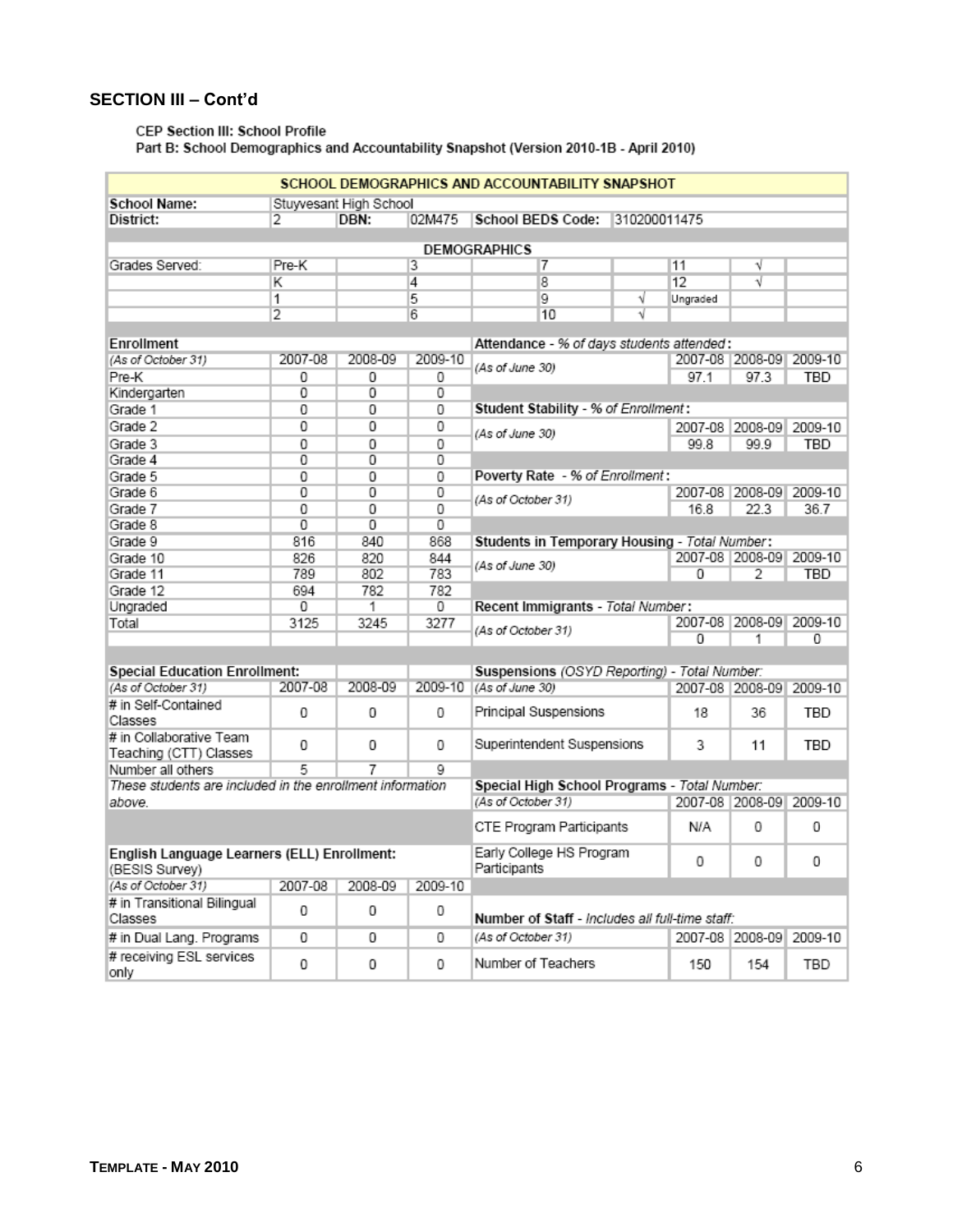#### CEP Section III: School Profile Part B: School Demographics and Accountability Snapshot (Version 2010-1B - April 2010)

| SCHOOL DEMOGRAPHICS AND ACCOUNTABILITY SNAPSHOT                                                  |                      |                                         |         |                                                                   |                                                           |                 |          |                 |               |
|--------------------------------------------------------------------------------------------------|----------------------|-----------------------------------------|---------|-------------------------------------------------------------------|-----------------------------------------------------------|-----------------|----------|-----------------|---------------|
| # ELLs with IEPs                                                                                 | 0                    | 0                                       | 0       | Number of Administrators and<br>Other Professionals               |                                                           | 43              | 45       | TBD             |               |
| These students are included in the General and Special<br>Education enrollment information above |                      |                                         |         | Paraprofessionals                                                 | Number of Educational                                     |                 | 1        | 1               | TBD           |
|                                                                                                  |                      |                                         |         |                                                                   |                                                           |                 |          |                 |               |
| Overage Students (# entering students overage for grade)                                         |                      |                                         |         | <b>Teacher Qualifications:</b><br>(As of October 31)              |                                                           |                 |          |                 |               |
|                                                                                                  | 2007-08              | 2008-09                                 | 2009-10 |                                                                   |                                                           |                 |          | 2007-08 2008-09 | 2009-10       |
| (As of October 31)                                                                               | 0                    | 1                                       | TBD     |                                                                   | % fully licensed & permanently<br>assigned to this school |                 | 100.0    | 97.5            | TBD           |
|                                                                                                  |                      |                                         |         | this school                                                       | % more than 2 years teaching in                           |                 | 80.3     | 83.9            | TBD           |
| Ethnicity and Gender - % of Enrollment:                                                          |                      |                                         |         | anywhere                                                          | % more than 5 years teaching                              |                 | 75.8     | 76.4            | TBD           |
| (As of October 31)                                                                               | 2007-08              | 2008-09                                 | 2009-10 |                                                                   | % Masters Degree or higher                                |                 | 92.0     | 91.0            | TBD           |
| American Indian or Alaska<br>Native                                                              | 0.1                  | 0.1                                     | 0.1     | % core classes taught by "highly<br>qualified" teachers (NCLB/SED |                                                           | 93.4            | 99.7     | TBD             |               |
| Black or African American                                                                        | 2.0                  | 2.0                                     | 1.8     |                                                                   |                                                           |                 |          |                 |               |
| Hispanic or Latino                                                                               | 3.0                  | 3.1                                     | 28      |                                                                   |                                                           |                 |          |                 |               |
| Asian or Native<br>Hawaiian/Other Pacific Isl.                                                   | 64.8                 | 67.3                                    | 69.3    |                                                                   |                                                           |                 |          |                 |               |
| White                                                                                            | 30.1                 | 27.5                                    | 25.8    |                                                                   |                                                           |                 |          |                 |               |
| Male                                                                                             | 57.2                 | 58.2                                    | 58.3    |                                                                   |                                                           |                 |          |                 |               |
| Female                                                                                           | 42.8                 | 41.8                                    | 41.7    |                                                                   |                                                           |                 |          |                 |               |
| 2009-10 TITLE I STATUS                                                                           |                      |                                         |         |                                                                   |                                                           |                 |          |                 |               |
| Title I Schoolwide Program (SWP)                                                                 |                      |                                         |         |                                                                   |                                                           |                 |          |                 |               |
| V                                                                                                |                      | Title I Targeted Assistance             |         |                                                                   |                                                           |                 |          |                 |               |
|                                                                                                  | Non-Title II         |                                         |         |                                                                   |                                                           |                 |          |                 |               |
| Years the School Received Title I Part A Funding:                                                |                      |                                         |         | 2006-07                                                           | 2007-08                                                   | 2008-09 2009-10 |          |                 |               |
|                                                                                                  |                      |                                         |         |                                                                   | NCLB/SED SCHOOL-LEVEL ACCOUNTABILITY SUMMARY              |                 |          |                 |               |
| SURR School (Yes/No)                                                                             |                      | If yes, area(s) of SURR identification: |         |                                                                   |                                                           |                 |          |                 |               |
| Overall NCLB/Diferentiated Accountability Status (2009-10) Based on 2008-09 Performance:         |                      |                                         |         |                                                                   |                                                           |                 |          |                 |               |
|                                                                                                  |                      | Phase                                   |         |                                                                   |                                                           |                 | Category |                 |               |
|                                                                                                  |                      | In Good Standing (IGS)                  |         | √                                                                 | Basic                                                     |                 | Focused  |                 | Comprehensive |
|                                                                                                  | Improvement Year 1   |                                         |         |                                                                   |                                                           |                 |          |                 |               |
|                                                                                                  | Improvement Year 2   | Corrective Action (CA) - Year 1         |         |                                                                   |                                                           |                 |          |                 |               |
|                                                                                                  |                      | Corrective Action (CA) - Year 2         |         |                                                                   |                                                           |                 |          |                 |               |
|                                                                                                  | Restructuring Year 1 |                                         |         |                                                                   |                                                           |                 |          |                 |               |
|                                                                                                  | Restructuring Year 2 |                                         |         |                                                                   |                                                           |                 |          |                 |               |
|                                                                                                  |                      | Restructuring Advanced                  |         |                                                                   |                                                           |                 |          |                 |               |
|                                                                                                  |                      |                                         |         |                                                                   |                                                           |                 |          |                 |               |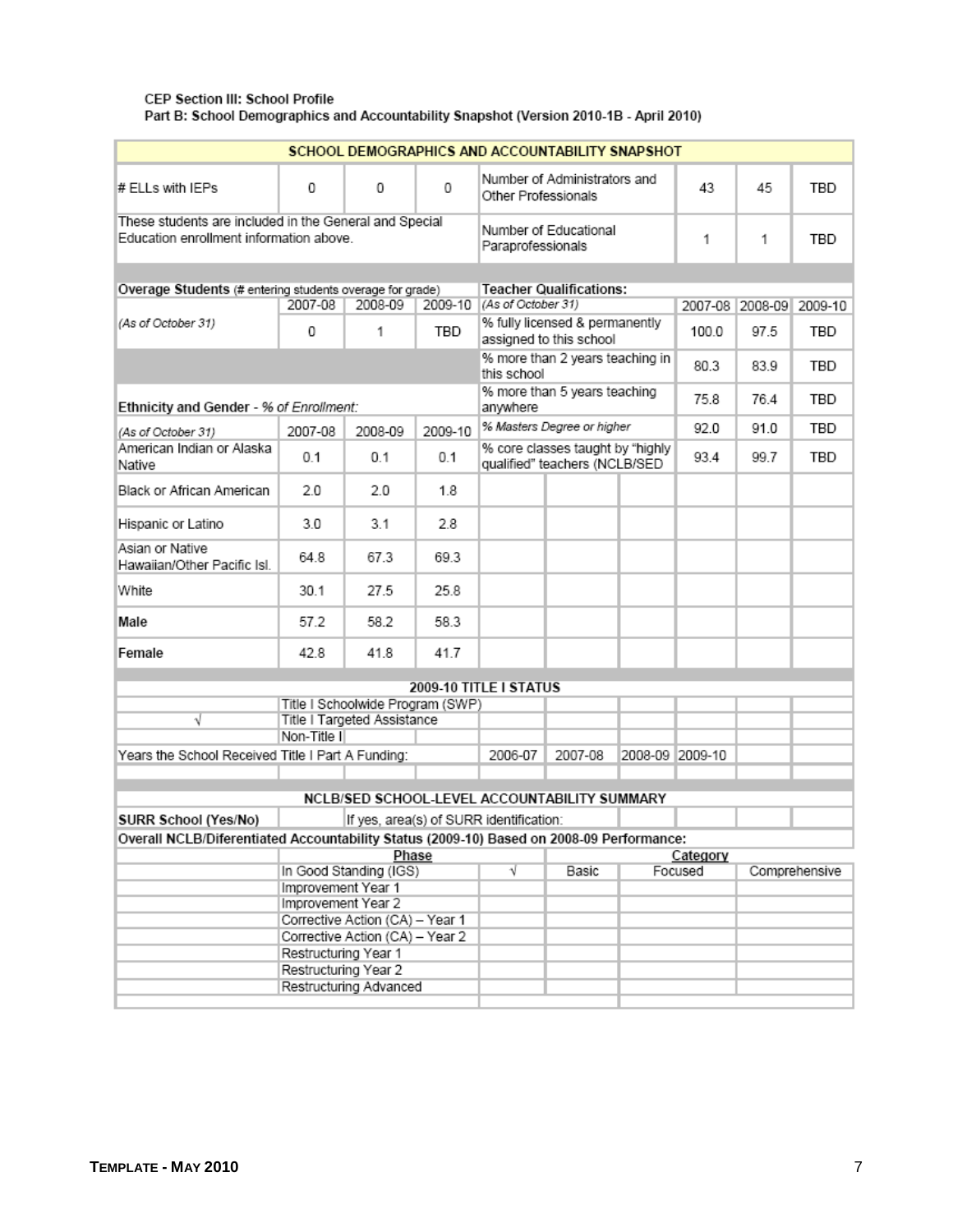#### CEP Section III: School Profile Part B: School Demographics and Accountability Snapshot (Version 2010-1B - April 2010)

| SCHOOL DEMOGRAPHICS AND ACCOUNTABILITY SNAPSHOT                                                                                                           |      |                                                                     |                                           |                                                            |     |      |                 |                    |
|-----------------------------------------------------------------------------------------------------------------------------------------------------------|------|---------------------------------------------------------------------|-------------------------------------------|------------------------------------------------------------|-----|------|-----------------|--------------------|
| Individual Subject/Area AYP Outcomes:                                                                                                                     |      |                                                                     |                                           |                                                            |     |      |                 |                    |
| Elementary/Middle Level                                                                                                                                   |      |                                                                     | <b>Secondary Level</b>                    |                                                            |     |      |                 |                    |
| ELA:                                                                                                                                                      |      |                                                                     | ELA:                                      |                                                            |     |      |                 |                    |
| Math:                                                                                                                                                     |      |                                                                     | Math:                                     |                                                            |     |      | V               |                    |
| Science:                                                                                                                                                  |      |                                                                     | Graduation Rate:                          |                                                            |     |      |                 |                    |
| This school's Adequate Yearly Progress (AYP) determinations for each accountability measure:                                                              |      |                                                                     |                                           |                                                            |     |      |                 |                    |
|                                                                                                                                                           |      |                                                                     | Elementary/Middle Level                   |                                                            |     |      | Secondary Level |                    |
| <b>Student Groups</b>                                                                                                                                     |      | <b>ELA</b>                                                          | Math                                      | Science                                                    | ELA | Math | Grad<br>Rate**  | Progress<br>Target |
| All Students                                                                                                                                              |      |                                                                     |                                           |                                                            | v   | -V   | V               |                    |
| Ethnicity                                                                                                                                                 |      |                                                                     |                                           |                                                            |     |      |                 |                    |
| American Indian or Alaska Native                                                                                                                          |      |                                                                     |                                           |                                                            | -   | -    |                 |                    |
| Black or African American                                                                                                                                 |      |                                                                     |                                           |                                                            |     |      |                 |                    |
| Hispanic or Latino                                                                                                                                        |      |                                                                     |                                           |                                                            |     |      |                 |                    |
| Asian or Native Hawaiian/Other Pacific Islander                                                                                                           |      |                                                                     |                                           |                                                            | V   | V    |                 |                    |
| White                                                                                                                                                     |      |                                                                     |                                           |                                                            | √   | V    |                 |                    |
| Multiracial                                                                                                                                               |      |                                                                     |                                           |                                                            |     |      |                 |                    |
|                                                                                                                                                           |      |                                                                     |                                           |                                                            |     |      |                 |                    |
| Students with Disabilities                                                                                                                                |      |                                                                     |                                           |                                                            |     |      |                 |                    |
| Limited English Proficient                                                                                                                                |      |                                                                     |                                           |                                                            |     |      |                 |                    |
| Economically Disadvantaged                                                                                                                                |      |                                                                     |                                           |                                                            | √   | V    |                 |                    |
| Student groups making AYP in each subject                                                                                                                 |      | 0                                                                   | $\overline{0}$                            | 0                                                          | 4   | 4    | 1               |                    |
|                                                                                                                                                           |      |                                                                     |                                           | CHILDREN FIRST ACCOUNTABILITY SUMMARY                      |     |      |                 |                    |
| Progress Report Results - 2008-09                                                                                                                         |      |                                                                     |                                           | Quality Review Results - 2008-09                           |     |      |                 |                    |
| Overall Letter Grade:                                                                                                                                     |      |                                                                     |                                           |                                                            |     |      | <b>NR</b>       |                    |
| Overall Score:                                                                                                                                            | 76.7 | <b>Overall Evaluation:</b><br>Α<br><b>Quality Statement Scores:</b> |                                           |                                                            |     |      |                 |                    |
| Category Scores:                                                                                                                                          |      |                                                                     |                                           | Quality Statement 1: Gather Data                           |     |      |                 |                    |
| School Environment:                                                                                                                                       | 8.9  |                                                                     |                                           | Quality Statement 2: Plan and Set Goals                    |     |      |                 |                    |
| (Comprises 15% of the Overall Score)                                                                                                                      |      |                                                                     |                                           | Quality Statement 3: Align Instructional Strategy to Goals |     |      |                 |                    |
| School Performance:                                                                                                                                       | 21.6 |                                                                     |                                           | Quality Statement 4: Align Capacity Building to Goals      |     |      |                 |                    |
| (Comprises 25% of the Overall Score)                                                                                                                      |      |                                                                     |                                           | Quality Statement 5: Monitor and Revise                    |     |      |                 |                    |
| Student Progress:                                                                                                                                         | 46.2 |                                                                     |                                           |                                                            |     |      |                 |                    |
| (Comprises 60% of the Overall Score)                                                                                                                      |      |                                                                     |                                           |                                                            |     |      |                 |                    |
| Additional Credit:                                                                                                                                        | 0    |                                                                     |                                           |                                                            |     |      |                 |                    |
|                                                                                                                                                           |      |                                                                     |                                           |                                                            |     |      |                 |                    |
| <b>KEY: AYP STATUS</b>                                                                                                                                    |      |                                                                     | <b>KEY: QUALITY REVIEW SCORE</b>          |                                                            |     |      |                 |                    |
| √ = Made AYP                                                                                                                                              |      |                                                                     | $\Delta$ = Underdeveloped                 |                                                            |     |      |                 |                    |
| √ <sup>sH</sup> = Made AYP Using Safe Harbor Target                                                                                                       |      |                                                                     | E Underdeveloped with Proficient Features |                                                            |     |      |                 |                    |
| X = Did Not Make AYP                                                                                                                                      |      |                                                                     | $\sqrt{}$ = Proficient                    |                                                            |     |      |                 |                    |
| - = Insufficient Number of Students to Determine AYP Status  W = Well Developed                                                                           |      |                                                                     |                                           |                                                            |     |      |                 |                    |
| <b>KEY: PROGRESS REPORT DATA</b>                                                                                                                          |      |                                                                     | $0 =$ Outstanding                         |                                                            |     |      |                 |                    |
| NR = No Review Required<br>NR = Data Not Reported                                                                                                         |      |                                                                     |                                           |                                                            |     |      |                 |                    |
|                                                                                                                                                           |      |                                                                     |                                           |                                                            |     |      |                 |                    |
| * = For Progress Report Attendance Rate(s) - If more than one attendance rate given, it is displayed as K-8/9-12.                                         |      |                                                                     |                                           |                                                            |     |      |                 |                    |
| Note: Progress Report grades are not yet available for District 75 schools; NCLB/SED accountability reports are not available<br>for District 75 schools. |      |                                                                     |                                           |                                                            |     |      |                 |                    |
|                                                                                                                                                           |      |                                                                     |                                           |                                                            |     |      |                 |                    |
| ** http://www.emsc.nysed.gov/nyc/APA/Memos/Graduation_rate_memo.pdf                                                                                       |      |                                                                     |                                           |                                                            |     |      |                 |                    |
|                                                                                                                                                           |      |                                                                     |                                           |                                                            |     |      |                 |                    |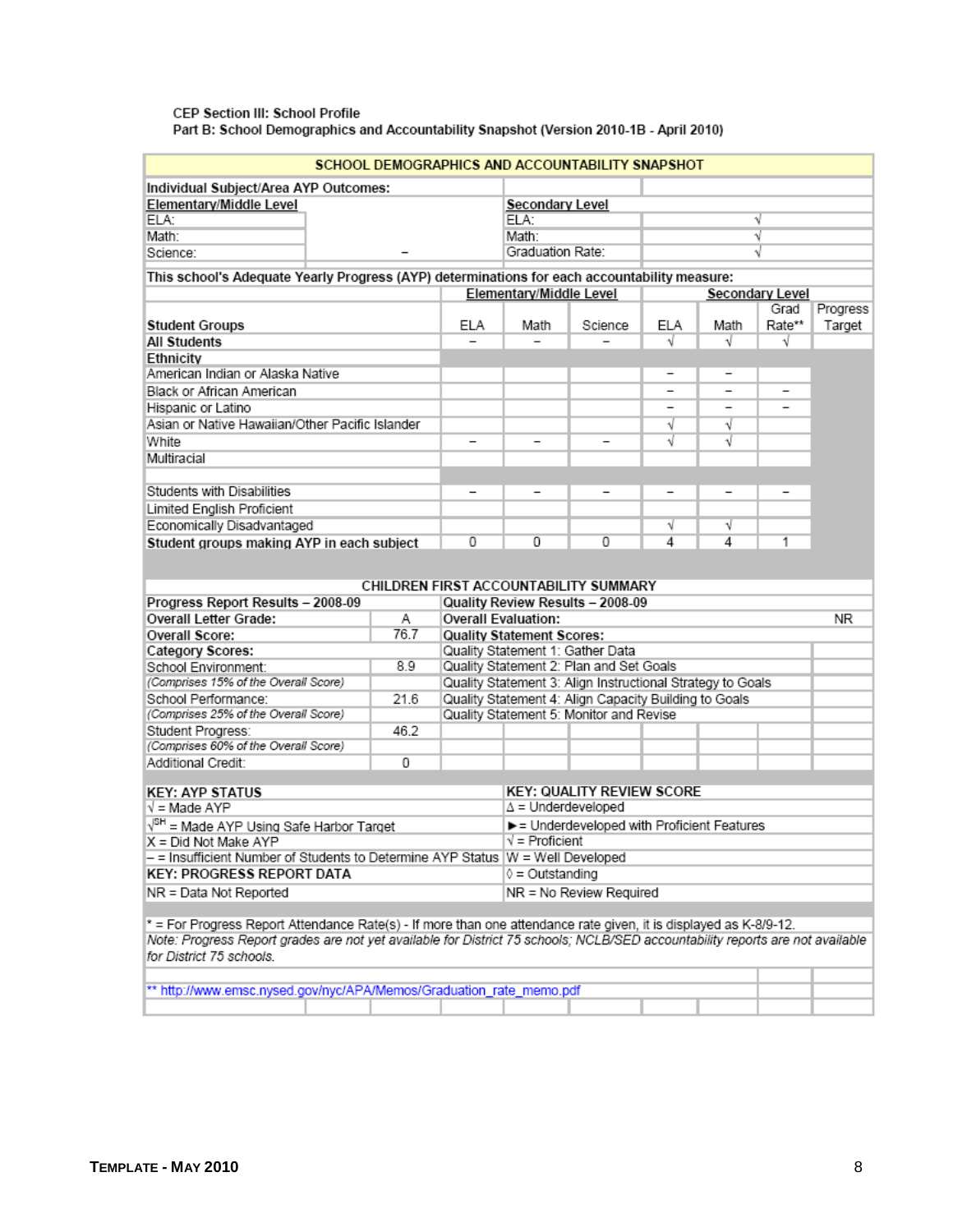#### **SECTION IV: NEEDS ASSESSMENT**

**Directions:** Conduct a comprehensive review of your school's educational program informed by the most current quantitative and qualitative data available regarding student performance trends and other indicators of progress. Include in your needs assessment an analysis of information available from New York State Education Department and New York City Department of Education accountability and assessment resources, i.e., School Report Cards, Progress Reports, Quality Review and Quality Review Self-Assessment documents, periodic assessments, ARIS, as well as results of Inquiry/Teacher Team action research, surveys, and school-based assessments. (Refer to your school's Demographics and Accountability Snapshot in Part B of Section III, and feel free to use any additional measures used by your school to determine the effectiveness of educational programs) It may also be useful to review your school's use of resources: last year's school budget, schedule, facility use, class size, etc.

After conducting your review, **summarize** in this section the major findings and implications of your school's strengths, accomplishments, and challenges. Consider the following questions:

- What student performance trends can you identify?
- What have been the greatest accomplishments over the last couple of years?
- What are the most significant aids or barriers to the school's continuous improvement?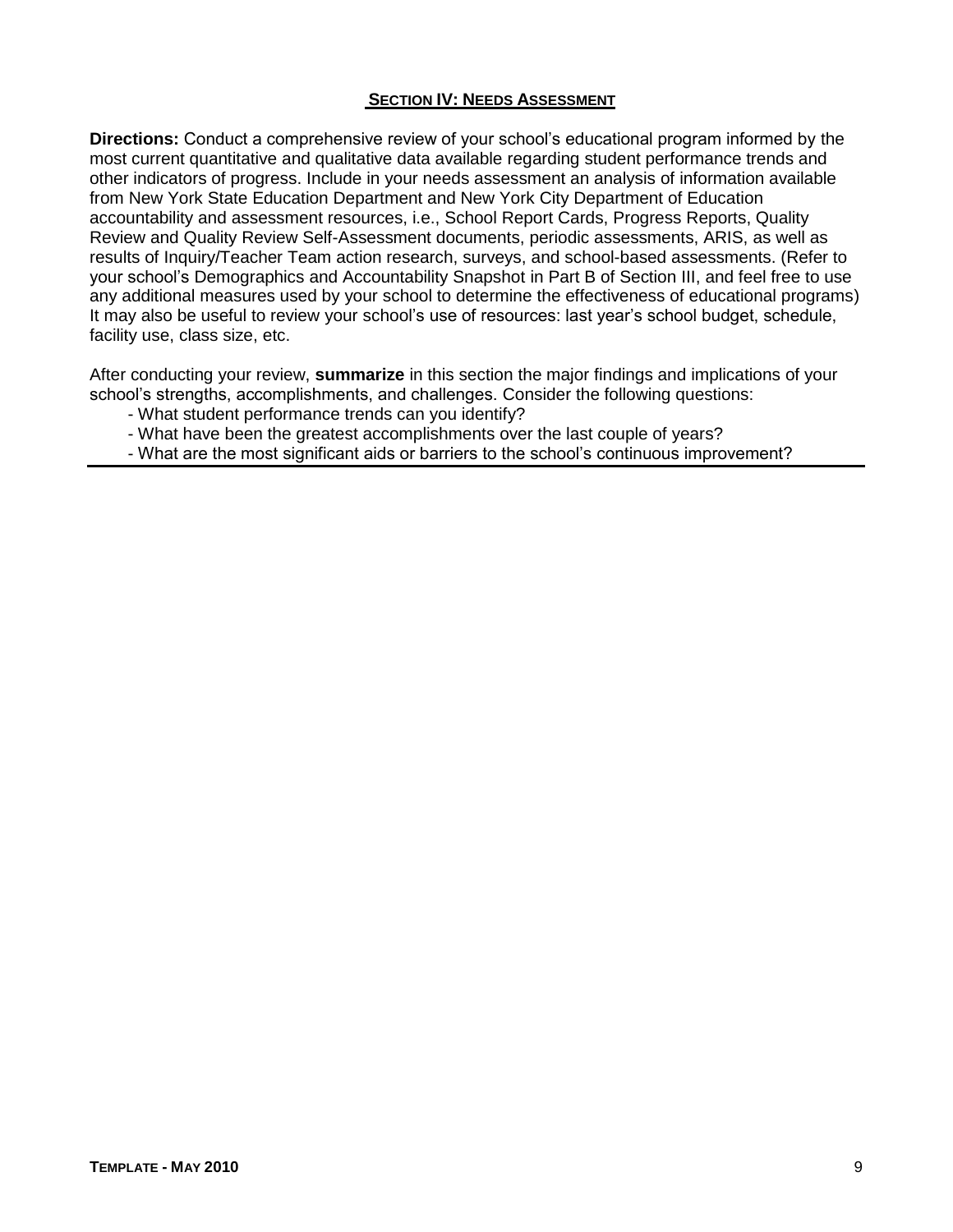#### **SECTION V: ANNUAL SCHOOL GOALS**

**Directions:** Based on the findings and implications from the comprehensive needs assessment (Section IV), determine your school's instructional goals for 2010-11 and list them in this section along with a few phrases of description. The resulting list should include a limited number of goals (5 is a good guideline), and the list as a whole should be a clear reflection of your priorities for the year. Good goals should be SMART – Specific, Measurable, Achievable, Realistic, and Time-bound. *Notes: (1) In Section VI of this template, you will need to complete an "action plan" for each annual goal listed in this section. (2) Schools designated for improvement (Improvement, Corrective Action, Restructuring, SURR, Persistently Lowest-Achieving (PLA), or schools that received a C for two consecutive years, D, or F on the Progress Report) must identify a goal and complete an action plan related to improving student outcomes in the area(s) of improvement identification. (3) When developed, Principal's Performance Review (PPR) goals should be aligned to the school's annual goals described in this section.*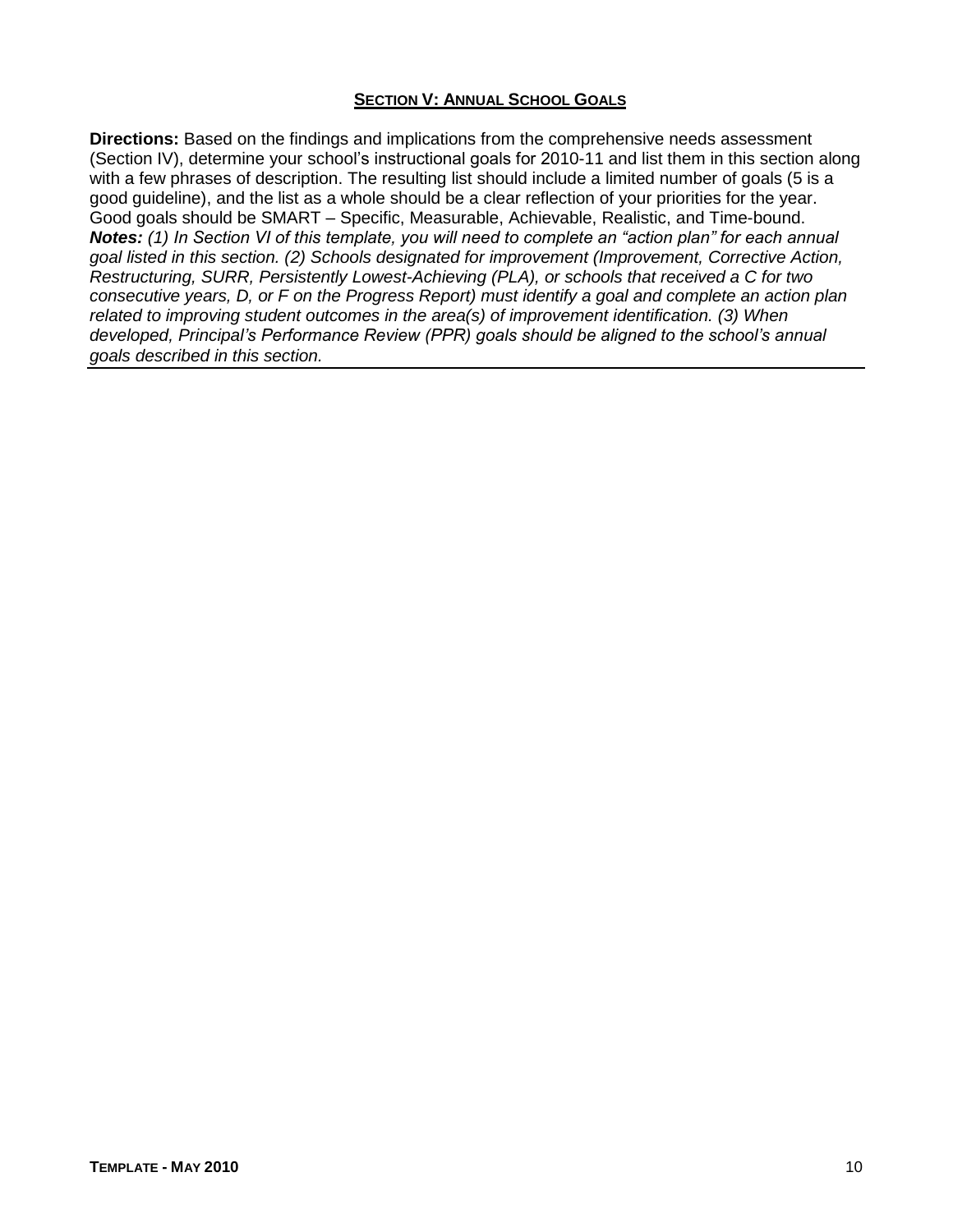**Subject/Area (where relevant): WRITING ACROSS THE CURRICULUM**

| <b>Annual Goal</b><br>Goals should be SMART - Specific,<br>Measurable, Achievable, Realistic, and<br>Time-bound.                                                                                                                                                                                                  | For teachers in every discipline to incorporate writing exercises and assignments into their classroom<br>instruction.                                                                                                                                                                                                                                                                                                                                                                                                                                                                                                                                                                                                                                                                                                                                                                                                                                                                                                                                                                                                                                                                                                                                                                                                                                                                                                                                                                                                  |
|-------------------------------------------------------------------------------------------------------------------------------------------------------------------------------------------------------------------------------------------------------------------------------------------------------------------|-------------------------------------------------------------------------------------------------------------------------------------------------------------------------------------------------------------------------------------------------------------------------------------------------------------------------------------------------------------------------------------------------------------------------------------------------------------------------------------------------------------------------------------------------------------------------------------------------------------------------------------------------------------------------------------------------------------------------------------------------------------------------------------------------------------------------------------------------------------------------------------------------------------------------------------------------------------------------------------------------------------------------------------------------------------------------------------------------------------------------------------------------------------------------------------------------------------------------------------------------------------------------------------------------------------------------------------------------------------------------------------------------------------------------------------------------------------------------------------------------------------------------|
| <b>Action Plan</b><br>Include: actions/strategies/activities the<br>school will implement to accomplish the<br>goal; target population(s); responsible staff<br>members; and implementation timelines.                                                                                                            | By September 2010, Principal Teitel will clearly articulate to the faculty his goals and expectations for<br>1.<br>the Writing Across the Curriculum initiative. Specifically, teachers will incorporate writing exercises<br>into classroom instruction, and will use substantial written assignments (essays, journals, essay<br>questions on exams, research papers, creative assignments, etc.) as a significant way of assessing<br>student understanding and performance.<br>2.<br>By January 2011, each department will revise - and post online - their mission statements/grading<br>policies/grading rubrics to reflect the type of writing students should expect to encounter at each<br>grade level, how the writing relates to larger departmental goals, and what role the writing will play in<br>their overall assessment. Assistant Principals should encourage teachers within each department to<br>collaborate in creating these documents, and should allocate time during department meeting sand<br>staff development days to do so.<br>By April 2011, each departmental website should include links to models of exemplary student work<br>that represent "typical" assignments on every grade level. Explanations of what about each individual<br>example is effective should be clearly posted as well. Again, members of individual departments<br>should collaborate to select these examples based on the mission statements/grading<br>policies/grading rubrics they have agreed upon. |
| <b>Aligning Resources: Implications for</b><br><b>Budget, Staffing/Training, and Schedule</b><br>Include human and fiscal resources, with<br>specific reference to scheduled FY'11 PS<br>and/or OTPS budget categories, that will<br>support the actions/strategies/ activities<br>described in this action plan. | Department meetings and Staff Development Days devoted to fulfilling the Action Plan<br>$\mathbf{1}$ .<br>The maintenance and expansion of Stuyvesant's Writing Center, which will serve as a resource for<br>2.<br>student writers in every discipline (and for teachers seeking help in creating effective assignments<br>and responding to them in a helpful way                                                                                                                                                                                                                                                                                                                                                                                                                                                                                                                                                                                                                                                                                                                                                                                                                                                                                                                                                                                                                                                                                                                                                     |
| <b>Indicators of Interim Progress and/or</b><br><b>Accomplishment</b><br>Include: interval (frequency) of periodic<br>review; instrument(s) of measure;<br>projected gains                                                                                                                                        | Departmental supervisors will collect and evaluate teachers' syllabi, assignments and tear sheets<br>1.<br>from the Writing Center<br>In observation conferences and reports, departmental supervisors will focus on how teachers use<br>2.<br>writing<br>Anecdotal evidence culled from cabinet meetings, departmental meeting minutes and informal<br>3.<br>discussions                                                                                                                                                                                                                                                                                                                                                                                                                                                                                                                                                                                                                                                                                                                                                                                                                                                                                                                                                                                                                                                                                                                                               |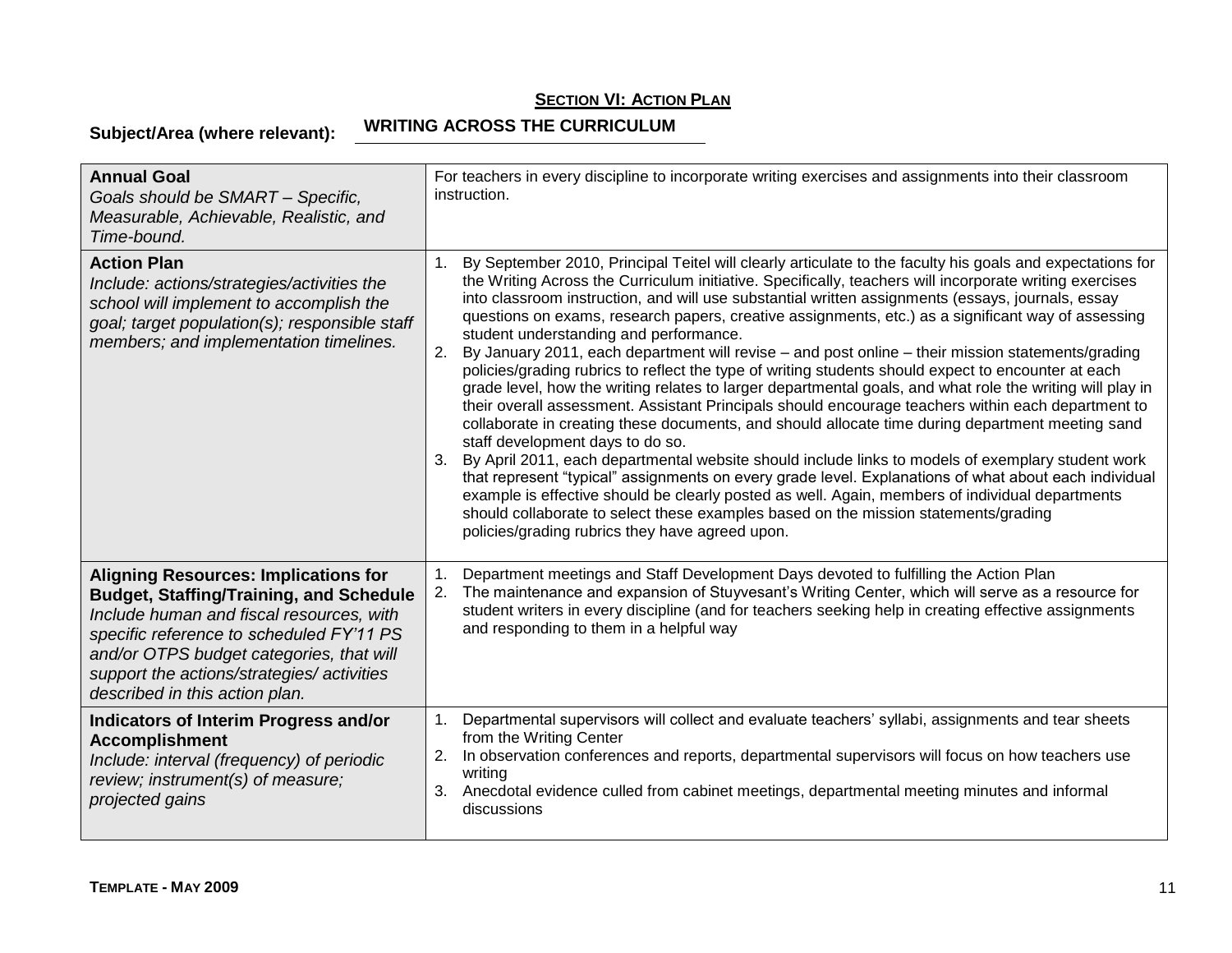**Direction**s: The action plan should be used as a tool to support effective implementation and to evaluate progress toward meeting goals. Use the action plan template provided below to indicate key strategies and activities to be implemented for the 2010-11 school year to support accomplishment of each annual goal identified in Section V. The action plan template should be duplicated as necessary.

## **Subject/Area (where relevant): STUDY HABITS/ORGANIZATIONAL SKILLS**

| <b>Annual Goal</b><br>Goals should be SMART - Specific,<br>Measurable, Achievable, Realistic, and<br>Time-bound.                                                                                                                                                                                                  | It is the school's desire and expectation that all students acquire excellent study habits/organizational<br>skills during their freshman year; by the end of the year, all students demonstrate competent level of<br>organizational and time management skills.                                                                                                                                                                                                                                                                                                                                                                                                                                                                                                                                                                                                  |
|-------------------------------------------------------------------------------------------------------------------------------------------------------------------------------------------------------------------------------------------------------------------------------------------------------------------|--------------------------------------------------------------------------------------------------------------------------------------------------------------------------------------------------------------------------------------------------------------------------------------------------------------------------------------------------------------------------------------------------------------------------------------------------------------------------------------------------------------------------------------------------------------------------------------------------------------------------------------------------------------------------------------------------------------------------------------------------------------------------------------------------------------------------------------------------------------------|
| <b>Action Plan</b><br>Include: actions/strategies/activities the<br>school will implement to accomplish the<br>goal; target population(s); responsible staff<br>members; and implementation timelines.                                                                                                            | To help freshman year students acquire competent level of study habits/organizational skills<br>All students are required to use the Agenda Book, which they receive during the first week of<br>$\bullet$<br>school in September;<br>All students are required to maintain an organized notebook for each subject that they take<br>$\bullet$<br>All classroom teachers will teach general study skills and demonstrate subject-specific study<br>$\bullet$<br>skills including note taking;<br>All classroom teachers will check students' notebooks on a regular basis<br>$\bullet$<br>All classroom teachers will allocate a percentage of report card grade to evaluate students' note<br>$\bullet$<br>taking skills and organizational skills                                                                                                                |
| <b>Aligning Resources: Implications for</b><br><b>Budget, Staffing/Training, and Schedule</b><br>Include human and fiscal resources, with<br>specific reference to scheduled FY'11 PS<br>and/or OTPS budget categories, that will<br>support the actions/strategies/ activities<br>described in this action plan. | To ensure consistency among the teachers and the skills be relevant to individual subjects, assistant<br>principals of all curriculum areas will draft a guideline to outline general study skills for classroom<br>teachers; each classroom teacher will outline their individual plan for their classes, including when and<br>how the notebooks are reviewed and allocation of a percentage of their report card grade to evaluate the<br>students' note taking and organizational skills; in addition to learning organizational skills in classrooms,<br>the freshman year students may also be assigned to learn from upper classmen who are members of<br>such student organizations as the Big Sibs, ARISTA; When necessary, classroom teachers will refer<br>students to their guidance counselors for individual or small group training on study skills |
| Indicators of Interim Progress and/or<br><b>Accomplishment</b><br>Include: interval (frequency) of periodic<br>review; instrument(s) of measure;<br>projected gains                                                                                                                                               | The levels of achievement of the skills will reflect in the following:<br>Teacher rubric based informal assessments<br>$\bullet$<br>in-class tests and quizzes<br>$\bullet$<br>Scantron periodic assessments<br>$\bullet$<br>Student report cards that are distributed three times per term, six times per year<br><b>ARIS</b>                                                                                                                                                                                                                                                                                                                                                                                                                                                                                                                                     |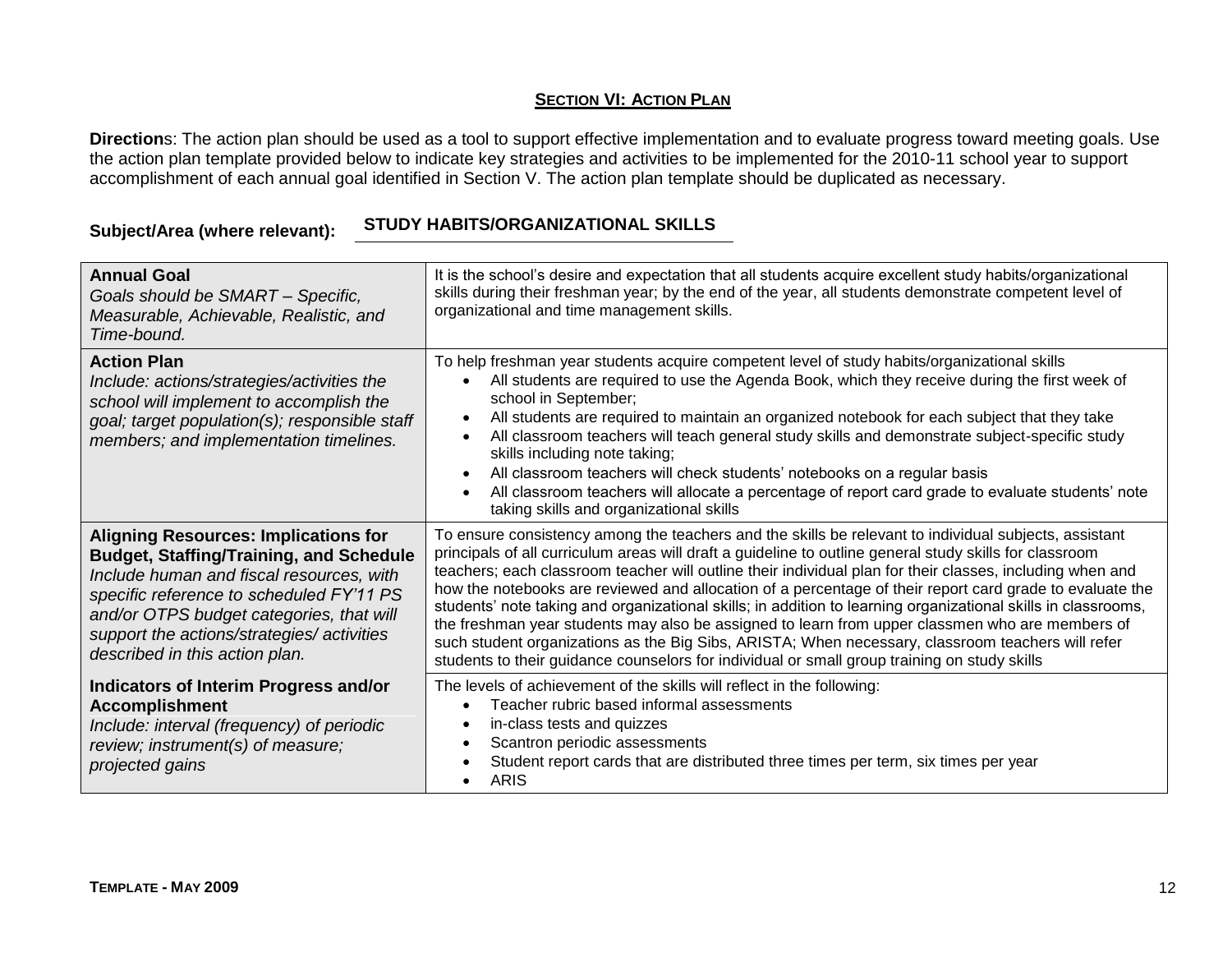**Subject/Area (where relevant):**

#### **CREATIVE LEARNING**

| <b>Annual Goal</b><br>Goals should be SMART - Specific,<br>Measurable, Achievable, Realistic, and<br>Time-bound.                                                                                                                                                                                                 | To have the staff reflect upon classroom practices in a manner that furthers the learning<br>process and helps foster a more creative professional practice in all disciplines.                                                                                                                                                                                                                                                                                                                                                                                                                                                                                                                                                                                                                                                                             |
|------------------------------------------------------------------------------------------------------------------------------------------------------------------------------------------------------------------------------------------------------------------------------------------------------------------|-------------------------------------------------------------------------------------------------------------------------------------------------------------------------------------------------------------------------------------------------------------------------------------------------------------------------------------------------------------------------------------------------------------------------------------------------------------------------------------------------------------------------------------------------------------------------------------------------------------------------------------------------------------------------------------------------------------------------------------------------------------------------------------------------------------------------------------------------------------|
| <b>Action Plan</b><br>Include: actions/strategies/activities the<br>school will implement to accomplish the<br>goal; target population(s); responsible staff<br>members; and implementation timelines.                                                                                                           | The Creative Learning Initiative will depend upon a collective effort from all school<br>constituencies:<br>Top down support from the Principal to Assistant Principals to Teachers to students and to<br>$\bullet$<br>parents.<br>Staff development and departmental meetings should include activities, discussions and<br>$\bullet$<br>guest speakers that will help promote creative ways of approaching education within all<br>disciplines.<br>Empower passionate and creative teachers by providing opportunities for them to attend<br>lectures, workshops and seminars that will help keep them up to date within their respective<br>disciplines while motivating them to build curriculum around experiential learning.<br>Foster stronger communication among staff members by creating more interdisciplinary<br>projects, courses and events. |
| <b>Aligning Resources: Implications for</b><br><b>Budget, Staffing/Training, and Schedule</b><br>Include human and fiscal resources, with<br>specific reference to scheduled FY'11 PS<br>and/or OTPS budget categories, that will<br>support the actions/strategies/activities<br>described in this action plan. | Use of Title 1 funds towards staff development, guest speakers and consultants that will<br>support and further the Creative Learning Initiative.                                                                                                                                                                                                                                                                                                                                                                                                                                                                                                                                                                                                                                                                                                           |
| Indicators of Interim Progress and/or<br><b>Accomplishment</b><br>Include: interval (frequency) of periodic<br>review; instrument(s) of measure;<br>projected gains                                                                                                                                              | Will be established through staff development sessions, departmental meetings, the SLT, the<br>Student Union, the Parent Association and the UFT.                                                                                                                                                                                                                                                                                                                                                                                                                                                                                                                                                                                                                                                                                                           |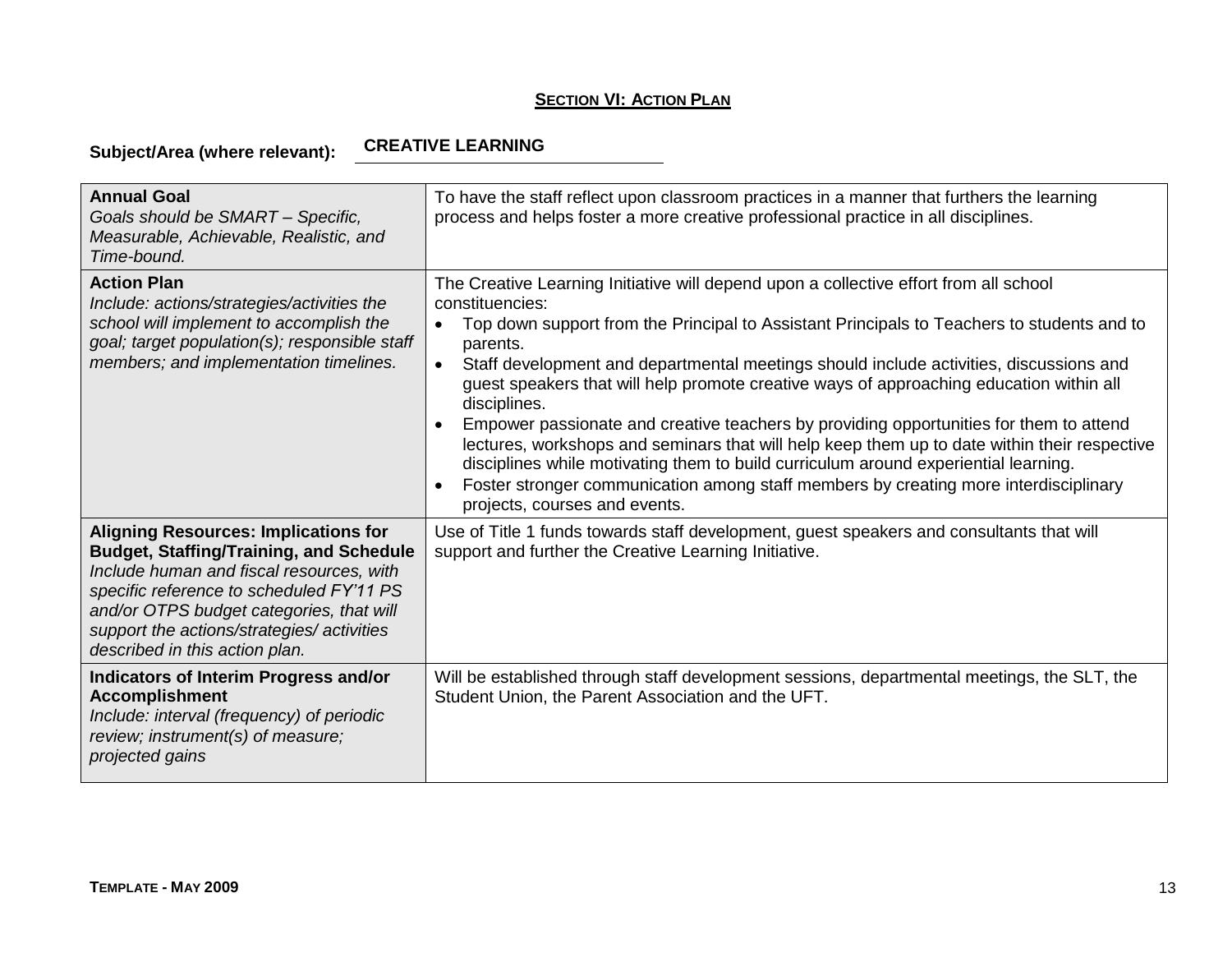# **Subject/Area (where relevant): A. STRENGHEN COLLEGE ADVISEMENT**

| <b>Annual Goal</b><br>Goals should be SMART - Specific,<br>Measurable, Achievable, Realistic, and<br>Time-bound.                                                                                                                                                                                                  | To strengthen college advisement for all students<br>$\bullet$                                                                                                                                                                                                                                                                                                                                                                                                                                                                                                                                                                                                                                        |
|-------------------------------------------------------------------------------------------------------------------------------------------------------------------------------------------------------------------------------------------------------------------------------------------------------------------|-------------------------------------------------------------------------------------------------------------------------------------------------------------------------------------------------------------------------------------------------------------------------------------------------------------------------------------------------------------------------------------------------------------------------------------------------------------------------------------------------------------------------------------------------------------------------------------------------------------------------------------------------------------------------------------------------------|
| <b>Action Plan</b><br>Include: actions/strategies/activities the<br>school will implement to accomplish the<br>goal; target population(s); responsible staff<br>members; and implementation timelines.                                                                                                            | Guidance counselors will play a more active role in preparing students for college and<br>$\bullet$<br>beyond by offering small group seminars beginning freshman year. Topics to include<br>curriculum and class choices to maximize acceptance into colleges of their choice; time-<br>table and strategy for taking standardized tests; college essay writing, interview and teacher<br>communication skills; career choices using the Myers-Briggs Assessment; summer<br>internships, workshops, and activities.                                                                                                                                                                                  |
| <b>Aligning Resources: Implications for</b><br><b>Budget, Staffing/Training, and Schedule</b><br>Include human and fiscal resources, with<br>specific reference to scheduled FY'11 PS<br>and/or OTPS budget categories, that will<br>support the actions/strategies/ activities<br>described in this action plan. | Hire $\frac{1}{2}$ time secretary for the college office. (Carol Cutter worked as a college office<br>$\bullet$<br>volunteer for 1 year. Pat Cleary would like to hire her for 20 hours a week at \$15 an hour.<br>Carol knows the college office and is proficient on the college application process from start<br>to finish)<br>Hire outside independent professional college counselors to provide evening Junior<br>$\bullet$<br>parent/student college advisement funded by Stuyvesant Parents Association<br>New computer system in college office to expedite increased demands caused by the<br>$\bullet$<br>"common application" and funded by money left to Stuyvesant by deceased alumnus |
| Indicators of Interim Progress and/or<br><b>Accomplishment</b><br>Include: interval (frequency) of periodic<br>review; instrument(s) of measure;<br>projected gains                                                                                                                                               | A comparison of college acceptances from 2010 to 2011 for all students maintaining<br>$\bullet$<br>averages below 80%<br>A review of all college applicants' statistics versus previous years<br>$\bullet$<br>A review of the number of Junior parent/student advisement sessions versus previous years<br>$\bullet$                                                                                                                                                                                                                                                                                                                                                                                  |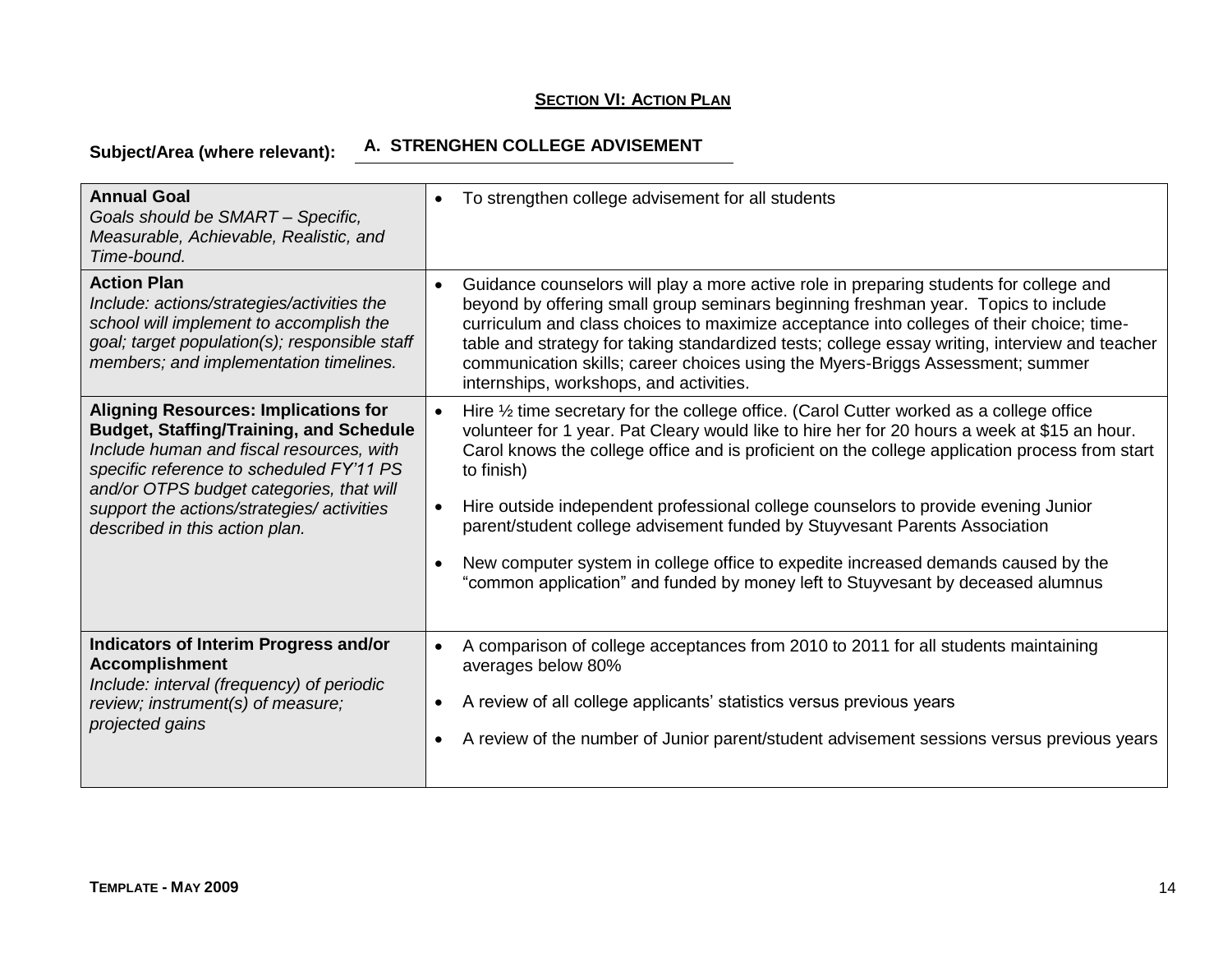# **Subject/Area (where relevant): B. STRENGHEN GUIDANCE OFFICE SERVICES**

| <b>Annual Goal</b><br>Goals should be SMART - Specific,<br>Measurable, Achievable, Realistic, and<br>Time-bound.                                                                                                                                                                                                  | To devote more time and focus on the Stuyvesant HS student population with an 80%<br>$\bullet$<br>average or below -the currently underserved population.                                                                     |
|-------------------------------------------------------------------------------------------------------------------------------------------------------------------------------------------------------------------------------------------------------------------------------------------------------------------|-------------------------------------------------------------------------------------------------------------------------------------------------------------------------------------------------------------------------------|
| <b>Action Plan</b><br>Include: actions/strategies/activities the<br>school will implement to accomplish the<br>goal; target population(s); responsible staff<br>members; and implementation timelines.                                                                                                            | Divide guidance counselor case load evenly by last name as opposed to homeroom.<br>$\bullet$<br>Have a guidance counselor dedicated to students with averages below 80%.<br>$\bullet$                                         |
| <b>Aligning Resources: Implications for</b><br><b>Budget, Staffing/Training, and Schedule</b><br>Include human and fiscal resources, with<br>specific reference to scheduled FY'11 PS<br>and/or OTPS budget categories, that will<br>support the actions/strategies/ activities<br>described in this action plan. | Hire one additional full-time guidance counselor<br>$\bullet$<br>Provide guidance counselors with staff development to decrease SSR disparity and set-up<br>$\bullet$<br>system by which counselors edit each other's reports |
| Indicators of Interim Progress and/or<br><b>Accomplishment</b><br>Include: interval (frequency) of periodic<br>review; instrument(s) of measure;<br>projected gains                                                                                                                                               | Review of random sample of SSRs from each guidance counselor.<br>$\bullet$                                                                                                                                                    |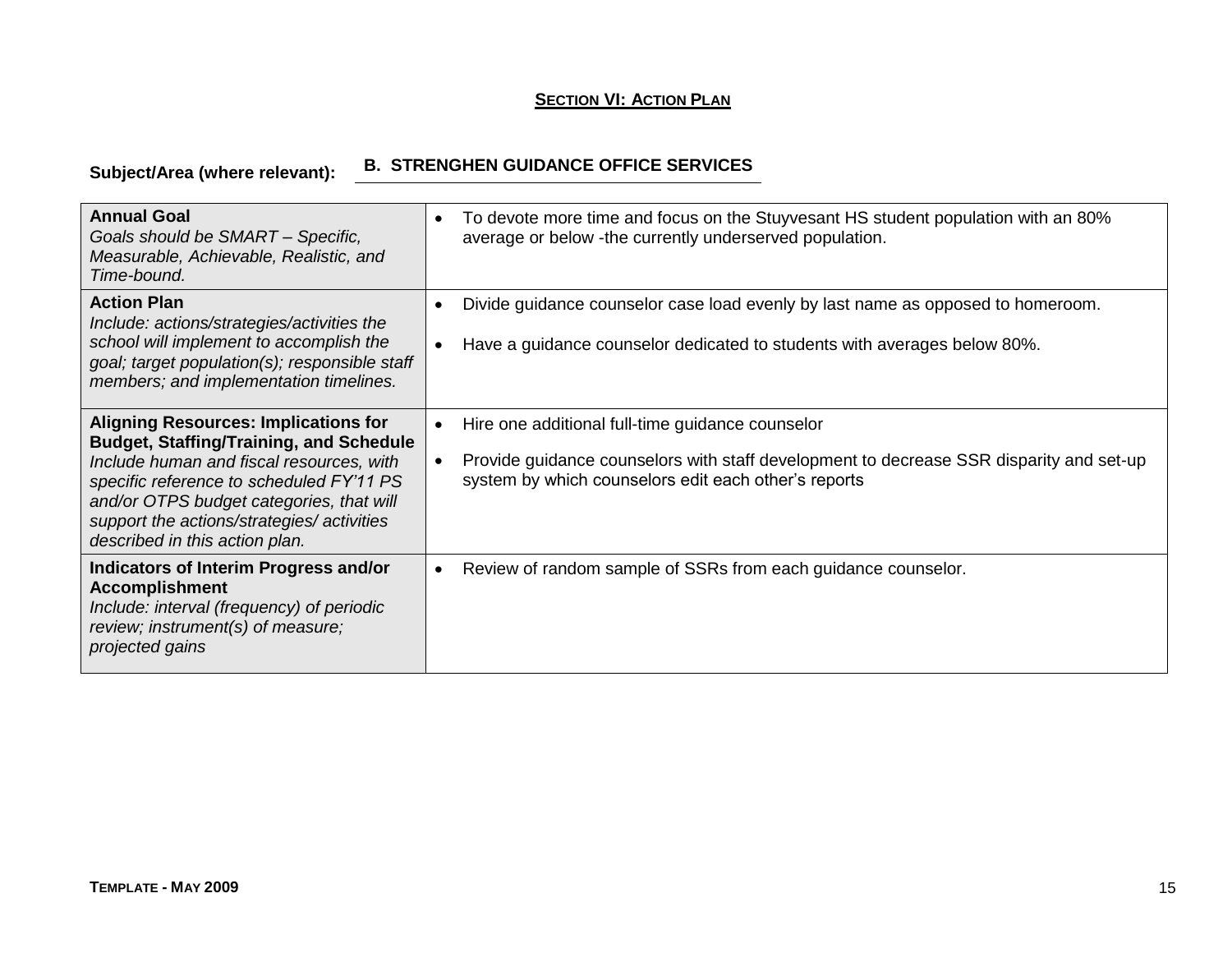# **Subject/Area (where relevant): ELEVATING DEVELOPMENT OF RESERCH SKILLS**

| <b>Annual Goal</b><br>Goals should be SMART - Specific,<br>Measurable, Achievable, Realistic, and<br>Time-bound.                                                                                                                                                                                                  | Elevating research skills of Stuyvesant students by expanding the participation in small<br>independent projects into the classroom setting.                                                                                                                                                                                                                                                                                                                                                                                                                                                                                                                            |
|-------------------------------------------------------------------------------------------------------------------------------------------------------------------------------------------------------------------------------------------------------------------------------------------------------------------|-------------------------------------------------------------------------------------------------------------------------------------------------------------------------------------------------------------------------------------------------------------------------------------------------------------------------------------------------------------------------------------------------------------------------------------------------------------------------------------------------------------------------------------------------------------------------------------------------------------------------------------------------------------------------|
| <b>Action Plan</b><br>Include: actions/strategies/activities the<br>school will implement to accomplish the<br>goal; target population(s); responsible staff<br>members; and implementation timelines.                                                                                                            | To help students develop research skills, we wish to extend the model of 10 period<br>$\bullet$<br>research classes that include an independent project plus the standard curriculum for that<br>class.<br>We have already begun our 9 <sup>th</sup> grade biology research (HAT) this past Spring taught by<br>$\bullet$<br>Anne Manwell and now want to extend our Spring only model to the following subjects for<br>which the following teachers have volunteered:<br>US History - Linda Weissman<br>Chemistry - Samantha Daves<br>Physics - Jamal Ali<br>In the fall of 2010 the students for these classes will be picked by teacher recommendation.<br>$\bullet$ |
| <b>Aligning Resources: Implications for</b><br><b>Budget, Staffing/Training, and Schedule</b><br>Include human and fiscal resources, with<br>specific reference to scheduled FY'11 PS<br>and/or OTPS budget categories, that will<br>support the actions/strategies/ activities<br>described in this action plan. | In order to ensure completion of their projects, students first should have enough<br>$\bullet$<br>experience with the subject to decide on their interest level, for this reason the classes will<br>run in the spring only. In addition, to ensure excellence in execution, the students will<br>receive a specific grade for their project on their report card. Together these classes use<br>only 11 additional teaching periods beyond what we used tor HAT and will act as feeders<br>into the "Intel:" research classes.                                                                                                                                        |
| Indicators of Interim Progress and/or<br><b>Accomplishment</b><br>Include: interval (frequency) of periodic<br>review; instrument(s) of measure;<br>projected gains                                                                                                                                               | The success of the program will be evaluated both by the total number of students who are<br>$\bullet$<br>able to pursue an independent research project inside these classes and the number of<br>students who are able to make significant progress in subsequent independent projects,<br>usually in the context of the Intel research classes, the following year.                                                                                                                                                                                                                                                                                                  |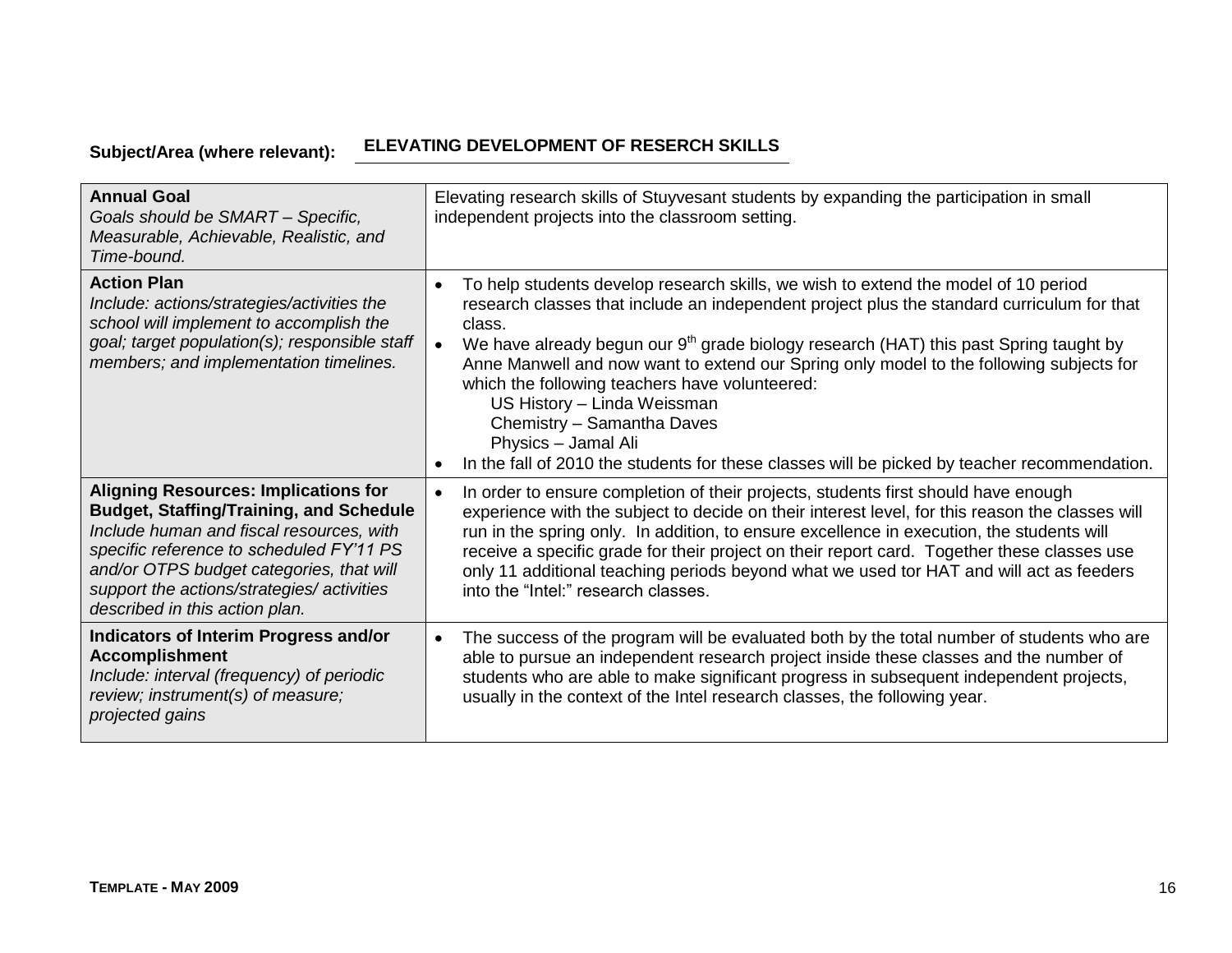#### **REQUIRED APPENDICES TO THE CEP FOR 2010-2011**

*Directions: All schools must complete Appendices 1, 2, 3, & 7. All Title I schools must complete Appendix 4. All schools identified under NCLB or SED for School Improvement, including Improvement (year 1), Improvement (year 2), Corrective Action (CA) (year 1), Corrective Action (year 2), Restructuring (year 1), Restructuring (year 2), Restructuring (Advanced), and SURR, must complete Appendix 5. All Schools Under Registration Review (SURR) must also complete Appendix 6. Please refer to the accompanying CEP guidance for specific CEP submission instructions and timelines. (Important Notes: Last year's Appendix 7 – School-level Reflection and Response to System-wide Curriculum Audit Findings – has sunset as a requirement. Last year's Appendix 9 has been moved to Appendix 7 for 2010-2011. Appendix 8 will not be required for this year.)*

**APPENDIX 1: ACADEMIC INTERVENTION SERVICES (AIS) SUMMARY FORM – SED REQUIREMENT FOR ALL SCHOOLS**

**APPENDIX 2: PROGRAM DELIVERY FOR ENGLISH LANGUAGE LEARNERS – NCLB/SED REQUIREMENT FOR ALL SCHOOLS**

**APPENDIX 3: LANGUAGE TRANSLATION AND INTERPRETATION – CHANCELLOR'S REGULATIONS FOR ALL SCHOOLS**

**APPENDIX 4: NCLB REQUIREMENT FOR ALL TITLE I SCHOOLS**

**APPENDIX 5: NCLB/SED REQUIREMENTS FOR SCHOOLS IDENTIFIED FOR IMPROVEMENT**

**APPENDIX 6: SED REQUIREMENTS FOR SCHOOLS UNDER REGISTRATION REVIEW (SURR)**

**APPENDIX 7: TITLE I, PART A – SUPPORT FOR STUDENTS IN TEMPORARY HOUSING (STH) – REQUIREMENT FOR ALL SCHOOLS**

**APPENDIX 8: CONTRACTS FOR EXCELLENCE (C4E) SCHOOL-BASED EXPENDITURES – SED REQUIREMENT FOR ALL C4E-FUNDED SCHOOLS (NOTE: APPENDIX 8 WILL NOT BE REQUIRED FOR THIS YEAR)**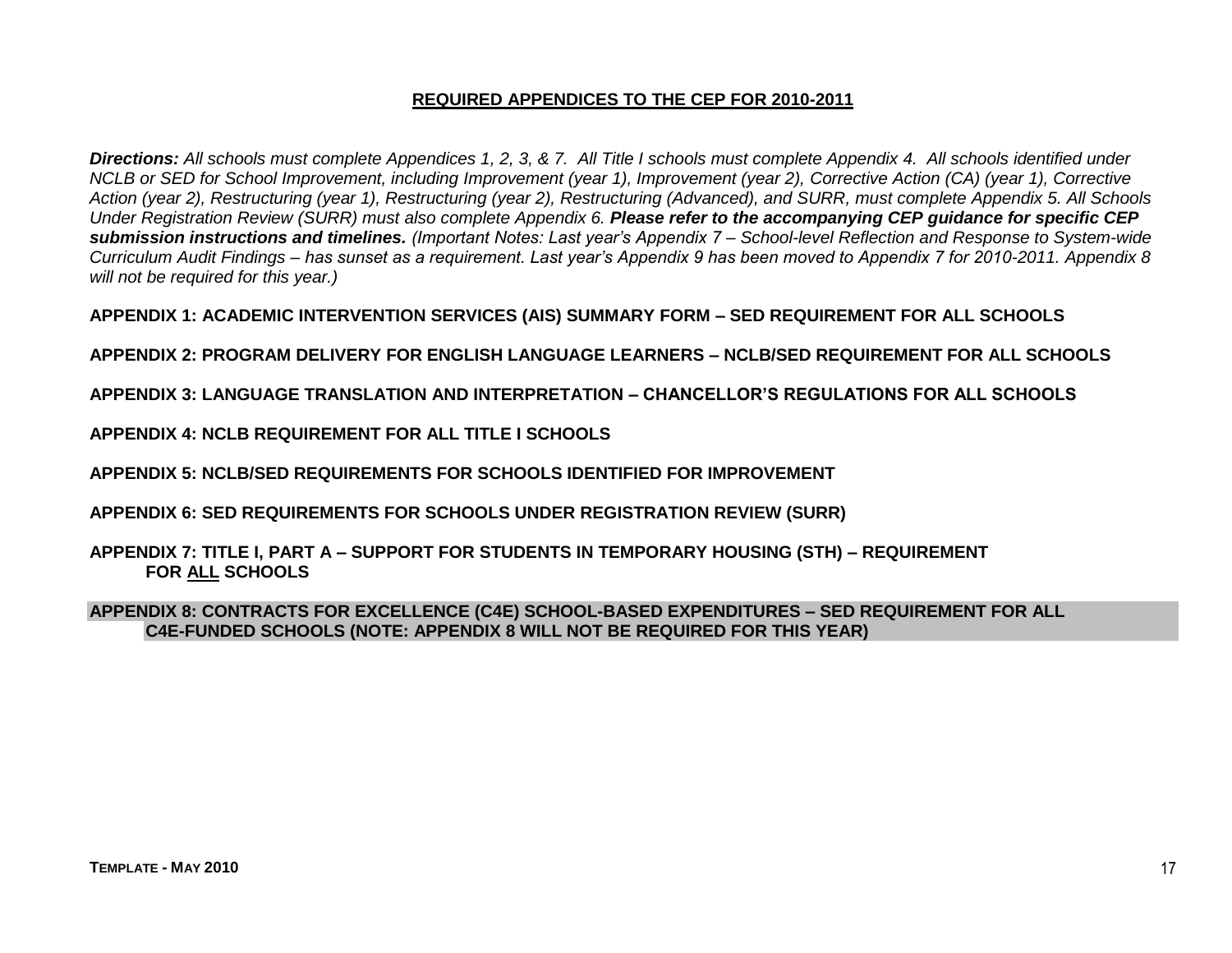#### **APPENDIX 1: ACADEMIC INTERVENTION SERVICES (AIS) SUMMARY FORM**

#### *New York State Education Department (SED) requirement for all schools*

**Part A. Directions:** On the chart below, indicate the total number of students receiving Academic Intervention Services (AIS) in each area listed, for each applicable grade. AIS grade and subject requirements are as follows: K-3: reading and math; 4-12: reading, math, science, and social studies. Academic Intervention Services include **2 components**: additional instruction that supplements the general curriculum (regular classroom instruction); and/or student support services needed to address barriers to improved academic performance such as services provided by a guidance counselor or social worker. Note: Refer to the District Comprehensive Educational Plan (DCEP) for a description of district procedures for providing AIS.

| Grade        | <b>ELA</b>           | <b>Mathematics</b>   | <b>Science</b>       | <b>Social Studies</b>    | <b>At-risk Services:</b><br><b>Guidance</b><br><b>Counselor</b> | <b>At-risk Services:</b><br><b>School</b><br>Psychologist | <b>At-risk Services:</b><br><b>Social Worker</b> | At-risk<br><b>Health-related</b><br><b>Services</b> |
|--------------|----------------------|----------------------|----------------------|--------------------------|-----------------------------------------------------------------|-----------------------------------------------------------|--------------------------------------------------|-----------------------------------------------------|
|              | # of Students        | # of Students        | # of Students        | # of Students            | # of Students                                                   | # of Students                                             | # of Students                                    | # of Students                                       |
|              | <b>Receiving AIS</b> | <b>Receiving AIS</b> | <b>Receiving AIS</b> | <b>Receiving AIS</b>     | <b>Receiving AIS</b>                                            | <b>Receiving AIS</b>                                      | <b>Receiving AIS</b>                             | <b>Receiving AIS</b>                                |
| Κ            |                      |                      | N/A                  | N/A                      |                                                                 |                                                           |                                                  |                                                     |
|              |                      |                      | N/A                  | N/A                      |                                                                 |                                                           |                                                  |                                                     |
| $\mathbf{2}$ |                      |                      | N/A                  | N/A                      |                                                                 |                                                           |                                                  |                                                     |
| 3            |                      |                      | N/A                  | N/A                      |                                                                 |                                                           |                                                  |                                                     |
| 4            |                      |                      |                      |                          |                                                                 |                                                           |                                                  |                                                     |
| 5            |                      |                      |                      |                          |                                                                 |                                                           |                                                  |                                                     |
| 6            |                      |                      |                      |                          |                                                                 |                                                           |                                                  |                                                     |
| 7            |                      |                      |                      |                          |                                                                 |                                                           |                                                  |                                                     |
| 8            |                      |                      |                      |                          |                                                                 |                                                           |                                                  |                                                     |
| 9            |                      | 319                  | 86                   | $\blacksquare$           |                                                                 |                                                           |                                                  |                                                     |
| 10           |                      | 152                  | 112                  | 230                      |                                                                 |                                                           |                                                  |                                                     |
| 11           |                      | 145                  | 124                  | $\sim$                   |                                                                 |                                                           |                                                  |                                                     |
| 12           |                      | 37                   | ۰                    | $\overline{\phantom{a}}$ |                                                                 |                                                           |                                                  |                                                     |

#### **Identified groups of students who have been targeted for AIS, and the established criteria for identification:**

- o Students in Grades K 3 who are considered at-risk for not meeting State standards as determined by their performance on ECLAS 2 or other identified assessments, or who have been identified as potential holdovers.
- o Students in Grades 4 8 who are performing at Level 1 or Level 2 on New York State English language arts (ELA), mathematics, science, and social studies assessments.
- o Students in Grade 9 who performed at Level 1 or Level 2 on NYS Grade 8 ELA, mathematics, science, and social studies assessments.
- $\circ$  Students in Grades 10 12 who scored below the approved passing grade on any Regents examination required for graduation in English language arts, mathematics, science, and social studies.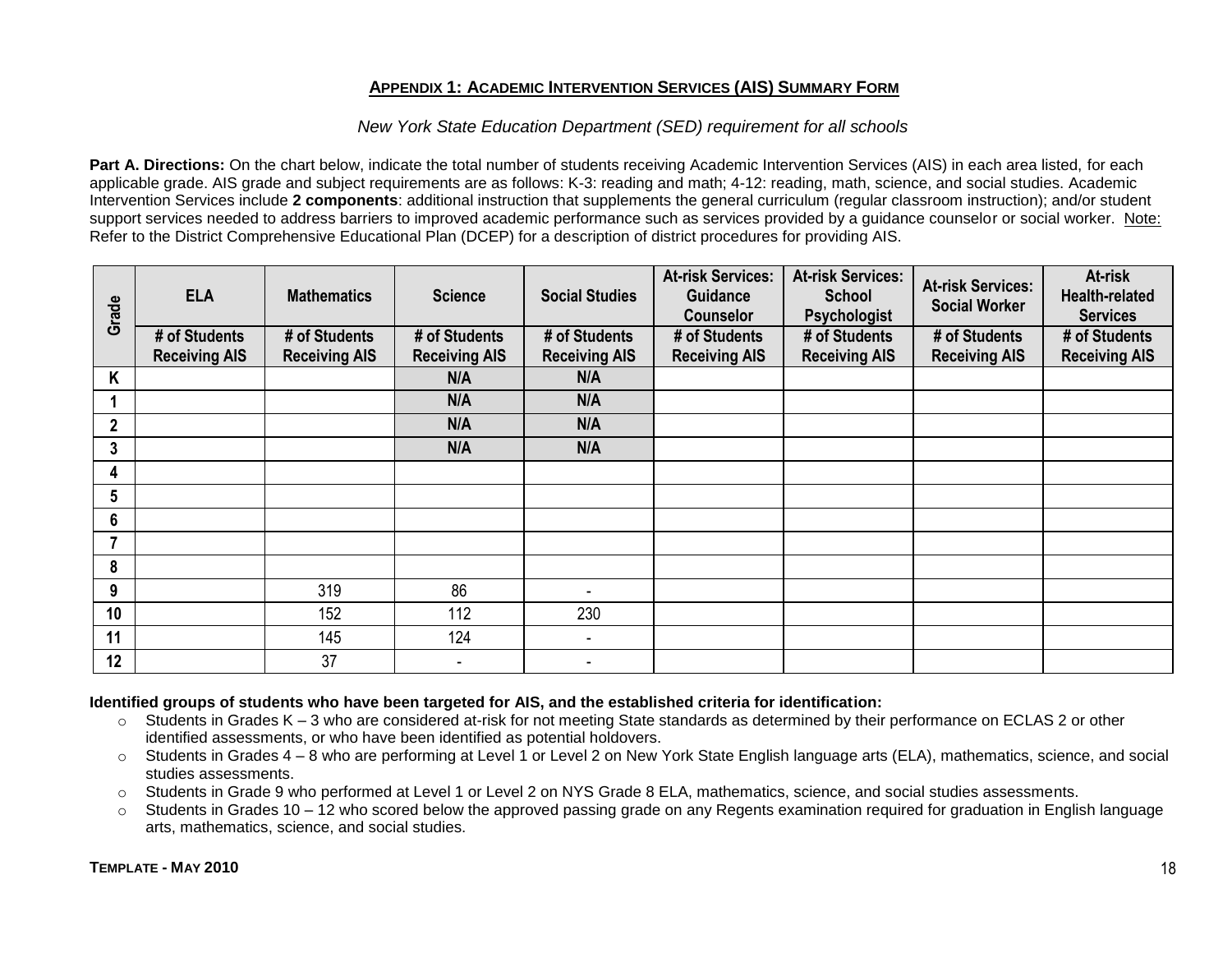#### **Part B. Description of Academic Intervention Services**

| Name of Academic Intervention<br>Services (AIS)                 | <b>Description:</b> Provide a brief description of each of the Academic Intervention Services (AIS)<br>indicated in column one, including the type of program or strategy (e.g., Wilson, Great Leaps, etc.),<br>method for delivery of service (e.g., small group, one-to-one, tutoring, etc.), and when the service is<br>provided (i.e., during the school day, before or after school, Saturday, etc.). |
|-----------------------------------------------------------------|------------------------------------------------------------------------------------------------------------------------------------------------------------------------------------------------------------------------------------------------------------------------------------------------------------------------------------------------------------------------------------------------------------|
| ELA:                                                            |                                                                                                                                                                                                                                                                                                                                                                                                            |
| <b>Mathematics:</b>                                             | The Academic Intervention Services (A.I.S.) at Stuyvesant High School is for students who are<br>failing a course, and also for students who just improve their understanding of the subject.<br>A variety of mathematics courses are offered three(3) times a week, after school, from 3:30 a.m. -<br>4:30 p.m. A number of teachers are offering instruction from Algebra to Calculus (AB and BC).       |
| Science:                                                        | A.I.S. is offered after school in Living Environment, Chemistry and Physics. At each session a<br>different topic is reviewed, followed by questions and answers. Students also have the opportunity<br>to make-up labs.                                                                                                                                                                                   |
| <b>Social Studies:</b>                                          | A.I.S. is offered once a week in Global History. Students work one to one with the teacher and also<br>in small groups. They learn how to study for a history test and also how to write a meaningful<br>essay.                                                                                                                                                                                            |
| At-risk Services Provided by the<br><b>Guidance Counselor:</b>  |                                                                                                                                                                                                                                                                                                                                                                                                            |
| At-risk Services Provided by the<br><b>School Psychologist:</b> |                                                                                                                                                                                                                                                                                                                                                                                                            |
| At-risk Services Provided by the<br><b>Social Worker:</b>       |                                                                                                                                                                                                                                                                                                                                                                                                            |
| <b>At-risk Health-related Services:</b>                         |                                                                                                                                                                                                                                                                                                                                                                                                            |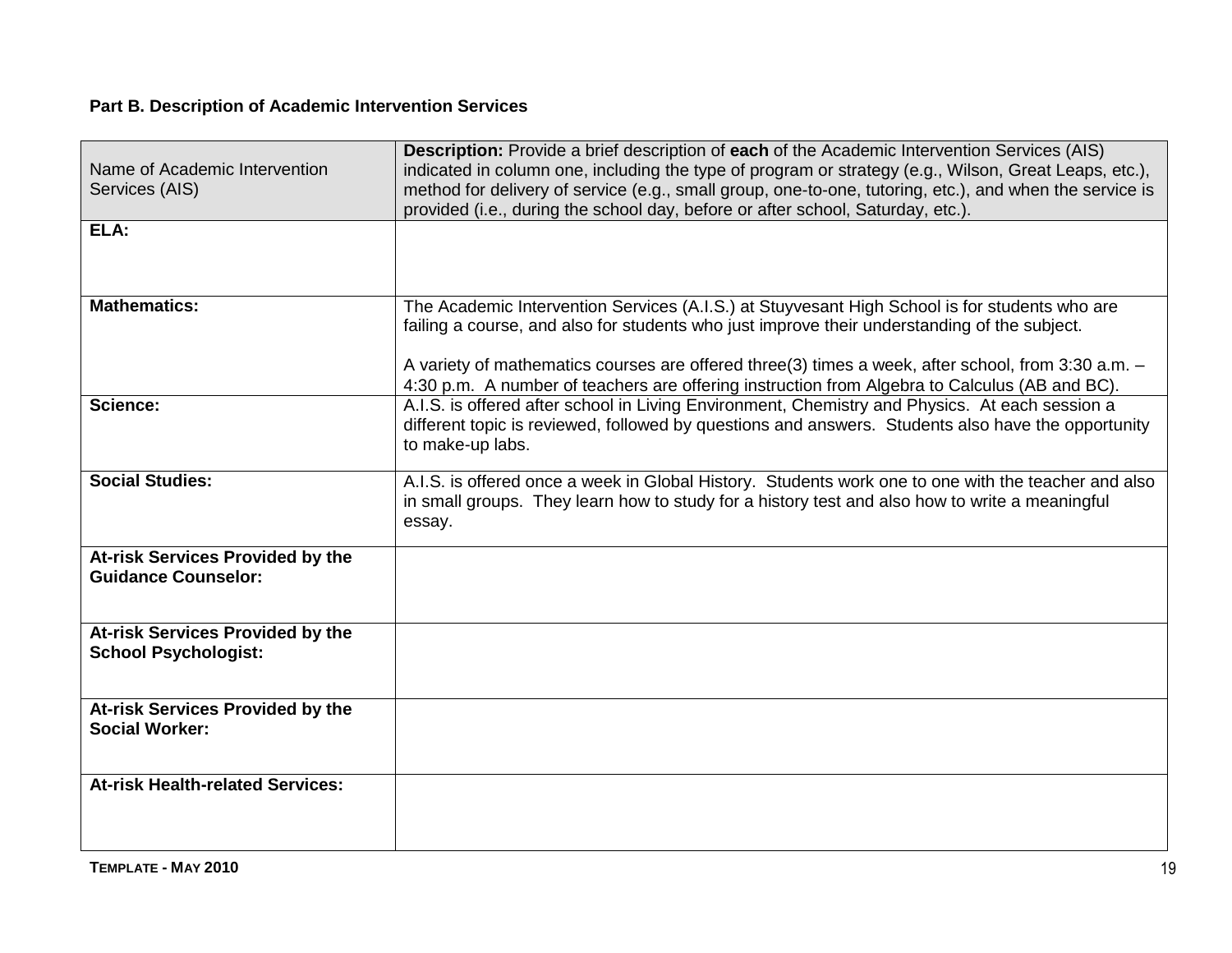#### **APPENDIX 2: PROGRAM DELIVERY FOR ENGLISH LANGUAGE LEARNERS (ELLS)**

*NCLB/SED requirement for all schools*

**Part A: Language Allocation Policy (LAP) –** Attach a copy of your school's current year (2010-2011) Language Allocation Policy to this CEP.

#### **Part B: Title III: Language Instruction for Limited English Proficient and Immigrant Students – School Year 2010-2011**

**Directions:** In anticipation of the allocation of Title III funding to your school for 2010-11 at the same funding level as 2009-10, indicate below whether there will be any revisions for 2010-11 to your school's approved 2009-10 Title III program narrative and budget. Note: Only revised Title III plans will be reviewed this year for DOE and SED approval.

- There will be no revisions to our school's approved 2009-10 Title III program narrative and budget (described in this section) for implementation in 2010-11 (pending allocation of Title III funding).
- We have made minor revisions to our school's approved 2009-10 Title III program narrative for 2010-11 (pending allocation of Title III funding). The revised Title III program narrative is described in Section II below.
- We have made minor revisions to our school's approved 2009-10 Title III budget for 2010-11 (pending allocation of Title III funding). The  $\mathcal{L}^{\mathcal{A}}$ revised Title III budget is described in Section III below.
- $\sim$ Our school's 2009-10 Title III program narrative and budget have been revised for 2010-11 (pending allocation of Title III funding). The new Title III plan is described in Sections' II and III below.

#### **Section I. Student and School Information**

Grade Level(s) Mumber of Students to be Served: Non-LEP

**Number of Teachers Other Staff (Specify)** 

**School Building Instructional Program/Professional Development Overview**

#### **Section II. Title III, Part A LEP Program Narrative**

**TEMPLATE - MAY 2010** 20 **Language Instruction Program** – Language instruction education programs funded under Title III, Part A, of NCLB, must help LEP students attain English proficiency while meeting State academic achievement standards. They may use both English and the student's native language and may include the participation of English proficient students (i.e., Two Way Bilingual Education/Dual Language program.) Programs implemented under Title III, Part A, may not supplant programs required under CR Part 154. In the space provided below, describe the school's language instruction program for limited English proficient (LEP) students. The description must include: type of program/activities; number of students to be served;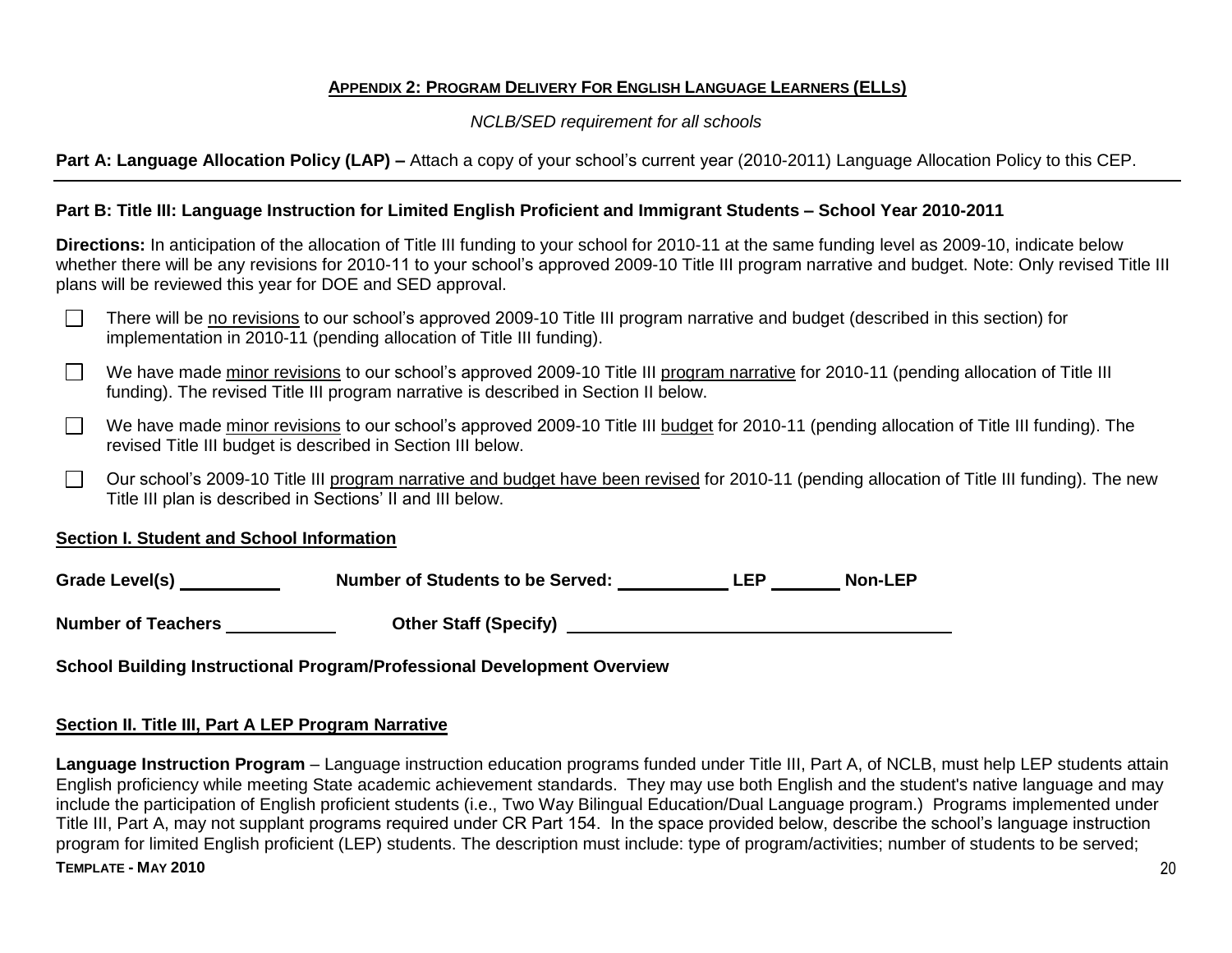grade level(s); language(s) of instruction; rationale for the selection of program/activities; times per day/week; program duration; and service provider and qualifications.

**Professional Development Program** – Describe the school's professional development program for teachers and other staff responsible for the delivery of instruction and services to limited English proficient students.

#### **Section III. Title III Budget**

**School: BEDS Code:** 

| <b>Allocation Amount:</b>                                                                                                           |                        |                                                                                                                                                                                     |  |  |  |  |
|-------------------------------------------------------------------------------------------------------------------------------------|------------------------|-------------------------------------------------------------------------------------------------------------------------------------------------------------------------------------|--|--|--|--|
| <b>Budget Category</b>                                                                                                              | <b>Budgeted Amount</b> | Explanation of expenditures in this category as it relates to the<br>program narrative for this title.                                                                              |  |  |  |  |
| Professional salaries (schools must<br>account for fringe benefits)<br>Per session<br>Per diem                                      | (e.g., \$9,978)        | (Example: 200 hours of per session for ESL and General Ed<br>teacher to support ELL Students: 200 hours x \$49.89 (current<br>teacher per session rate with fringe) = $$9,978.00$ ) |  |  |  |  |
| <b>Purchased services</b><br>High quality staff and curriculum<br>development contracts.                                            | (e.g., \$5,000)        | (Example: Consultant, Dr. John Doe, working with teachers and<br>administrators 2 days a week on development of curriculum<br>enhancements)                                         |  |  |  |  |
| <b>Supplies and materials</b><br>Must be supplemental.<br>Additional curricula, instructional<br>materials. Must be clearly listed. | (e.g., \$500)          | (Example: 1 Books on Tape, Cassette Recorders, Headphones,<br><b>Book Bins, Leveled Books)</b>                                                                                      |  |  |  |  |
| <b>Educational Software (Object Code 199)</b>                                                                                       | (e.g., \$2,000)        | (Example: 2 Rosetta Stone language development software<br>packages for after-school program)                                                                                       |  |  |  |  |
| <b>Travel</b>                                                                                                                       |                        |                                                                                                                                                                                     |  |  |  |  |
| <b>Other</b>                                                                                                                        |                        |                                                                                                                                                                                     |  |  |  |  |
| <b>TOTAL</b>                                                                                                                        |                        |                                                                                                                                                                                     |  |  |  |  |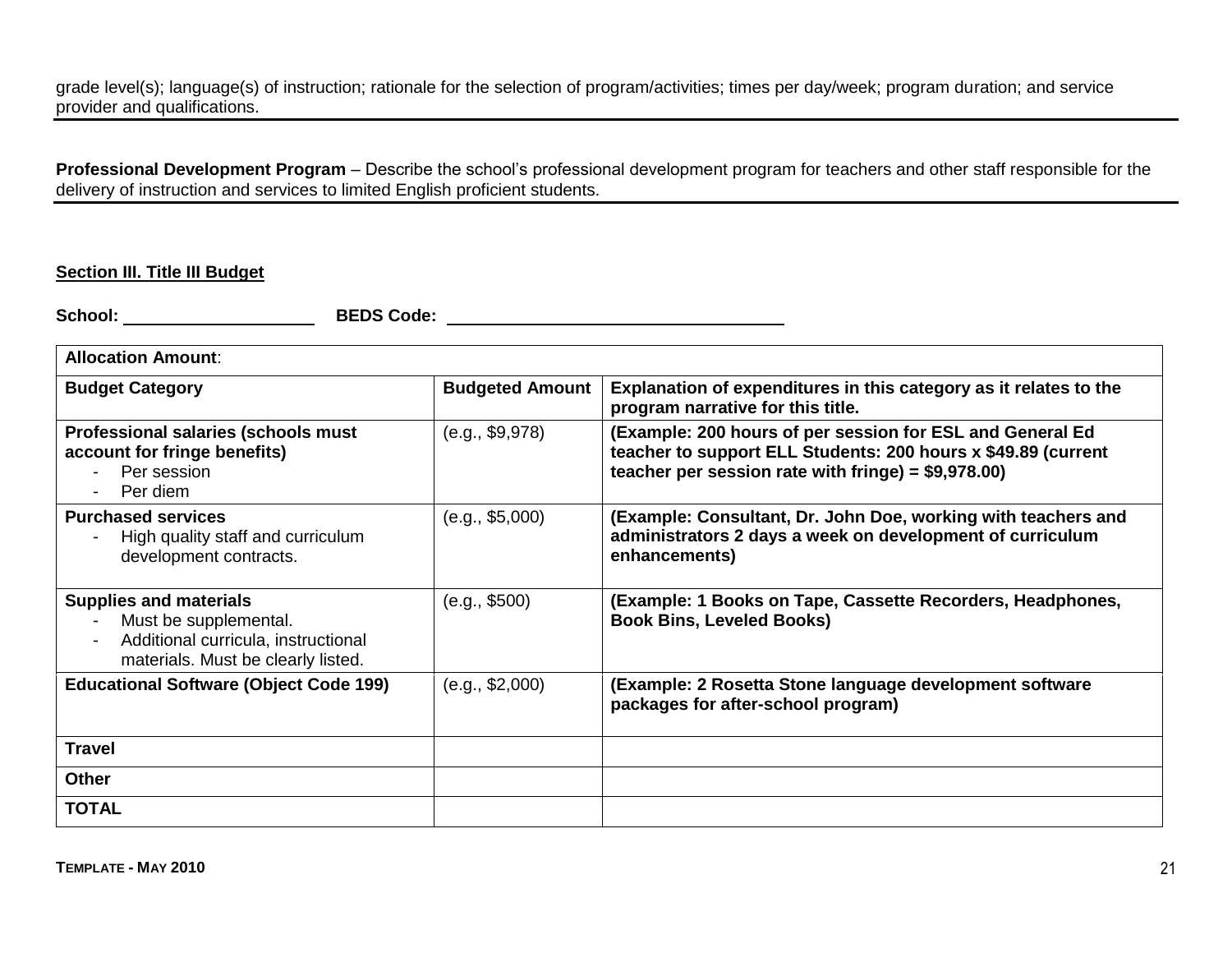#### **APPENDIX 3: LANGUAGE TRANSLATION AND INTERPRETATION**

#### *Requirement under Chancellor's Regulations – for all schools*

Goal: To communicate whenever feasible with non-English speaking parents in their home language in order to support shared parentschool accountability, parent access to information about their children's educational options, and parents' capacity to improve their children's achievement.

#### **Part A: Needs Assessment Findings**

1. Describe the data and methodologies used to assess your school's written translation and oral interpretation needs to ensure that all parents are provided with appropriate and timely information in a language they can understand.

Both the Parent Coordinator and the Parents Association leadership have met with PA Ethnic Outreach Committees to discuss and establish procedures and policies to meet the needs of Limited- English Proficiency parents. These committees consisting of Chinese and Korean-speaking parents have concluded that all school-to-parent communications should be translated into Chinese and Korean whenever possible. Discussions with other parent ethnic groups, such as Bengali, Russian, and Hindi, have also been conducted. Based on this outreach, both the Parents' Association and school staff have agreed that neither written translation nor oral interpretation is necessary for these groups.

2. Summarize the major findings of your school's written translation and oral interpretation needs. Describe how the findings were reported to the school community.

In conjunction with the Parents' Association, we have determined that written and oral translation of school-to-parent communication should be provided in Chinese and Korean. This policy is explained to parents' at all relevant Parent meetings and events, including Orientation for Freshman parents, monthly PA meetings, and general parent events organized by the school.

#### **Part B: Strategies and Activities**

1. Describe the written translation services the school will provide, and how they will meet identified needs indicated in Part A. Include procedures to ensure timely provision of translated documents to parents determined to be in need of language assistance services. Indicate whether written translation services will be provided by an outside vendor, or in-house by school staff or parent volunteers.

The school provides Chinese and Korean translations of all written communications to parents. These translations are completed and disseminated at the same time and in the same format as the English text. For hard copy documents, letters, and notices, the translated text is typically placed on the reverse side of the English message. This assures that Limited-English proficiency parents receive and read the information at the same time as do other parents.

Email messages are similarly translated in advance and sent along with the English text, usually as PDF attachments to the email messages. Communications from the Principal, Assistant Principals, and individual teachers are all translated into Chinese and Korean, as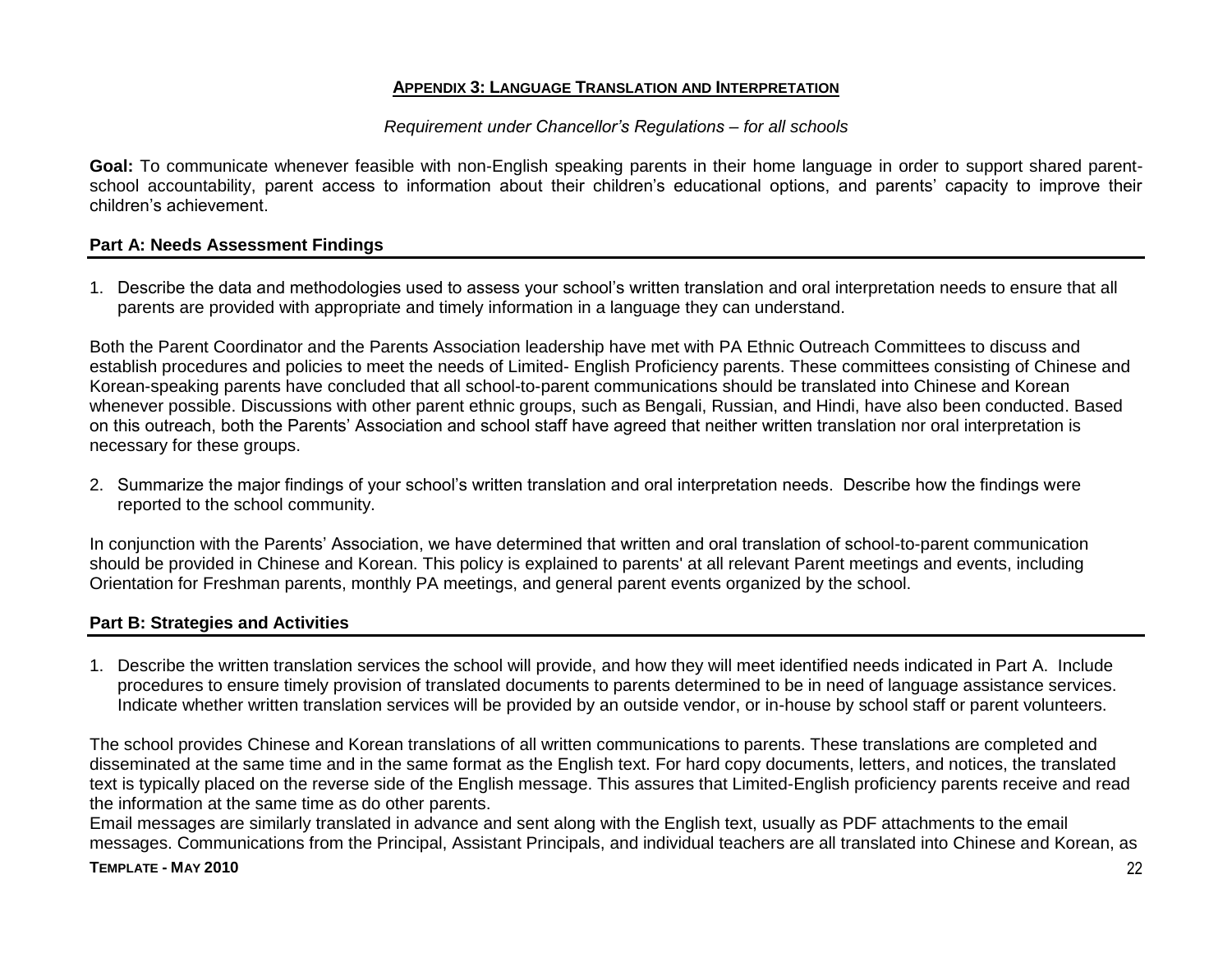is the weekly Parent Coordinator email parent update. The school primarily makes use of in-house school staff to translate these communications, although the D.O.E. Translation & Interpretation Office is also occasionally used as well, if sufficient lead time is available for that office to do the requested translations. The Parents' Association also uses parent volunteers to translate most of its' hard-copy monthly bulletin into Korean and Chinese, and this translated text is incorporated into the mailed bulletin.

2. Describe the oral interpretation services the school will provide, and how they will meet identified needs indicated in Part A. Indicate whether oral interpretation services will be provided by an outside contractor, or in-house by school staff or parent volunteers.

Oral interpretation services for parents are provided by the school in a variety of ways. Simultaneous oral interpretation is provided at most monthly PA and school-sponsored parent meetings, using the PA-owned simultaneous-interpretation headset system. The interpreters are provided by outside, DOE-approved vendors, and are paid for with school funds designated for parent interpretation/translation support. When funds are not available, parent volunteers are employed for these meetings.

Interpretation is also provided for individual parent meetings with teachers, counselors, and other school staff. In-house staff is primarily used for these meetings, although the DOE "over-the-phone" interpretation is also occasionally used to facilitate interpretation.

3. Describe how the school will fulfill Section VII of Chancellor's Regulations A-663 regarding parental notification requirements for translation and interpretation services. Note: The full text of Chancellor's Regulations A-663 (Translations) is available via the following link: [http://docs.nycenet.edu/docushare/dsweb/Get/Document-151/A-663%20Translation%203-27-06%20.pdf.](http://docs.nycenet.edu/docushare/dsweb/Get/Document-151/A-663%20Translation%203-27-06%20.pdf)

The school fulfills parental notification requirements as stated in Chancellors' regulations A-663, Section VII, by posting notices of available services in key locations throughout the school. These include, but are not limited to, the two main entrances, the offices of the Principal and Assistant Principal/Guidance, and the office of the Parent Coordinator.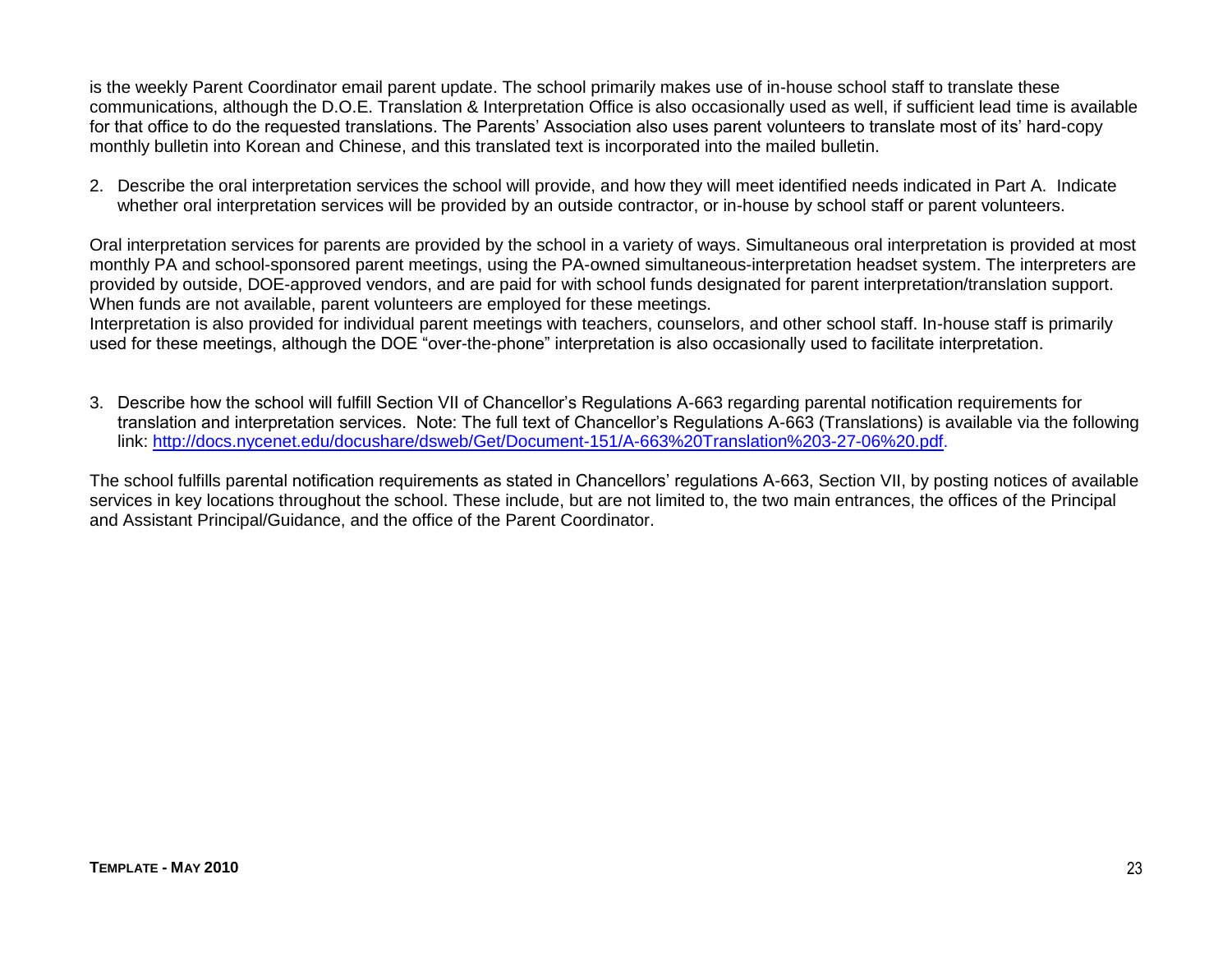#### **APPENDIX 4: NCLB REQUIREMENTS FOR TITLE I SCHOOLS**

*All Title I schools must complete this appendix.*

#### **Directions:**

- All Title I schools must address requirements in Part A and Part B of this appendix.
- Title I Schoolwide Program (SWP) schools must complete Part C of this appendix.
- Title I Targeted Assistance (TAS) schools must complete Part D of this appendix.

#### **Part A: TITLE I ALLOCATIONS AND SET-ASIDES**

|      |                                                                                                                  | <b>Title I Basic</b> | <b>Title I ARRA</b> | Total |
|------|------------------------------------------------------------------------------------------------------------------|----------------------|---------------------|-------|
| . 1. | Enter the anticipated Title I, Part A allocation for 2010-11:                                                    | 1.6 Million.         |                     |       |
|      | 2. Enter the anticipated 1% set-aside for Parent Involvement:                                                    | 16,000               |                     |       |
|      | 3. Enter the anticipated 5% set-aside to insure that all teachers in core subject areas are<br>highly qualified: |                      | $\star$             |       |
|      | 4. Enter the anticipated 10% set-aside for Professional Development:                                             |                      | $\star$             |       |

5. Enter the percentage of High-Quality Teachers teaching in core academic subjects during the 2009-2010 school year: 100%

- 6. If the percentage of high quality teachers during 2008-2009 is less than 100% describe activities and strategies the school is implementing in order to insure that the school will have 100% high quality teachers by the end of the coming school year.
- \* Federal waiver granted; additional set-asides for Title I ARRA are not required for these areas.

#### **Part B: TITLE I SCHOOL PARENTAL INVOLVEMENT POLICY & SCHOOL-PARENT COMPACT**

**Directions:** Attach a copy of the school's **Parent Involvement Policy (PIP),** which includes the **School-Parent Compact.**

#### **Part A: School Parental Involvement Policy**

In support of strengthening student academic achievement, each school that receives Title I, Part A funds must develop jointly with, agree on with, and distribute to, parents of participating children a written parental involvement policy that contains information required by section 1118(a)(2) of the Elementary and Secondary Education Act (ESEA). The policy establishes the school's expectations for parental involvement and describes how the school will implement a number of specific parental involvement activities. It is **strongly recommended** that schools, in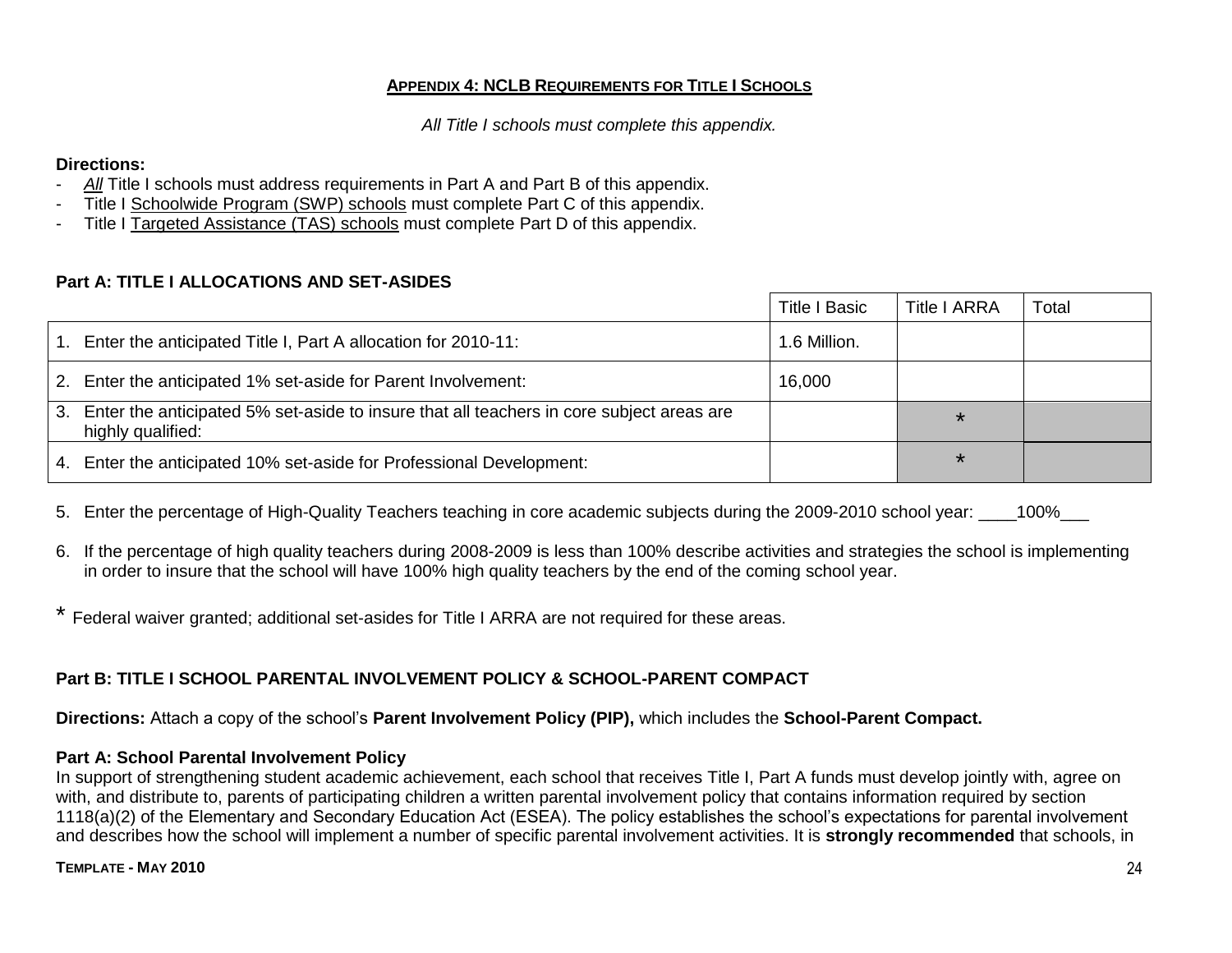consultation with parents, use the sample template below as a framework for the information to be included in their parental involvement policy. (Note: This template is also available in the eight major languages on the DOE website at

htttp://www.nycenet.edu/Parents/NewsInformation/TitleIPIG.htm.) Schools, in consultation with parents, are encouraged to include other relevant and agreed upon activities and actions as well that will support effective parental involvement and strengthen student academic achievement. The school parent involvement policy must be provided and disseminated in the major languages spoken by the majority of parents in the school.

## *Sample Template for School Parental Involvement Policy:*

#### **I. General Expectations**

Stuyvesant High School agrees to implement the following statutory requirements:

o The school will put into operation programs, activities and procedures for the involvement of parents, consistent with section 1118 of the Elementary and Secondary Education Act (ESEA). Those programs, activities and procedures will be planned and operated with meaningful consultation with parents of participating children.

o The school will ensure that the required school-level parental involvement policy meets the requirements of section 1118(b) of the ESEA, and includes, as a component, a school-parent compact consistent with section 1118(d) of the ESEA.

o The school will incorporate this parental involvement policy into its school improvement plan.

o In carrying out the Title I, Part A parental involvement requirements, to the extent practicable, the school will provide full opportunities for the participation of parents with limited English proficiency, parents with disabilities, and parents of migratory children, including providing information and school reports required under section 1111 of the ESEA in an understandable and uniform format and, including alternative formats upon request, and, to the extent practicable, in a language parents understand.

o The school will involve the parents of children served in Title I, Part A programs in decisions about how the 1 percent of Title I, Part A funds reserved for parental involvement is spent.

o The school will be governed by the following statutory definition of parental involvement, and will carry out programs, activities and procedures in accordance with this definition:

o Parental involvement means the participation of parents in regular, two-way, and meaningful communication involving student academic learning and other school activities, including ensuring—

 $\Box$  that parents play an integral role in assisting their child's learning;

 $\Box$  that parents are encouraged to be actively involved in their child's education at school;

 $\Box$  that parents are full partners in their child's education and are included, as appropriate, in decision-making and on advisory committees to assist in the education of their child; the carrying out of other activities, such as those described in section 1118 of the ESEA.

□ The school will inform parents and parental organizations of the purpose and existence of the Parental Information and Resource Center in the State.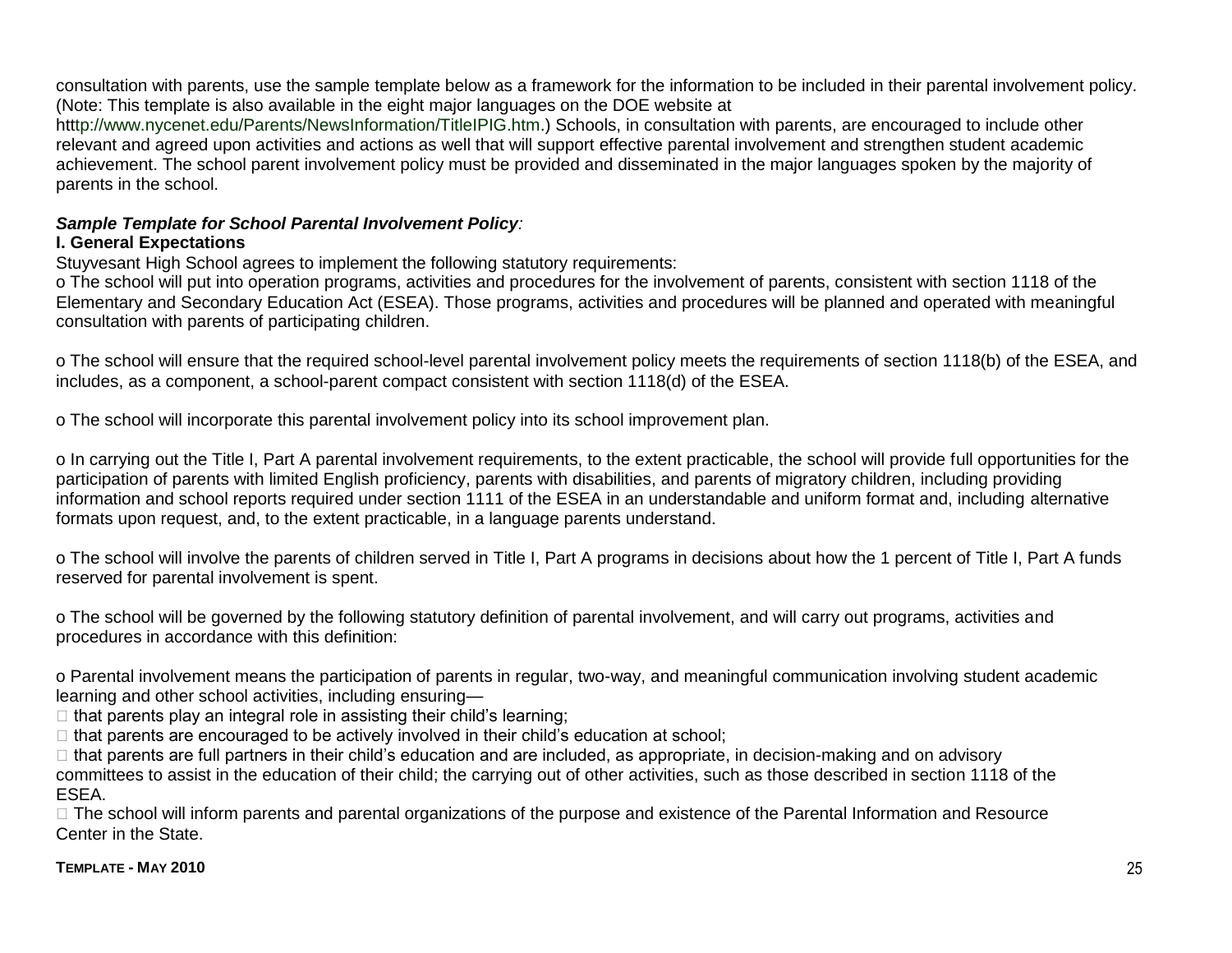#### **II. Description of How School Will Implement Required Parental Involvement Policy Components**

- 1. Stuyvesant High School will take the following actions to involve parents in the joint development of its school parental involvement plan under section 1112 of the ESEA**:** PTA and School Leadership monthly meetings along with various Parent Out-Reach Programs that the school will conduct during the school year. *i.e.*, parent meetings for all grade levels, College and Career Fair, Parent/Teacher conferences, and several mailings informing parents of upcoming events.
- **2.** Stuyvesant High School will take the following actions to involve parents in the process of school review and improvement under section 1116 of the ESEA: Quality Review and Learning Environment Survey**.**
- 3. Stuyvesant High School will provide the following necessary coordination, technical assistance, and other support in planning and implementing effective parental involvement activities to improve student academic achievement and school performance: PA, School Leadership monthly meetings, and workshops.
- 4. Stuyvesant High School will coordinate and integrate Title I parental involvement strategies with parental involvement strategies under the following policy: Monthly Departmental "Meet and Greet" Parent/Administrator Sessions.
- 5. Stuyvesant High School will take the following actions to conduct, with the involvement of parents, an annual evaluation of the content and effectiveness of this parental involvement policy in improving school quality. The evaluation will include identifying barriers to greater participation by parents in parental involvement activities (with particular attention to parents who are economically disadvantaged, are disabled, have limited English proficiency, have limited literacy, or are of any racial or ethnic minority background). The school will use the findings of the evaluation about its parental involvement policy and activities to design strategies for more effective parental involvement, and to revise, if necessary (and with the involvement of parents) its parental involvement policies: Quality Review, Learning Environment Survey, Principal's Goals and Objectives, Principal's Performance Review; Parent Coordinator; Parent Teacher Association; Teacher-Generated Progress Reports.
- 6. Stuyvesant High School will build the school's and parents' capacity for strong parental involvement, in order to ensure effective involvement of parents and to support a partnership with the parents, and the community to improve student academic achievement, through the following activities specifically described below:
- a. The school will provide assistance to parents of children served by the school, as appropriate, in understanding topics such as the following, by undertaking the actions described in this paragraph –
	- i. The State's academic content standards
	- ii. The State's student academic achievement standards
	- iii. The State and local academic assessments including alternate assessments, the requirements of Part A, how to monitor their child's progress, and how to work with educators: Monthly Meet and Greet Sessions, Teacher-Generated Progress Reports, Credit Recovery; Guidance Conferences, and Pupil Personnel Team Conferences. Students are also offered preparatory classes prior to taking Regents.
	- iv. College Preparation
	- v. Financial Literacy
	- vi. Freshman Orientation.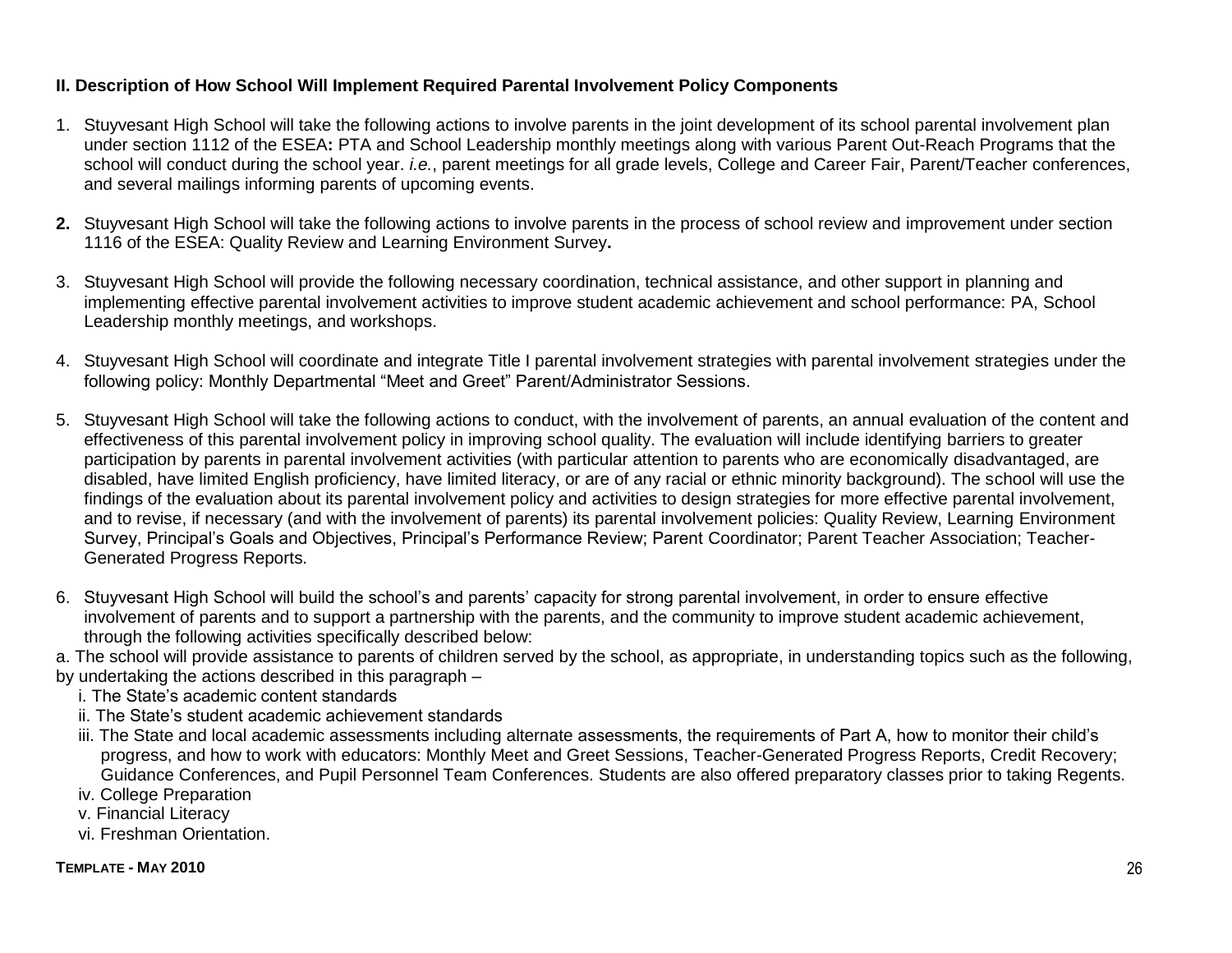b. The school will provide materials and training to help parents work with their children to improve their children's academic achievement, such as literacy training, and using technology, as appropriate, to foster parental involvement, by January, 2011. The Welcome Back Breakfast for all Parents and Students, Grade level orientation meetings, and the Freshman Parent Orientation in September, 2010**.**

c. The school will with the assistance of its parents, educate its teachers, pupil services personnel, principal and other staff, in how to reach out to, communicate with, and work with parents as equal partners, in the value and utility of contributions of parents, and in how to implement and coordinate parent programs and build ties between parents and schools, by: the school messenger calls made by the Parent Coordinator, school newspaper, the school website: http://wwwstuy.edu, Parents' Association website, [www.stuy-pa.org.](http://www.stuy-pa.org/), scholarship information:, and teacher and parent instructional information:.

d. The school will, to the extent feasible and appropriate, coordinate and integrate parental involvement programs and activities with the Parents' Association and other entities, and conduct other activities, such as parent resource events, that encourage and support parents in more fully participating in the education of their children, by: Parent Coordinator's Office, Workshops, and Community-Building events and programs.

e. The school will take the following actions to ensure that information related to the school and parent-programs, meetings, and other activities, are sent to the parents of participating children in an understandable and uniform format, including alternative formats upon request, and, to the extent practicable, in languages that Limited-English proficiency parents can understand: Monthly mailings, PTA news bulletins, school newspaper, school website, utilization of the school listserv, and robocall outreach messages.

#### **III. Discretionary School Parental Involvement Policy Components**

The School Parental Involvement Policy may include additional paragraphs listing and describing other discretionary activities that the school, in consultation with its parents, chooses to undertake to build parents' capacity for involvement in the school and school system to support their children's academic achievement, such as the following discretionary activities listed under section 1118(e) of the ESEA:

o informing parents of the training for teachers, principals, and other educators to improve the effectiveness of that training;

o providing necessary literacy training for parents from Title I, Part A funds, if the school district has exhausted all other reasonably available sources of funding for that training;

o paying reasonable and necessary expenses associated with parental involvement activities, including refreshments and transportation to enable parents to participate in school-related meetings and training sessions;

o training parents to enhance the involvement of other parents;

o maximizing parental involvement and participation in their children's education by arranging school meetings at a various times; or conducting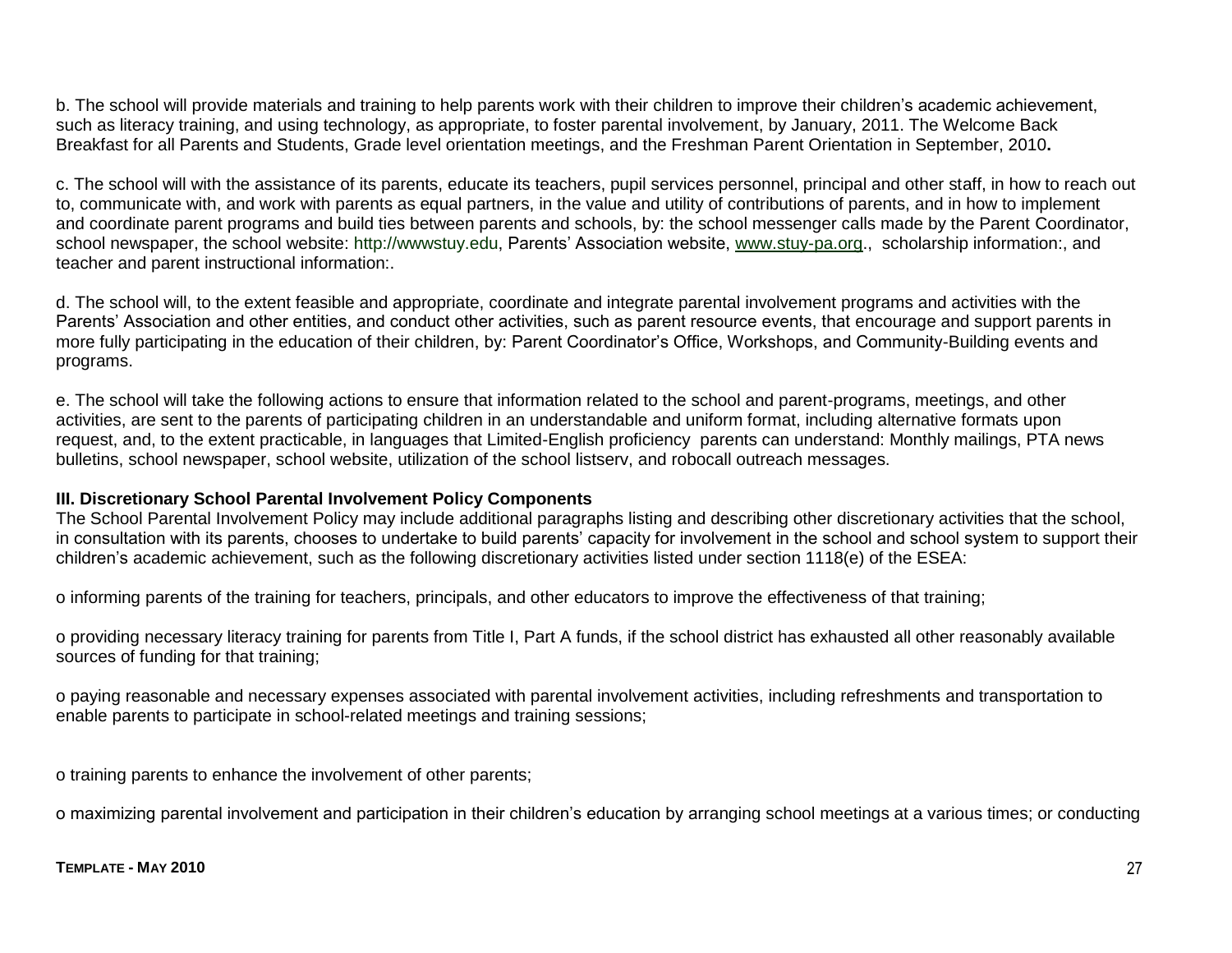before school or after school conferences between teachers or other educators, who work directly with participating children, with parents who are unable to attend those conferences during school;

o adopting and implementing model approaches to improving parental involvement;

o developing appropriate roles for community-based organizations and businesses, including faith-based organizations, in parental involvement activities; and

o providing other reasonable support for parental involvement activities under section 1118 as parents may request.

#### **IV. Adoption**

This School Parental Involvement Policy has been developed jointly with, and agreed on with, parents of children participating in Title I, Part A programs, as evidenced by School Leadership Team ("SLT") and the Parents' Association ("PA"). This policy was adopted by Stuyvesant High School Spring 2010 and will be in effect for the period of one year. The school will distribute this policy to all parents of participating Title I, Part A children on or before October 2010.

#### **Part B: School-Parent Compact**

Each school receiving funds under Title I, Part A of the Elementary and Secondary Education Act (ESEA) must develop a written school-parent compact jointly with parents for all children participating in Title I, Part A activities, services, and programs. That compact is part of the school's written parental involvement policy developed by the school and parents under section 1118(b) of the ESEA. The compact must outline how parents, the entire school staff, and students will share the responsibility for improved student academic achievement and the means by which the school and parents will build and develop a partnership to help children achieve the State's high standards. It is **strongly recommended**  that schools and parents use the sample template below as a framework for the information to be included in their school-parent compact. (Note: This template is also available in the eight major languages on the DOE website at

http://www.nycenet.edu/Parents/NewsInformation/TitleIPIG.htm.) Schools and parents, in consultation with students, are encouraged to include other relevant and agreed upon activities and actions as well that will support effective parental involvement and strengthen student academic achievement. The school-parent compact must be provided and disseminated in the major languages spoken by the majority of parents in the school.

#### *Sample Template for School-Parent Compact:*

Stuyvesant High School, and the parents of the students participating in activities, services, and programs funded by Title I, Part A of the Elementary and Secondary Education Act (ESEA) (participating children), agree that this compact outlines how the parents, the entire school staff, and the students will share the responsibility for improved student academic achievement and the means by which the school and parents will build and develop a partnership that will help children achieve the State's high standards. This school-parent compact is in effect during school year 2010-2011.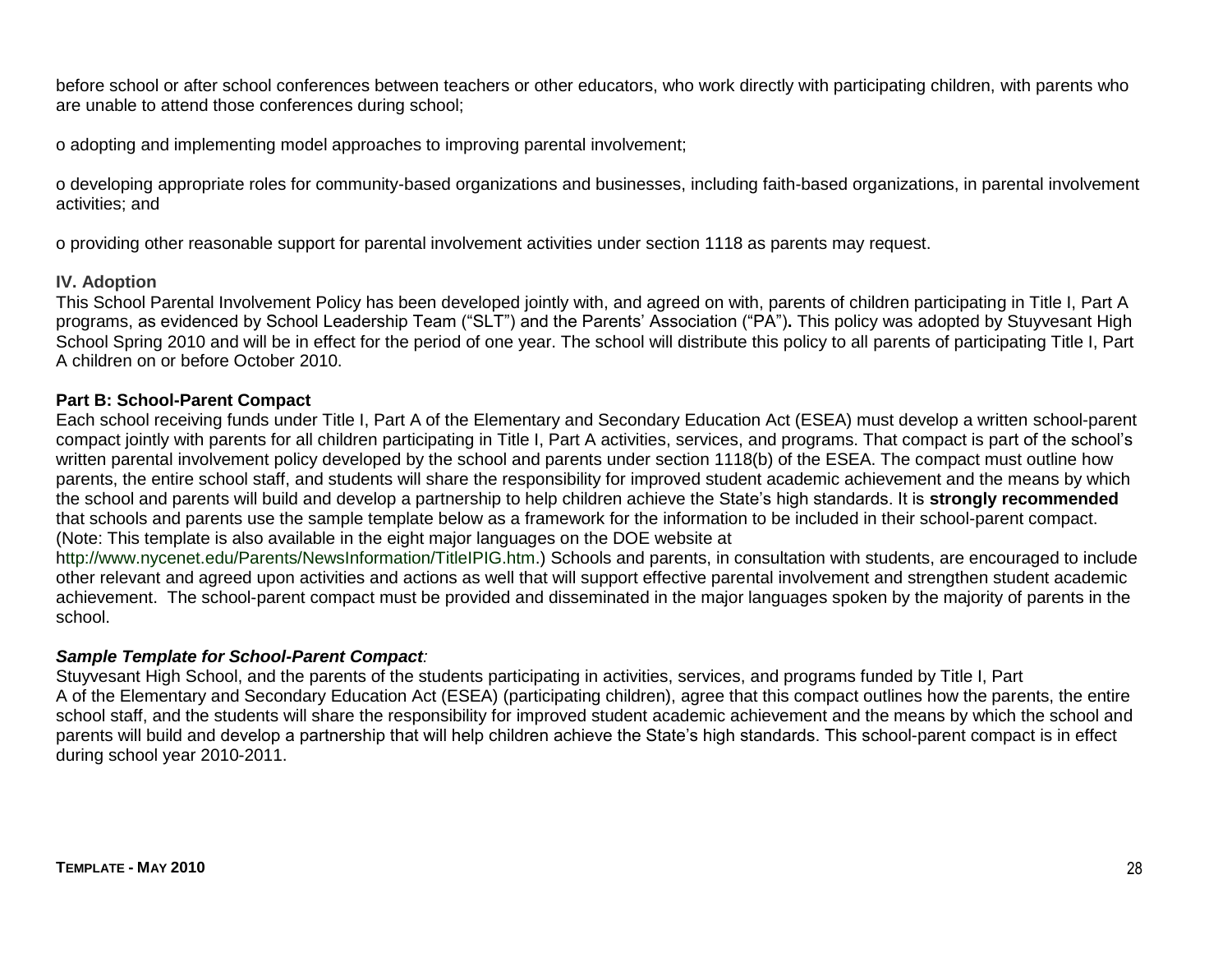#### **Required School-Parent Compact Provisions**

School Responsibilities: Stuyvesant High School will:

- 1. Provide high-quality curriculum and instruction in a supportive and effective learning environment that enables the participating children to meet the State's student academic achievement standards as follows**:** The school will maintain a wide range of enrichment elective courses, provide A.I.S. afterschool tutoring sessions, and continue to implement Guidance-related outreach sessions.
- 2. Hold parent-teacher conferences bi-annually during which this compact will be discussed as it relates to the individual child's achievement. Specifically, those conferences will be held: Thursday, October 28, 2010, Friday, October 29, 2010, Thursday, March 17, 2011 and Friday, March 2011.
- 3. Provide parents with frequent reports on their children's progress. Specifically, the school will provide reports as follows: Parents will be notified through the School Listserv, individualized phone calls made by teachers and electronic distribution of report cards; and failing letters.
- 4. Provide parents reasonable access to staff. Specifically, staff will be available for consultation with parents as follows: The staff is available for consultation during Parent/Teacher Conferences and for individual phone or in-person meetings by appointment. Mailing post cards and notification letters.
- 5. Provide parents opportunities to volunteer and participate in their child's class, and to observe classroom activities, as follows**:** Twice-yearly Open School mornings.
- 6. Involve parents in the planning, review, and improvement of the school's parental involvement policy, in an organized, ongoing, and timely way.
- 7. Involve parents in the joint development of any School wide Program plan (for SWP schools), in an organized, ongoing, and timely way.
- 8. Hold an annual meeting to inform parents of the school's participation in Title I, Part A programs, and to explain the Title I, Part A requirements, and the right of parents to be involved in Title I, Part A programs. The school will convene the meeting at a convenient time to parents, and will offer a flexible number of additional parental involvement meetings, such as in the morning or evening, so that as many parents as possible are able to attend. The school will invite to this meeting all parents of children participating in Title I, Part A programs (participating students), and will encourage them to attend.
- 9. Provide information to parents of participating students in an understandable and uniform format, including alternative formats upon the request of parents with disabilities, and, to the extent practicable, in a language that parents can understand.

10. Provide to parents of participating children information in a timely manner about Title I, Part A programs that includes a description and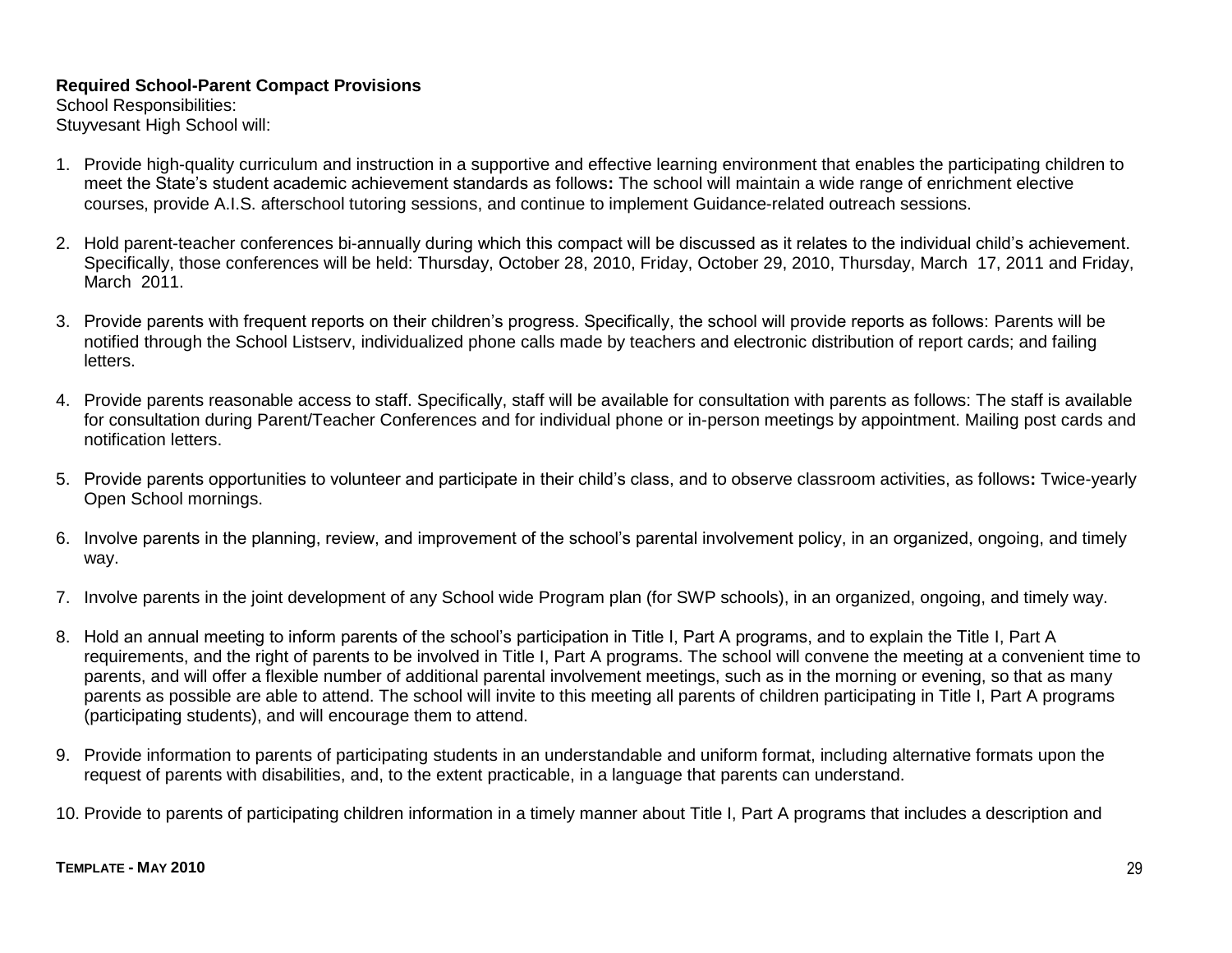explanation of the school's curriculum, the forms of academic assessment used to measure children's progress, and the proficiency levels students are expected to meet.

- 11. On the request of parents, provide opportunities for regular meetings for parents to formulate suggestions, and to participate, as appropriate, in decisions about the education of their children. The school will respond to any such suggestions as soon as practicably possible.
- 12. Provide to each parent an individual student report card six times per school year.
- 13. Provide each parent timely notice when their child has been assigned or has been taught for four (4) or more consecutive weeks by a teacher who is not highly qualified within the meaning of the term in section 200.56 of the Title I.

#### Parent Responsibilities

We, as parents, will support our children's learning in the following ways**:** [Describe the ways in which parents will support their children's learning, such as:

o Monitoring attendance.

- o Making sure that homework is completed.
- o Monitoring use of internet.
- o Volunteering.
- o Chaperoning trips.
- o Participating, as appropriate, in decisions relating to my children's education through the PA and SLT.
- o Promoting positive use of my child's extracurricular time.

o Staying informed about my child's education and communicating with the school by promptly reading all notices from the school and on the school website, [www.stuy.edu,](http://www.stuy.edu/) the Parents's Association website, [www.stuy-pa.org,](http://www.stuy-pa.org/) or the Department of Education website,

[www.schools.nyc.gov](http://www.schools.nyc.gov/) , either received by my child or by mail and responding, as appropriate. Serving, to the extent possible, on policy advisory groups, such as being the Title I, Part A parent representative on the school's School Improvement Team, the Title I Policy Advisory Committee, the District wide Policy Advisory Council, the State's Committee of Practitioners, the School Support Team or other school advisory or policy groups.

o Attend monthly PA meetings and special events committees.

#### **Optional Additional Provisions**

#### **Student Responsibilities (revise as appropriate to grade level)**

We, as students, will share the responsibility to improve our academic achievement and achieve the State's high standards. Specifically, we will:

o Do homework projects and all tasks every day and ask for help when needed.

o Read at least 30 minutes every day outside of school time.

o Give to my parents or the adult who is responsible for my welfare all notices and information received by me from my school every day.

- o Gain mastery in academic, social, workforce and employability skills.
- o Attend all college preparation workshops and use the material.

o Attend State mandated assessments, PSAT/SAT and ACT preparation classes.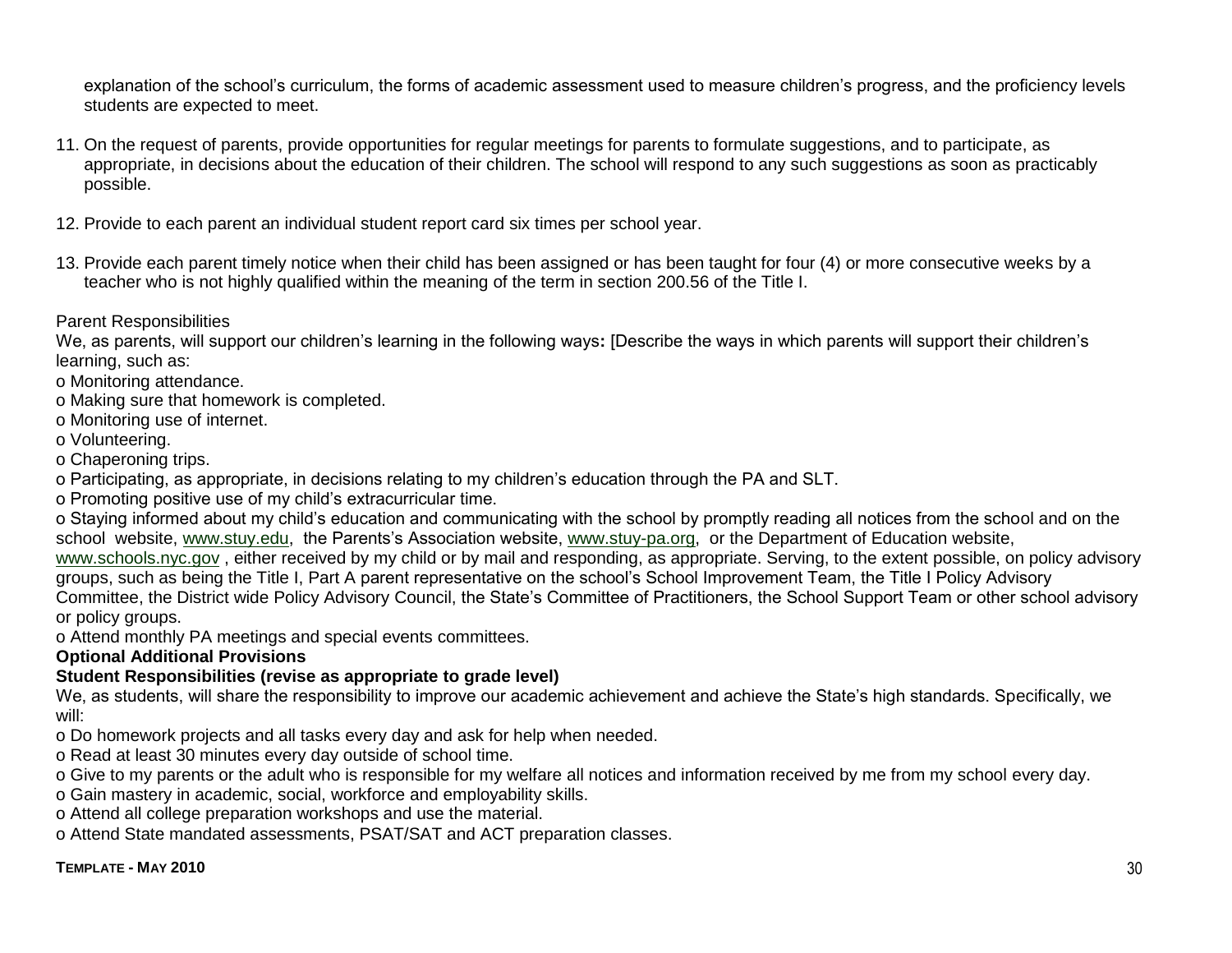#### **SIGNATURES:**

#### **\_\_\_\_\_\_\_\_\_\_\_\_\_\_\_\_\_\_\_\_\_\_\_\_\_ \_\_\_\_\_\_\_\_\_\_\_\_\_\_\_\_\_\_\_\_\_\_\_\_\_ \_\_\_\_\_\_\_\_\_\_\_\_\_\_\_\_\_\_\_\_\_\_\_\_\_ SCHOOL PARENT(S) STUDENT**

#### **DATE DATE DATE (Please note that signatures are not required)**

#### **Part C: TITLE I SCHOOLWIDE PROGRAM SCHOOLS**

#### **Section I: Schoolwide Program (SWP) Required Components**

**Directions:** Describe how the school will implement the following components of a Schoolwide Program as required under NCLB. **Note:** If a required component is already addressed elsewhere in this plan, you may refer to the page numbers where the response can be found.

- 1. A comprehensive needs assessment of the entire school that is based on information on the performance of children in relation to the State academic content and student academic achievement standards.
- 2. Schoolwide reform strategies that:
	- a) Provide opportunities for all children to meet the State's proficient and advanced levels of student academic achievement.
	- b) Use effective methods and instructional strategies that are based on scientifically-based research that:
		- o Increase the amount and quality of learning time, such as extended school year, before- and after-school and summer programs and opportunities.
		- o Help provide an enriched and accelerated curriculum.
		- o Meet the educational needs of historically underserved populations.

**\_\_\_\_\_\_\_\_\_\_\_\_\_\_\_\_\_\_\_\_\_\_\_\_\_ \_\_\_\_\_\_\_\_\_\_\_\_\_\_\_\_\_\_\_\_\_\_\_\_\_ \_\_\_\_\_\_\_\_\_\_\_\_\_\_\_\_\_\_\_\_\_\_\_\_\_**

- o Address the needs of all children in the school, but particularly the needs of low academic achieving children and those at risk of not meeting the State academic content standards and are members of the target population of any program that is included in the Schoolwide Program. These programs may include counseling, pupil services, mentoring services, college and career awareness/preparation, and the integration of vocational and technical education programs.
- o Are consistent with and are designed to implement State and local improvement, if any.
- 3. Instruction by highly qualified staff.
- **TEMPLATE - MAY 2010** 31 4. High-quality and ongoing professional development for teachers, principals, and paraprofessionals (and, where appropriate, pupil services personnel, parents, and other staff) to enable all children in the Schoolwide Program to meet the State's student academic standards.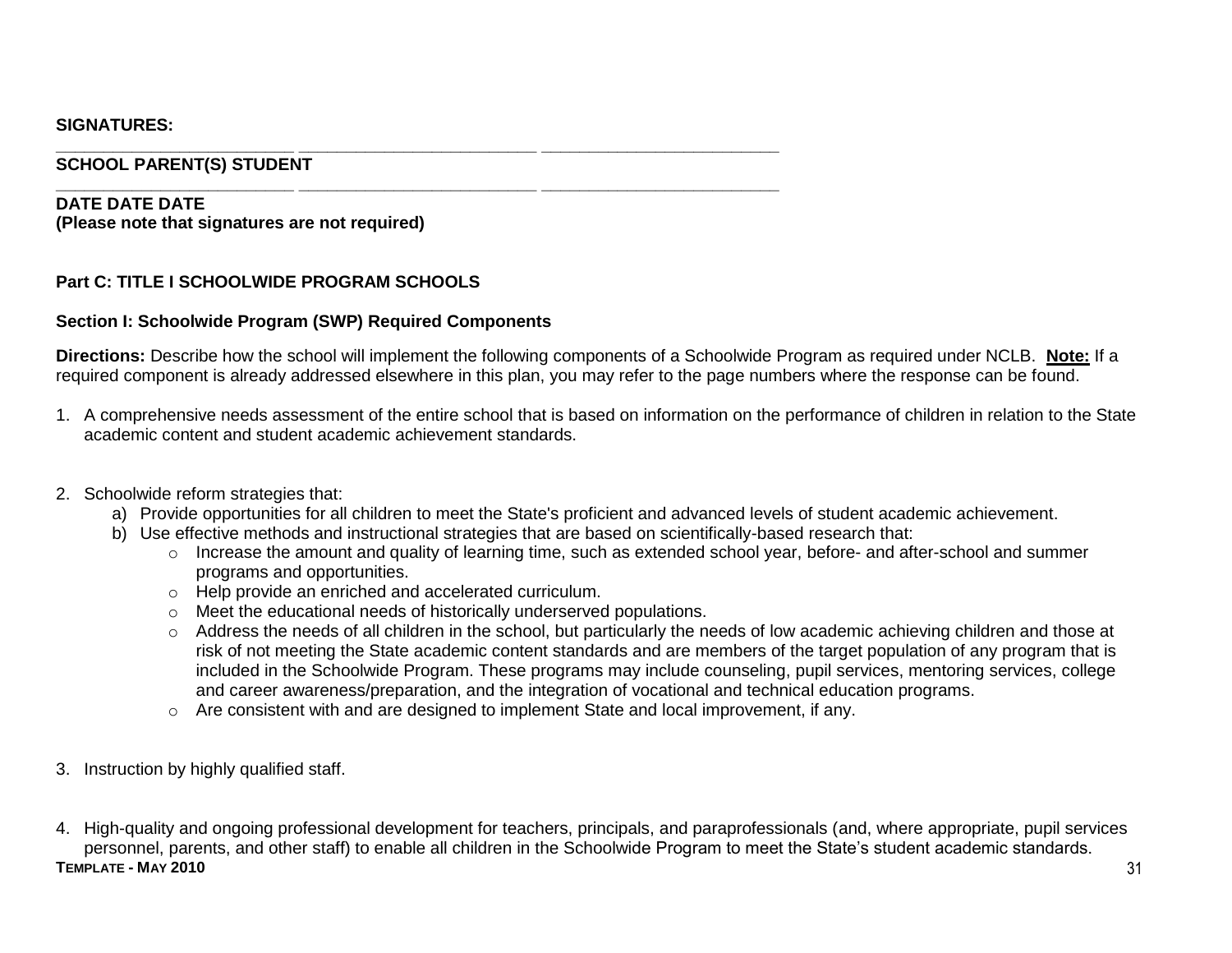- 5. Strategies to attract high-quality highly qualified teachers to high-need schools.
- 6. Strategies to increase parental involvement through means such as family literacy services.
- 7. Plans for assisting preschool children in the transition from early childhood programs, such as Head Start, Even Start, Early Reading First, or a State-run preschool program, to local elementary school programs.
- 8. Measures to include teachers in the decisions regarding the use of academic assessments in order to provide information on, and to improve, the achievement of individual students and the overall instructional program.
- 9. Activities to ensure that students who experience difficulty mastering the proficient or advanced levels of the academic achievement standards are provided with effective, timely additional assistance. The additional assistance must include measures to ensure that students' difficulties are identified on a timely basis and to provide sufficient information on which to base effective assistance.
- 10. Coordination and integration of Federal, State, and local services and programs, including programs supported under NCLB, i.e., violence prevention programs, nutrition programs, housing programs, Head Start, adult education, vocational and technical education, and job training.

#### **Section II: "Conceptual" Consolidation of Funds in a Title I Schoolwide Program (SWP)**

#### *Explanation/Background:*

Title I Schoolwide Program schools are expected to use the flexibility available to them to integrate services and programs with the aim of upgrading the entire educational program and helping all students reach proficient and advanced levels of achievement. In addition to coordinating and integrating services, Schoolwide Program schools may combine most Federal, State and local funds to provide those services. By consolidating funds from Federal, State, and local sources, a Schoolwide Program school can address its needs using *all* of the resources available to it. This gives a school more flexibility in how it uses available resources to meet the identified needs of its students.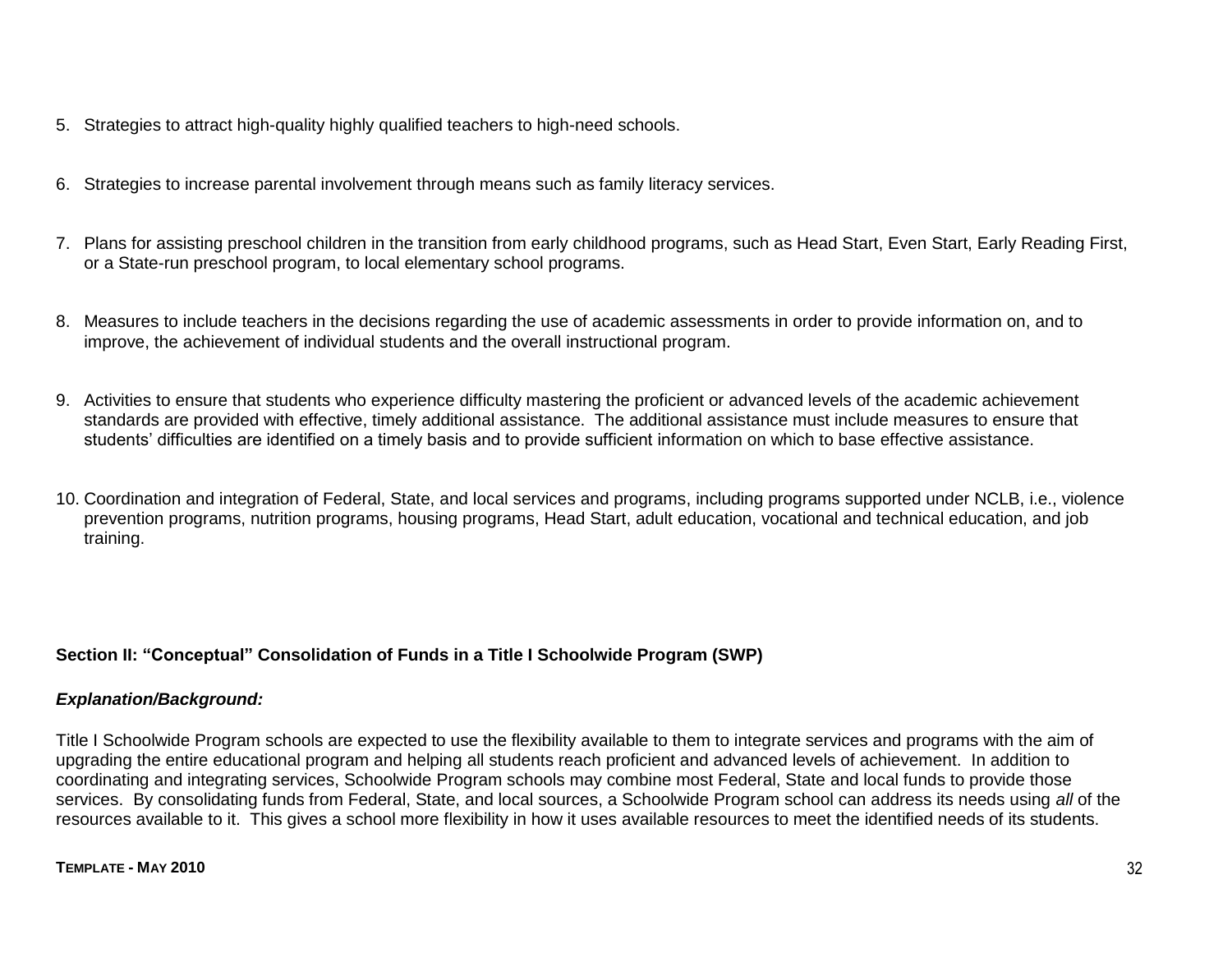Consolidating funds in a Schoolwide Program means that a school treats the funds it is consolidating like they are a single "pool" of funds. In other words, the funds from the contributing programs in the school lose their individual identity and the school has one flexible pool of funds. The school uses funds from this consolidated Schoolwide pool to support any activity of the Schoolwide Program without regard to which program contributed the specific funds used for a particular activity. To consolidate funding in a Schoolwide Program, the school does not literally need to combine funds in a single account or pool with its own accounting code. Rather, the word "pool" is used **conceptually** to convey that a Schoolwide Program school has the use of all consolidated funds available to it for the dedicated function of operating a Schoolwide Program without regard to the identity of those funds.

Consolidating Federal funds in a Schoolwide Program has the following additional advantages:

- Consolidating Federal funds eases the requirements for accounting for funds from each specific program separately, because a Schoolwide school is not required to distinguish among funds received from different sources when accounting for their use.
- A school that consolidates Federal funds in its Schoolwide Program is not required to meet most of the statutory and regulatory requirements of the specific Federal programs included in the consolidation (e.g., semi-annual time and effort reporting for Title I). However, the school must ensure that it meets the intent and purposes of the Federal programs included in the consolidation so that the needs of the intended beneficiaries are met.

Most, if not all, Schoolwide Program (SWP) schools in NYC are already conceptually consolidating their Federal, State, and Local funds, even though the Galaxy system reports the allocations in separate accounting codes.

To be eligible for the flexibility consolidation of Federal funds enables, a Schoolwide Program school must identify in its Schoolwide plan (CEP) which programs are included in its consolidation and the amount each program contributes to the consolidated Schoolwide pool. Additionally, the school plan must document that it has met the intent and purposes of each program whose funds are consolidated. For example, IDEA, Part B allows SWP schools to consolidate a portion of the funds received under Part B of IDEA, so long as students with disabilities included in such Schoolwide Programs receive special education and related services in accordance with a properly developed Individualized Education Program (IEP), and are afforded all of the rights and services guaranteed to children with disabilities under IDEA. The intent and purpose of the IDEA is to ensure that all children with disabilities have available to them a free appropriate public education designed to meet their individual needs. A Schoolwide Program may demonstrate that it meets the intent and purpose of this program by ensuring that, except as to certain use of funds requirements, all the requirements of the IDEA are met, and that children with disabilities are included in school-wide activities. Highquality professional development required for all staff and designed to result in improved learning outcomes for all children, including children with disabilities, is one example of a schoolwide activity that meets the intent and purposes of the IDEA.

**Directions:** In this section, please indicate which Federal, State, and/or local Tax Levy program funds are consolidated in your school's Schoolwide Program, the amount each program contributes to the consolidated Schoolwide pool, and verification that the school has met the intent and purposes of each program whose funds are consolidated.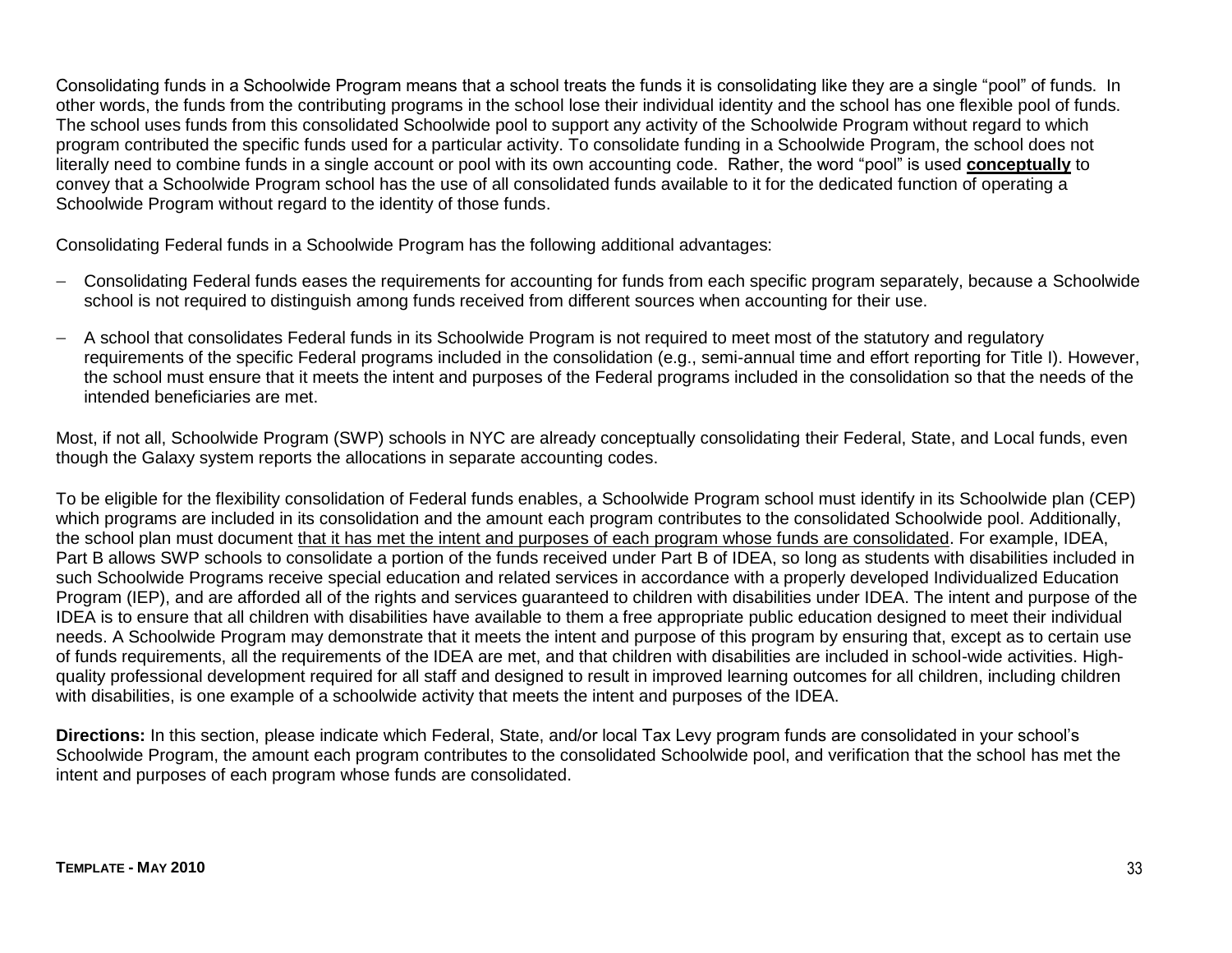| <b>Program Name</b>     | <b>Fund Source</b><br>(i.e., Federal, State,<br>or Local) | <b>Program Funds Are</b><br>"Conceptually" <sup>1</sup> Consolidated<br>in the Schoolwide Program<br>$(\checkmark)$ |           | <b>Amount Contributed</b><br>to Schoolwide Pool<br>(Refer to Galaxy for FY'11<br>school allocation amounts) | Check $(\checkmark)$ in the left column below to verify that<br>the school has met the intent and purposes <sup>2</sup> of<br>each program whose funds are consolidated.<br>Indicate page number references where a related<br>program activity has been described in this plan. |                      |           |
|-------------------------|-----------------------------------------------------------|---------------------------------------------------------------------------------------------------------------------|-----------|-------------------------------------------------------------------------------------------------------------|----------------------------------------------------------------------------------------------------------------------------------------------------------------------------------------------------------------------------------------------------------------------------------|----------------------|-----------|
|                         |                                                           | Yes                                                                                                                 | <b>No</b> | N/A                                                                                                         |                                                                                                                                                                                                                                                                                  | Check $(\checkmark)$ | Page #(s) |
| Title I, Part A (Basic) | Federal                                                   |                                                                                                                     | Χ         |                                                                                                             | \$1,652,927.00                                                                                                                                                                                                                                                                   |                      |           |
| Title I, Part A (ARRA)  | Federal                                                   | Χ                                                                                                                   |           |                                                                                                             |                                                                                                                                                                                                                                                                                  |                      |           |
| Title II, Part A        | Federal                                                   |                                                                                                                     | Χ         |                                                                                                             |                                                                                                                                                                                                                                                                                  |                      |           |
| Title III, Part A       | Federal                                                   |                                                                                                                     | Χ         |                                                                                                             |                                                                                                                                                                                                                                                                                  |                      |           |
| Title IV                | Federal                                                   |                                                                                                                     | Χ         |                                                                                                             |                                                                                                                                                                                                                                                                                  |                      |           |
| <b>IDEA</b>             | Federal                                                   | Χ                                                                                                                   |           |                                                                                                             | \$976.00                                                                                                                                                                                                                                                                         |                      |           |
| Tax Levy                | Local                                                     | Χ                                                                                                                   |           |                                                                                                             | \$16,800.000.00                                                                                                                                                                                                                                                                  |                      |           |

#### **Part D: TITLE I TARGETED ASSISTANCE SCHOOLS**

**Directions:** Describe how the school will implement the following components of a Title I Targeted Assistance Program as required under NCLB. Note: If a required component is already addressed elsewhere in this plan, you may refer to the page numbers where the response can be found.

1. Use program resources to help participating children meet the State standards.

 $\overline{a}$ 

<sup>&</sup>lt;sup>1</sup> Reminder: To consolidate funding in a Schoolwide Program, the school does not literally need to combine funds in a single account or pool with its own accounting code. Rather, the word "pool" is used conceptually to convey that a Schoolwide Program school has the use of all consolidated funds available to it for the dedicated function of operating a Schoolwide Program without regard to the identity of those funds. Most Schoolwide Program (SWP) schools in NYC are conceptually consolidating all of their Federal, State, and Local funds, even though the Galaxy system reports the allocations in separate accounting codes.

<sup>2</sup> **Note**: The **intent and purposes of** the Federal programs indicated on the above chart are as follows:

<sup>-</sup> Title I, Part A - Schoolwide Programs: To upgrade the entire educational program in the school in order to improve the academic achievement of all students, particularly the lowest-achieving students.

<sup>-</sup> Title II, Part A: To increase student academic achievement through strategies such as improving teacher and principal quality; increasing the number of highly qualified teachers, principals, and assistant principals in schools; and holding LEAs and schools accountable for improvements in student academic achievement.

<sup>-</sup> Title III, Part A: To help ensure that children with limited English proficiency become proficient in English, develop high academic attainment in English, and meet the same challenging State academic content and achievement standards in the core academic subjects that all other children are expected to meet. Another purpose of this program

<sup>-</sup> is to increase the capacity of schools to establish, implement and sustain high-quality language instruction programs and English language development programs that assist schools in effectively teaching students with limited English proficiency. Title III, Part A is also designed to promote the participation of parents and communities of limited English proficient children in English language instruction programs.

<sup>-</sup> Title IV: To support programs that prevent violence in and around schools; prevent the illegal use of alcohol, tobacco and drugs; and involve parents and communities in efforts to foster a safe and drug-free learning environment that supports student achievement.

**IDEA:** To ensure that all children with disabilities have available to them a free appropriate public education designed to meet their individual needs.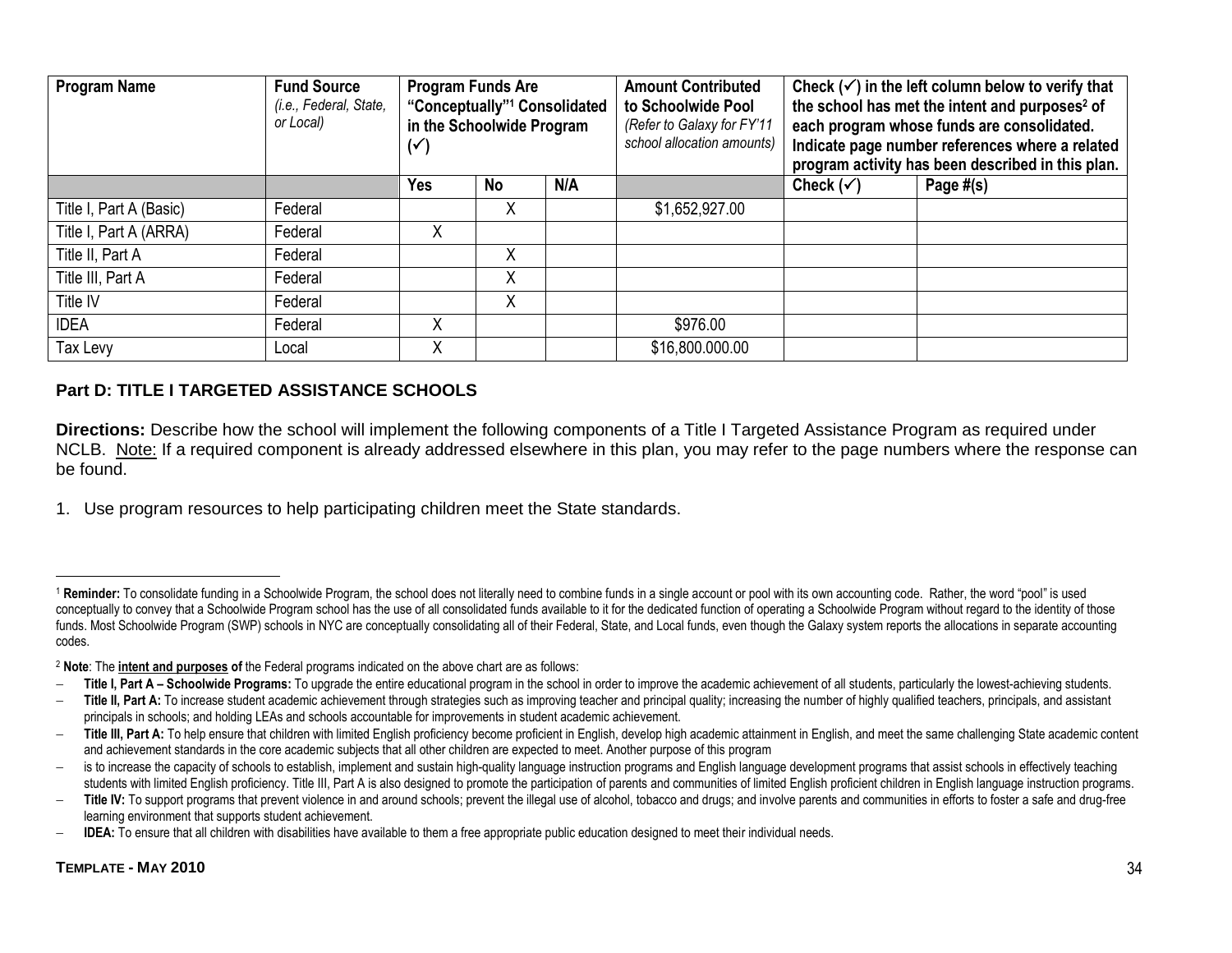- 2. Ensure that planning for students served under this program is incorporated into existing school planning.
- 3. Use effective methods and instructional strategies that are based on scientifically based research that strengthens the core academic program of the school and that:
	- a. Give primary consideration to providing extended learning time, such as, extended school year, before/after school, and summer programs and opportunities;
	- b. Help provide an accelerated, high –quality curriculum, including applied learning; and
	- c. Minimize removing children from the regular classroom during regular school hours;
- 4. Coordinate with and support the regular educational program;
- 5. Provide instruction by highly qualified teachers;
- 6. Provide professional development opportunities for teachers, principals and paraprofessionals, including, if appropriate, pupil services personnel, parents, and other staff;
- 7. Provide strategies to increase parental involvement; and
- 8. Coordinate and integrate Federal, State and local services and programs.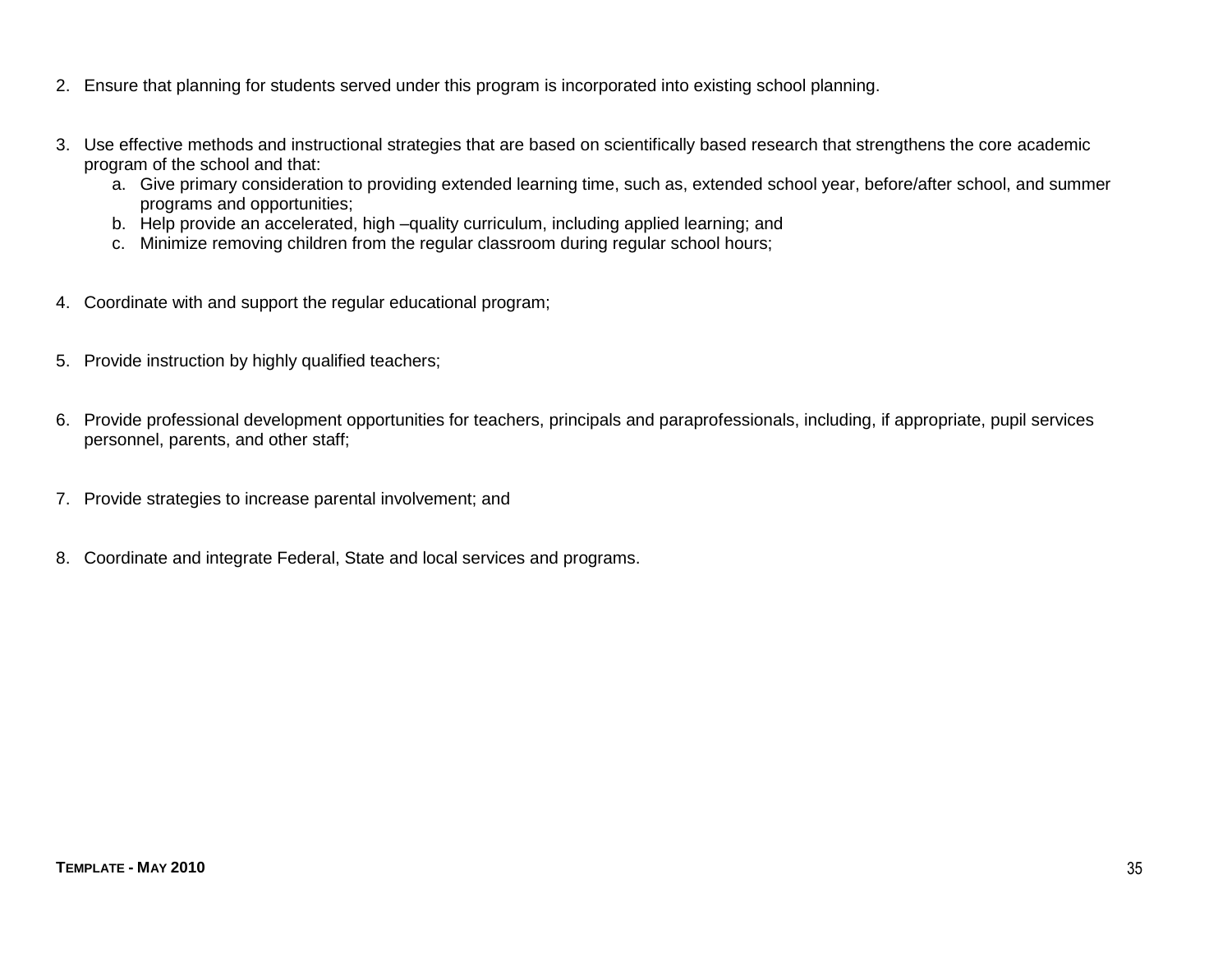#### APPENDIX 5: NCLB/SED REQUIREMENTS FOR SCHOOLS IDENTIFIED FOR IMPROVEMENT. CORRECTIVE ACTION, OR RESTRUCTURING

*This appendix must be completed by all schools designated for school improvement under the State's Differentiated Accountability system, including Improvement (year 1), Improvement (year 2), Corrective Action (CA) (year 1), Corrective Action (year 2), Restructuring (year 1), Restructuring (year 2), Restructuring (Advanced), and SURR schools.*

#### **NCLB/SED Status: SURR**<sup>3</sup> **Phase/Group** *(If applicable):*

#### **Part A: For All Schools Identified for Improvement, Corrective Action, or Restructuring**

- 1. For each area of school improvement identification (indicated on your pre-populated School Demographics and Accountability Snapshot, downloadable from your school's NYCDOE webpage under "Statistics"), describe the school's findings of the specific academic issues that caused the school to be identified. For schools in Corrective Action (year 1) that underwent an External School Curriculum Audit (ESCA) during the 2009-10 school year, please include the findings from that process in your response for this section.
- 2. Describe the focused intervention(s) the school will implement to support improved achievement in the grade and subject areas for which the school was identified. Be sure to include strategies to address the needs of all disaggregated groups that failed to meet the AMO, Safe Harbor, and/or 95% participation rate requirement. Note: If this question was already addressed elsewhere in this plan, you may refer to the page numbers where the response can be found. For schools in the Corrective Action phase, please include the specific corrective action being implemented for the school, as required under NCLB. For schools in the Restructuring phase, please include a description of the restructuring option/strategies being implemented for the school.

#### **Part B: For Title I Schools Identified for Improvement, Corrective Action, or Restructuring**

- 1. As required by NCLB legislation, a school identified for school improvement must spend not less than 10 percent of its Title I funds for each fiscal year that the school is in school improvement status for professional development. The professional development must be high quality and address the academic area(s) identified. Describe how the 10 percent of the Title I funds for professional development (amounts specified in Part A of Appendix 4) will be used to remove the school from school improvement.
- 2. Describe the teacher-mentoring program that will be incorporated as part of the school's strategy for providing high-quality professional development.
- 3. Describe how the school will notify parents about the school's identification for school improvement in an understandable and uniform format and to the extent practicable, in a language that the parents can understand.

 3 School Under Registration Review (SURR)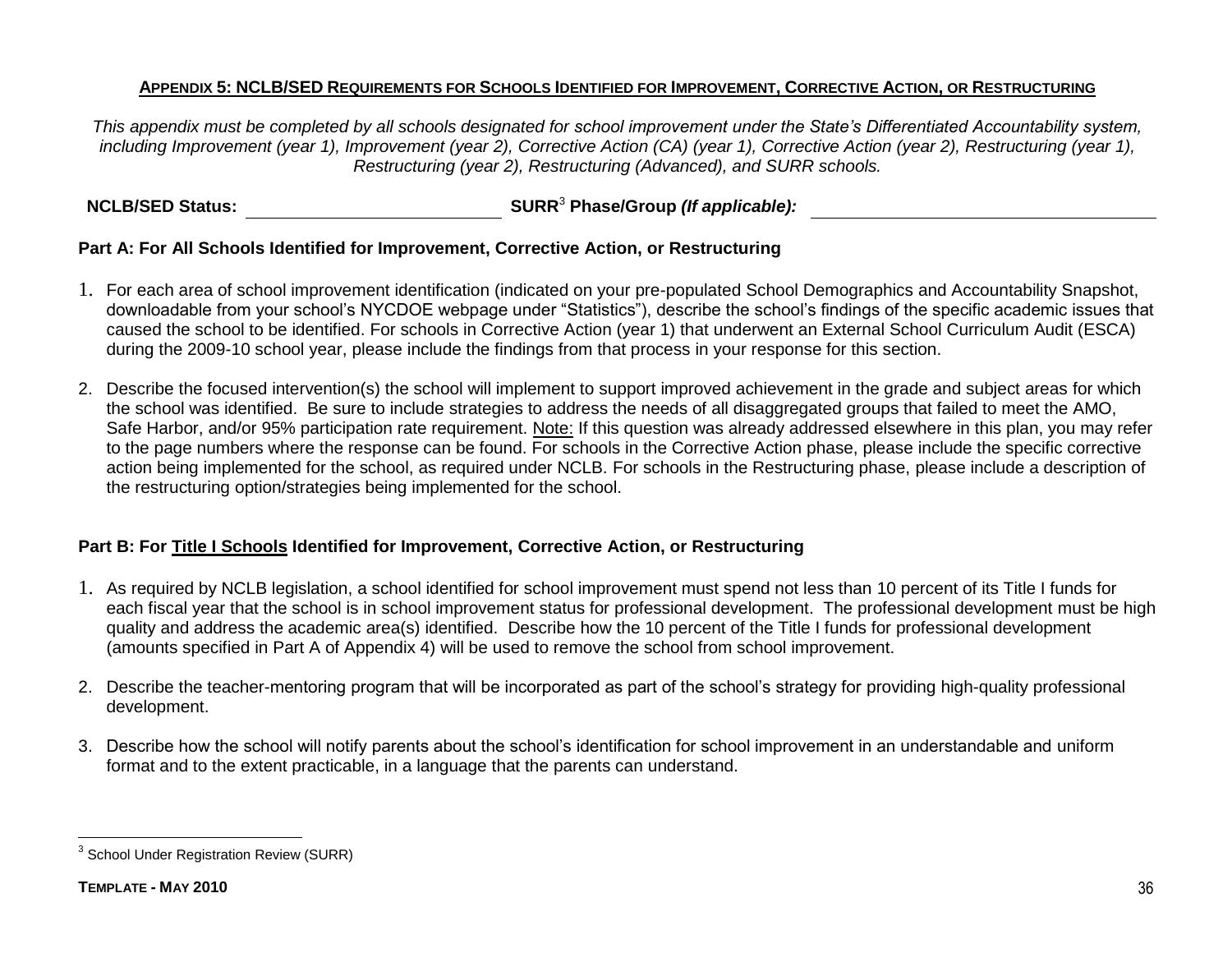#### **APPENDIX 6: SED REQUIREMENTS FOR SCHOOLS UNDER REGISTRATION REVIEW (SURR)**

*All SURR schools must complete this appendix.*

**SURR Area(s) of Identification:**

**SURR Group/Phase: Year of Identification: Deadline Year:**

**Part A: SURR Review Team Recommendations –** On the chart below, indicate the categorized recommendations for improvement resulting from the SED Registration Review Visit/Report and all external review and monitoring visits since the school was first identified as a SURR. Indicate the specific actions the school has taken, or will take, to address each of the recommendations.

| <b>Type of Review or Monitoring Visit</b><br>(Include agency & dates of visits) | <b>Review Team Categorized</b><br>Recommendations (e.g., Administrative<br>Leadership, Professional Development, Special<br>Education, etc.) | Actions the school has taken, or<br>plans to take, to address review<br>team recommendations |
|---------------------------------------------------------------------------------|----------------------------------------------------------------------------------------------------------------------------------------------|----------------------------------------------------------------------------------------------|
|                                                                                 |                                                                                                                                              |                                                                                              |
|                                                                                 |                                                                                                                                              |                                                                                              |
|                                                                                 |                                                                                                                                              |                                                                                              |
|                                                                                 |                                                                                                                                              |                                                                                              |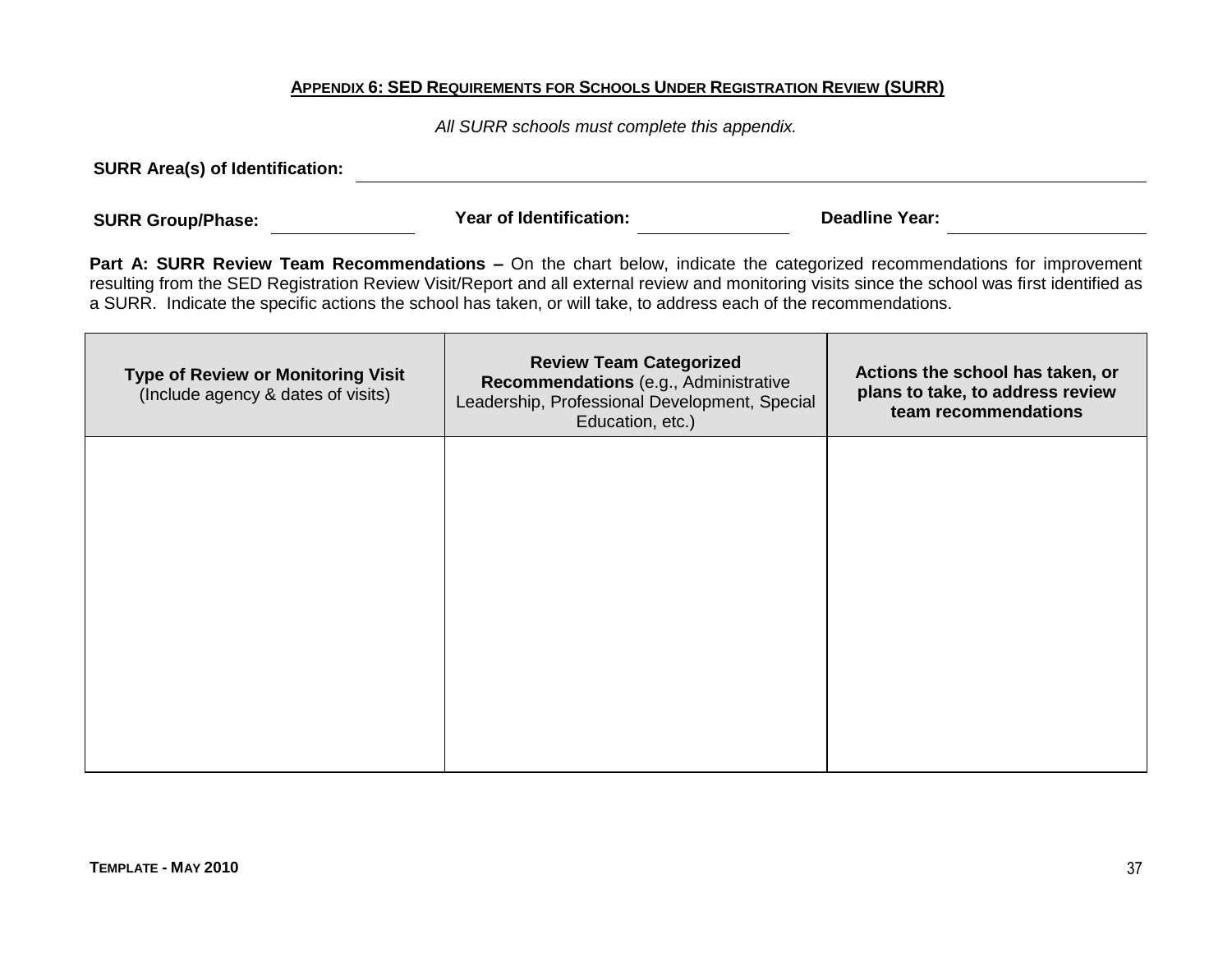#### **APPENDIX 7: TITLE I, PART A – SUPPORT FOR STUDENTS IN TEMPORARY HOUSING (STH)**

*All schools must complete this appendix.*

#### **Directions:**

- All Title I schools must complete Part A of this appendix.
- *All* Non-Title I schools must complete Part B of this appendix.

#### **Supporting Students in Temporary Housing (STH)**

As included in your Office of School and Youth Development Consolidated Plan STH Section and in accordance with the federal McKinney-Vento Homeless Assistance Act and Chancellor's Regulation A-780, schools must identify, serve, and report on students living in temporary housing (STH). For more information on using Title I set-aside funds to support your STH population, please refer to the Frequently Asked Questions document on DOE's website: [http://schools.nyc.gov/NR/rdonlyres/9831364D-E542-4763-BC2F-](https://mail.nycboe.net/exchweb/bin/redir.asp?URL=http://schools.nyc.gov/NR/rdonlyres/9831364D-E542-4763-BC2F-7D424EBD5C83/58877/TitleIPartASetAsideforStudentsinTemporaryHousing.pdf)[7D424EBD5C83/58877/TitleIPartASetAsideforStudentsinTemporaryHousing.pdf](https://mail.nycboe.net/exchweb/bin/redir.asp?URL=http://schools.nyc.gov/NR/rdonlyres/9831364D-E542-4763-BC2F-7D424EBD5C83/58877/TitleIPartASetAsideforStudentsinTemporaryHousing.pdf)

#### **Part A: FOR TITLE I SCHOOLS**

- 1. Please identify the number of Students in Temporary Housing who are currently attending your school. (Please note that your current STH population may not be the same as officially reported in DOE systems and may change over the course of the year.) NONE.
- 2. Please describe the services you are planning to provide to the STH population.

Before services are provided, one has to determine if they meet the criteria for "homelessness" according to McKinney – Vento definition. The student is eligible, providing the appropriate service(s) is met. For example it could be clothing, school supplies, free meals, academic needs, transportation, or 504 services. If needed, contact outside agencies for assistance.

#### **Part B: FOR NON-TITLE I SCHOOLS**

- 1. Please identify the number of Students in Temporary Housing who are currently attending your school (please note that your STH population may change over the course of the year).
- 2. Please describe the services you are planning to provide to the STH population with the Title I set-aside funds.
- 3. Some Non-Title I schools receive a specific allocation based on the reported number of students living in temporary housing. If your school received an allocation (please refer to the current Title I Funds Summary of School Allocation Memorandum), include the amount your school received in this question. If your school did not receive an allocation and needs assistance in identifying resources to assist STH students, please contact an STH liaison in your Children First Network.